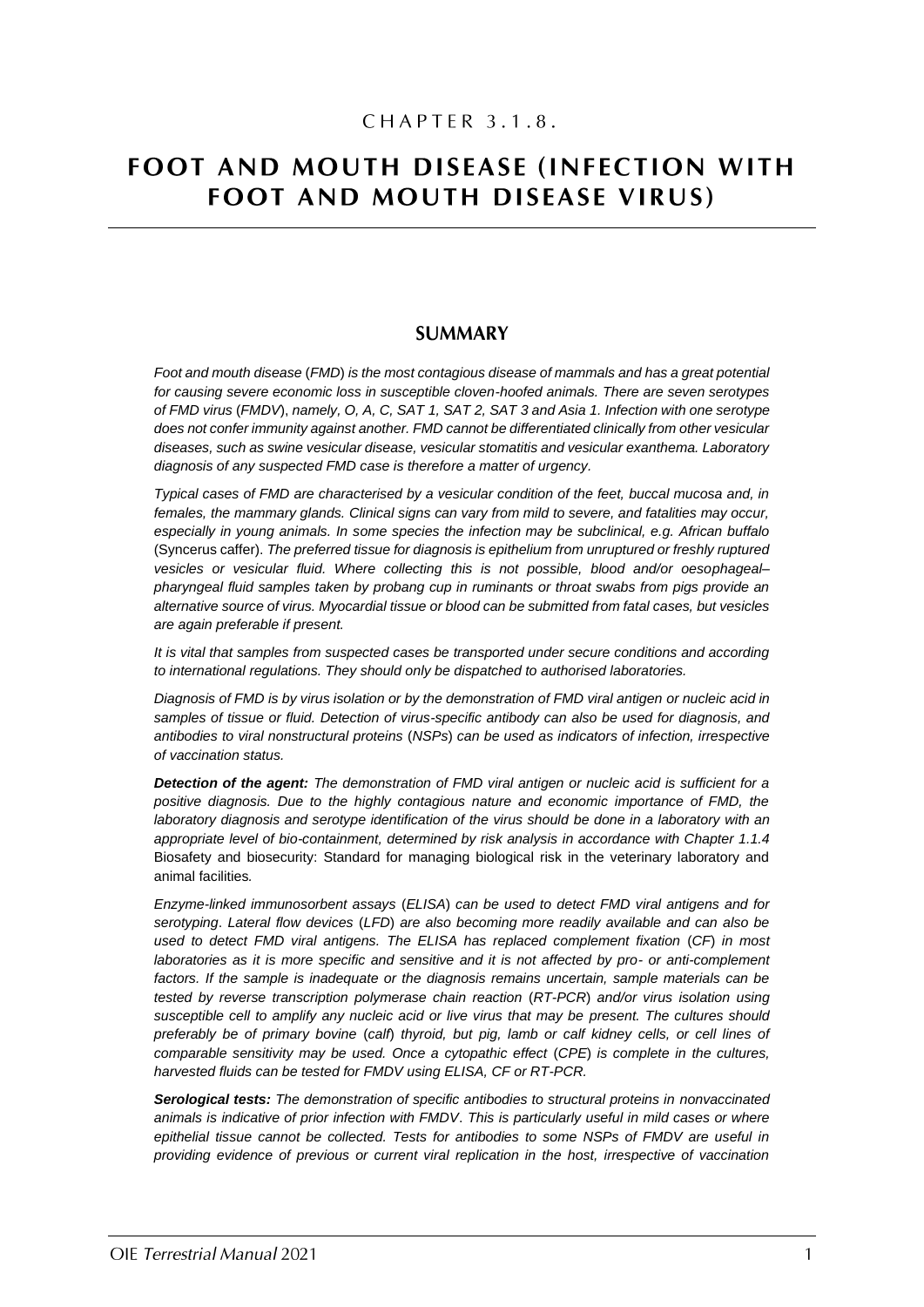*status. NSPs, unlike structural proteins, are highly conserved and therefore are not serotype specific and as a consequence, the detection of these antibodies is not serotype restricted.*

*Virus neutralisation tests* (*VNTs*) *and ELISAs for antibodies to structural proteins are used as serotype-specific serological tests. VNTs depend on tissue cultures and are therefore more prone to variability than ELISAs; they are also slower and subject to contamination. ELISAs for detection of antibodies have the advantage of being faster, and are not dependent on cell cultures. The ELISA*  can be performed with inactivated or recombinant antigens, thus requiring less restrictive *biocontainment facilities.*

*Requirements for vaccines: Inactivated virus vaccines of varying composition are available commercially. Typically, virus is used to infect a suspension or monolayer cell culture and the resulting preparation is clarified, inactivated with ethyleneimine and concentrated. The antigen is usually blended with oil or aqueous adjuvant for vaccine formulation. Many FMD vaccines are multivalent to provide protection against the different serotypes, or to accommodate antigenic diversity likely to be encountered in a given field situation.*

*The finished vaccine must be shown to be free from residual live virus. This is most effectively done using* in-vitro *tests on concentrated inactivated virus preparations prior to formulation of the vaccine and freedom from live virus is subsequently confirmed during* in-vivo *and/or* in-vitro *tests on the finished product. Challenge tests are also conducted in vaccinated cattle to establish a PD<sup>50</sup>* (*50% protective dose*) *value or protection against generalised foot infection* (*PGP*), *although a serological test is considered to be satisfactory where a valid correlation between protection, and specific antibody response has been established.*

*FMD vaccine production facilities should also have an appropriate level of bio-containment, determined by risk analysis in accordance with Chapter 1.1.4.*

*Diagnostic and reference reagents are available from the OIE Reference Laboratories for FMD or the FAO* (*Food and Agriculture Organization of the United Nations*) *World Reference Laboratory for FMD* (*The Pirbright Institute, UK*)*.*

# A. INTRODUCTION

Foot and mouth disease (FMD) is caused by a virus of the genus *Aphthovirus*, family *Picornaviridae*. There are seven serotypes of FMD virus (FMDV), namely O, A, C, SAT 1, SAT 2, SAT 3, and Asia 1, that infect cloven-hoofed animals. Infection with any one serotype does not confer immunity against another. Within serotypes, many strains can be identified by biochemical and immunological tests.

Of the domesticated species, cattle, pigs, sheep, goats and water buffalo (*Bubalus bubalis*) are susceptible to FMD (Food and Agricultural Organization of the United Nations [FAO]; 1984). Many species of cloven-hoofed wildlife may become infected, and the virus has occasionally been recovered from other species as well. Amongst the camelidae, Bactrian camels and new world camelids have been shown to be susceptible (Larska *et al*., 2009). In Africa, SAT serotypes of FMD viruses are often maintained by African buffalo (*Syncerus caffer*). There is periodic spillover of infection into livestock or sympatric cloven-hoofed wildlife. Elsewhere in the world, cattle are usually the main reservoir for FMD viruses, although in some instances the viruses involved appear to be specifically adapted to pigs (such as the pig-adapted Cathay strain of type O FMDV) and that requires cells of porcine origin for primary isolation. Small ruminants can play an important role in the spread of FMDV, but it is not clear whether the virus can be maintained in these species for long periods in the absence of infection of cattle. Strains of FMDV that infect cattle have been isolated from wild pigs, antelope and deer. The evidence indicates that, in the past, infection of deer was derived from contact, direct or indirect, with infected domestic animals, and that apart from African buffalo, wildlife has not, so far, been shown to be able to maintain FMD viruses independently for more than a few months.

Infection of susceptible animals with FMDV can lead to the appearance of vesicles on the feet, in and around the oral cavity, and on the mammary glands of females. The vesicles rupture and then heal whilst coronary band lesions may give rise to growth arrest lines that grow down the side of the hoof. The age of lesions can be estimated from these changes as they provide an indicator of the time since infection occurred (UK Ministry of Agriculture, Fisheries and Food; 1986). Mastitis is a common sequel of FMD in dairy cattle. Vesicles can also occur at other sites, such as inside the nostrils and at pressure points on the limbs – especially in pigs. The severity of clinical signs varies with the strain of virus, the exposure dose, the age and breed of animal, the host species and the immunity of the animal. The signs can range from a mild or inapparent infection to one that is severe. Death may result in some cases. Mortality from a multifocal myocarditis is most commonly seen in young animals: myositis may also occur in other sites.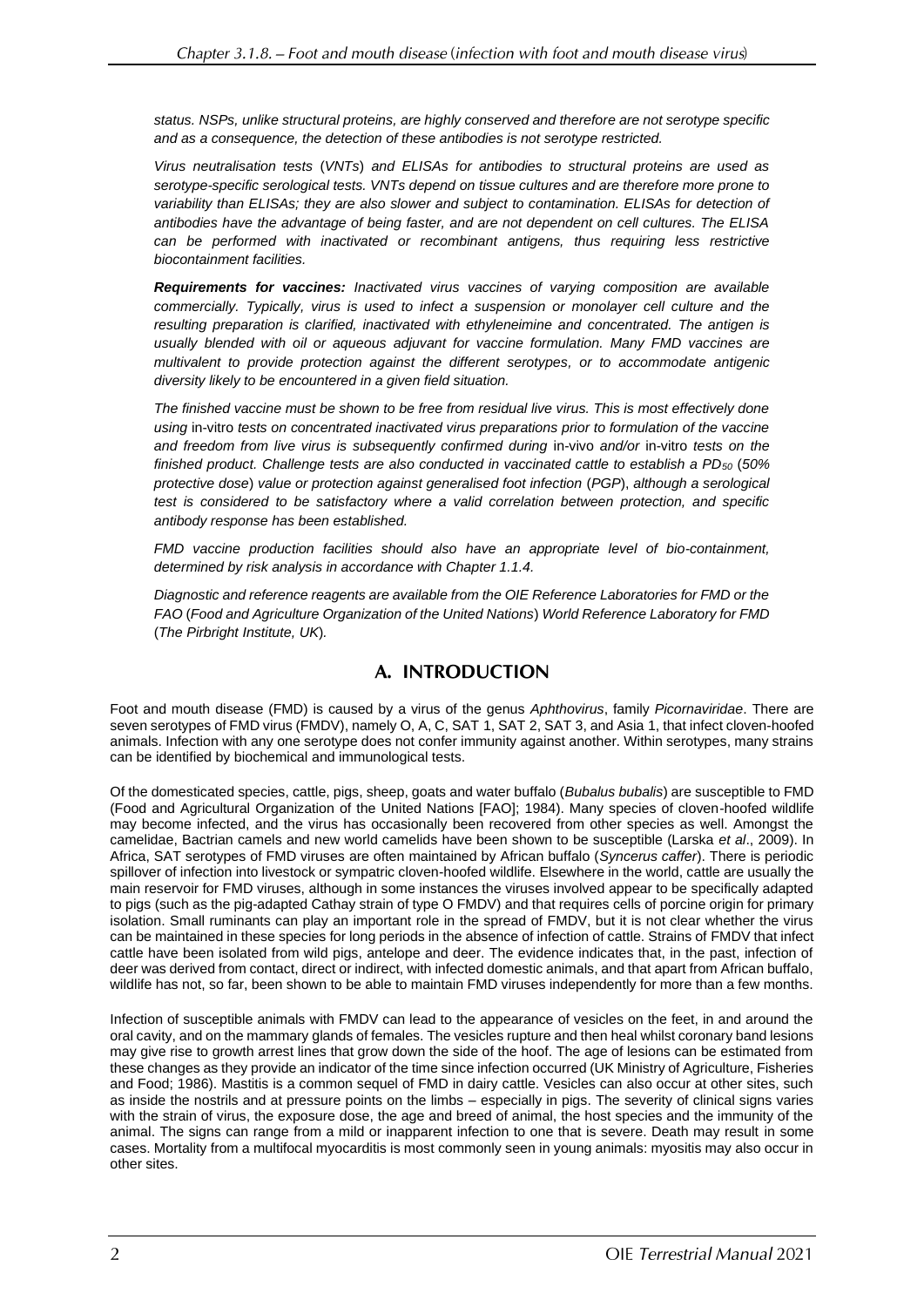On premises with a history of sudden death in young cloven-hoofed livestock, close examination of adult animals may often reveal the presence of vesicular lesions if FMD is involved. The presence of vesicles in fatal cases is variable.

In animals with a history of vesicular disease, the detection of FMDV in samples of vesicular fluid, epithelial tissue, oesophageal–pharyngeal (OP) sample, milk, or blood is sufficient to establish a diagnosis. Diagnosis may also be established by the detection of FMDV in the blood, heart or other organs of fatal cases. A myocarditis may be seen macroscopically (the so-called "tiger heart") in a proportion of fatal cases.

FMD viruses may occur in all the secretions and excretions of acutely infected animals, including expired air. Transmission is generally effected by direct contact between infected and susceptible animals or, more rarely, indirect exposure of susceptible animals to the excretions and secretions of acutely infected animals or uncooked meat products. Following recovery from the acute stage of infection, infectious virus disappears with the exception of low levels that may persist in the oropharynx of some ruminants. Live virus or viral RNA may continue to be recovered from oropharyngeal fluids and cells collected with a probang cup. FMD virus has also been shown to persist in a nonreplicative form in lymph nodes (Juleff *et al*., 2008). Animals in which the virus persists in the oropharynx for more than 28 days after infection are referred to as carriers. Pigs do not become carriers. Circumstantial evidence indicates, particularly in the African buffalo, that carriers are able, on rare occasions, to transmit the infection to susceptible domestic animals with which they come in close contact: the mechanism involved is unknown. The carrier state in cattle usually does not persist for more than 6 months, although in a small proportion, it may last up to 3 years. In African buffalo, individual animals have been shown to harbour the virus for at least 5 years, but it is probably not a lifelong phenomenon. Within a herd of buffalo, the virus may be maintained for 24 years or longer. Sheep and goats do not usually carry FMD viruses for more than a few months, whilst there is little information on the duration of the carrier state in Asian buffalo species and subspecies.

FMD is considered a negligible zoonotic risk. However, because of its highly contagious nature for animals and the economic importance of FMD, all laboratory manipulations with live viral cultures or potentially infected/contaminated material such as tissue and blood samples must be performed at an appropriate containment level determined by biorisk analysis (see Chapter 1.1.4 *Biosafety and biosecurity: Standard for managing biological risk in the veterinary laboratory and animal facilities*. Countries lacking access to appropriate containment facilities should send specimens to an OIE FMD Reference Laboratory. Vaccine production facilities should also meet these containment requirements.

Diagnostic and standard reagents are available in kit form or as individual items from OIE Reference Laboratories for FMD. The use of inactivated antigens in the enzyme-linked immunosorbent assay (ELISA), as controls in the antigen-detection test or to react with test sera in the liquid-phase blocking or solid-phase competitive ELISA, reduces the disease security risk involved compared with the use of live virus. Reagents are supplied freeze-dried or in glycerol or nonglycerinated but frozen and can remain stable at temperatures between +1°C and +8°C, –30°C and –5°C and –90°C and –50°C, respectively, for many years. There are a number of commercially available diagnostic test kits, for the detection of virus antigens or antibodies.

# **B. DIAGNOSTIC TECHNIQUES**

|                                      | <b>Purpose</b>                             |                                                                     |                                          |                                      |                                              |                                                                               |  |  |  |  |
|--------------------------------------|--------------------------------------------|---------------------------------------------------------------------|------------------------------------------|--------------------------------------|----------------------------------------------|-------------------------------------------------------------------------------|--|--|--|--|
| <b>Method</b>                        | Population<br>freedom<br>from<br>infection | Individual animal<br>freedom from<br>infection prior to<br>movement | Contribute to<br>eradication<br>policies | Confirmation<br>of clinical<br>cases | Prevalence<br>of infection -<br>surveillance | Immune status in<br>individual animals or<br>populations post-<br>vaccination |  |  |  |  |
| Detection of the agent <sup>1</sup>  |                                            |                                                                     |                                          |                                      |                                              |                                                                               |  |  |  |  |
| <b>Virus</b><br>isolation            |                                            | $+$                                                                 | $^{+++}$                                 | $^{++}$                              |                                              |                                                                               |  |  |  |  |
| Antigen<br>detection<br><b>ELISA</b> |                                            |                                                                     | $^{+++}$                                 | $^{+++}$                             |                                              |                                                                               |  |  |  |  |
| <b>CFT</b>                           |                                            |                                                                     | $+$                                      | $\ddot{}$                            |                                              |                                                                               |  |  |  |  |
| <b>LFD</b>                           |                                            |                                                                     | $^{+++}$                                 | $^{+++}$                             |                                              |                                                                               |  |  |  |  |

Table 1. Test methods available for the diagnosis of FMD and their purpose

<sup>1</sup> A combination of agent identification methods applied on the same clinical sample is recommended.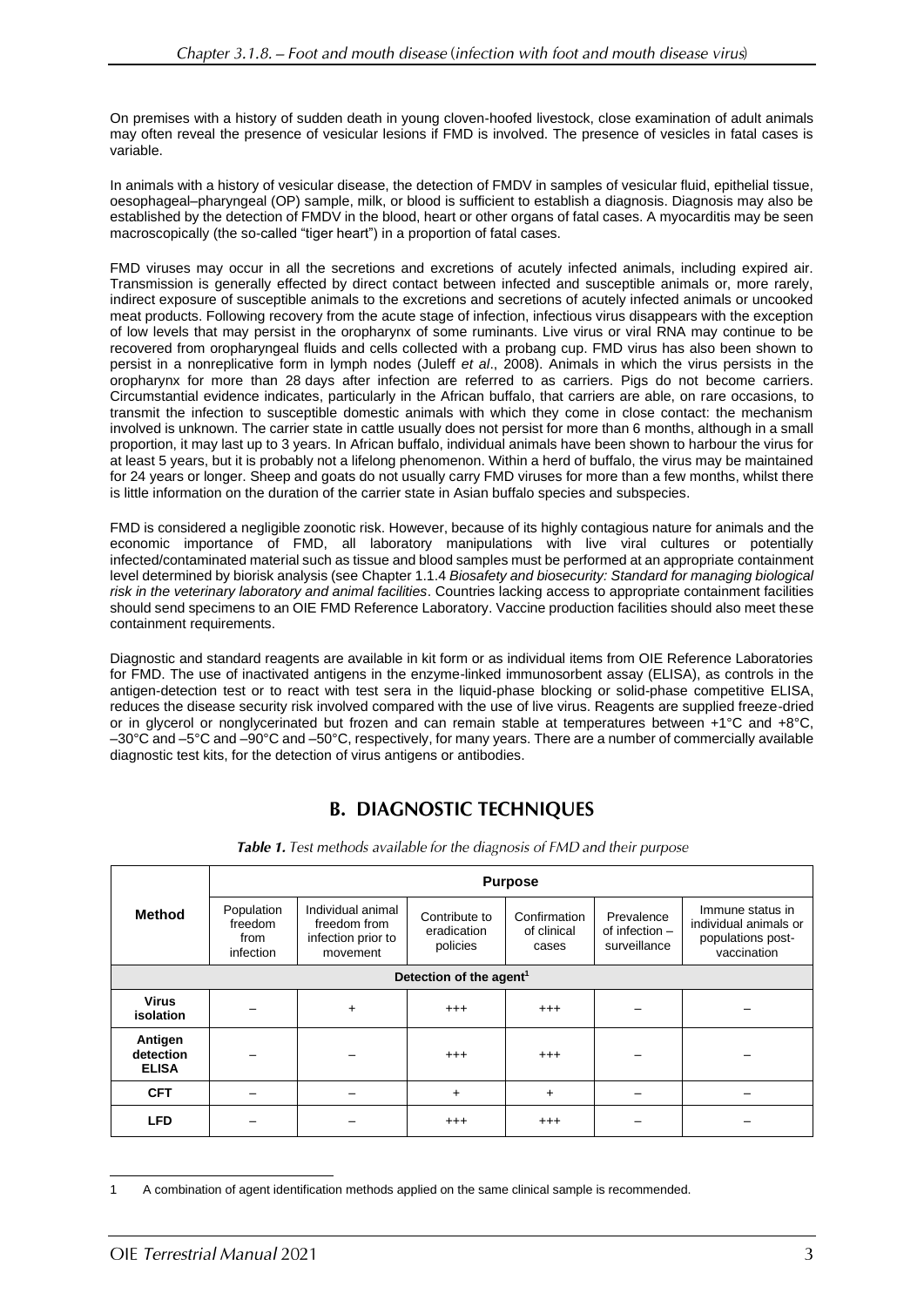| <b>Method</b>                        | <b>Purpose</b>                             |                                                                     |                                          |                                      |                                                |                                                                               |  |  |  |
|--------------------------------------|--------------------------------------------|---------------------------------------------------------------------|------------------------------------------|--------------------------------------|------------------------------------------------|-------------------------------------------------------------------------------|--|--|--|
|                                      | Population<br>freedom<br>from<br>infection | Individual animal<br>freedom from<br>infection prior to<br>movement | Contribute to<br>eradication<br>policies | Confirmation<br>of clinical<br>cases | Prevalence<br>of infection $-$<br>surveillance | Immune status in<br>individual animals or<br>populations post-<br>vaccination |  |  |  |
| <b>Real-time</b><br><b>RT-PCR</b>    | $\ddot{}$                                  | $\ddot{}$                                                           | $^{+++}$                                 | $^{+++}$                             | $\ddot{}$                                      |                                                                               |  |  |  |
| <b>RT-PCR</b>                        | $\ddot{}$                                  | $+$                                                                 | $^{+++}$                                 | $^{+++}$                             | $\ddot{}$                                      |                                                                               |  |  |  |
| Detection of immune response         |                                            |                                                                     |                                          |                                      |                                                |                                                                               |  |  |  |
| <b>NSP Ab</b><br><b>ELISA</b>        | $^{+++}$                                   | $++$                                                                | $^{+++}$                                 | $^{++}$                              | $^{+++}$                                       |                                                                               |  |  |  |
| <b>SP Ab</b><br>ELISA <sup>(a)</sup> | $++$                                       | $++$                                                                | $^{+++}$                                 | $^{+++}$                             | $++$                                           | $^{+++}$                                                                      |  |  |  |
| VNT <sup>(a)</sup>                   | $++$                                       | $++$                                                                | $^{+++}$                                 | $^{++}$                              | $^{++}$                                        | $^{+++}$                                                                      |  |  |  |
| <b>AGID</b>                          | $\ddot{}$                                  | $\ddot{}$                                                           | $\ddot{}$                                | $\ddot{}$                            | +                                              |                                                                               |  |  |  |

Key:  $+++$  = recommended for this purpose;  $++$  recommended but has limitations;

 $+$  = suitable in very limited circumstances;  $-$  = not appropriate for this purpose.

ELISA = enzyme linked immunosorbent assay; CFT = complement fixation test; LFD: lateral flow device; RT-PCR = reversetranscriptase polymerase chain reaction; AGID = Agar gel immunodiffusion;

NSP Ab ELISA= ELISA for antibodies against nonstructural proteins; SP Ab ELISA = ELISA for antibodies against structural proteins; VNT = Virus neutralisation test

(a)The test does not distinguish infected from vaccinated animals

For laboratory diagnosis, the tissue of choice is epithelium or vesicular fluid. Ideally, at least 1 g of epithelial tissue should be collected from an unruptured or recently ruptured vesicle, usually from the tongue, buccal mucosa or feet. To avoid injury to personnel collecting the samples, as well as for animal welfare reasons, it is recommended that animals be sedated before any samples are obtained.

Epithelial samples should be placed in a transport medium composed of equal amounts of glycerol and 0.04 M phosphate buffer, pH 7.2–7.6, preferably with added antibiotics (penicillin [1000 International Units (IU)], neomycin sulphate [100 IU], polymyxin B sulphate [50 IU], mycostatin [100 IU]). If 0.04 M phosphate buffer is not available, tissue culture medium or phosphate-buffered saline (PBS) can be used instead, but it is important that the final pH of the glycerol/buffer mixture be in the range pH 7.2–7.6. FMDV is extremely labile in low pH and buffering of the transport media is critical for successful sample collection. Samples should be kept refrigerated or on ice until received by the laboratory.

Where epithelial tissue is not available from ruminant animals, for example in advanced or convalescent cases, or where infection is suspected in the absence of clinical signs, samples of OP fluid can be collected by means of a probang (sputum) cup (or in pigs by swabbing the throat) for submission to a laboratory for virus isolation or reversetranscription polymerase chain reaction (RT-PCR). Viraemia may also be detected by examining serum samples by means of RT-PCR or virus isolation. For the collection of throat swabs from pigs, the animal should be held on its back in a wooden cradle with the neck extended. Holding a swab in a suitable instrument, such as an artery forceps, the swab is pushed to the back of the mouth and into the pharynx.

Before the collection of OP samples from cattle or large ruminants (e.g. buffalo), 2 ml transport fluid (composed of 0.08 M phosphate buffer containing 0.01% bovine serum albumin, 0.002% phenol red, antibiotics [1000 units/ml penicillin, 100 units/ml mycostatin, 100 units/ml neomycin, and 50 units/ml polymyxin], and adjusted to pH 7.2) should be added to a container of around 5 ml capacity capable of withstanding freezing above dry ice (solid carbon dioxide) or liquid nitrogen (Kitching & Donaldson, 1987).

An OP sample is collected by inserting a probang over the tongue into the oro-pharyngeal area and then passing it vigorously backwards and forwards 5–10 times between the first portion of the oesophagus and the back of the pharynx. The purpose is to collect oro-pharyngeal fluid and especially superficial epithelial cells from these areas, including the proximal part of the oesophagus, the walls of the pharynx, the tonsillar crypts and the surfaces of the soft palate. If the sample does not contain adequate cellular debris the actions may be repeated.

After collection of OP fluid by probang, the contents of the cup should be poured into a wide-necked transparent bottle of around 20 ml capacity. The fluid is examined, and should contain some visible cellular material. This fluid is then added to an approximately equal volume of transport fluid, ensuring that cellular material is transferred; the mixture is shaken gently and should have a final pH of around pH 7.6. Samples contaminated with ruminal contents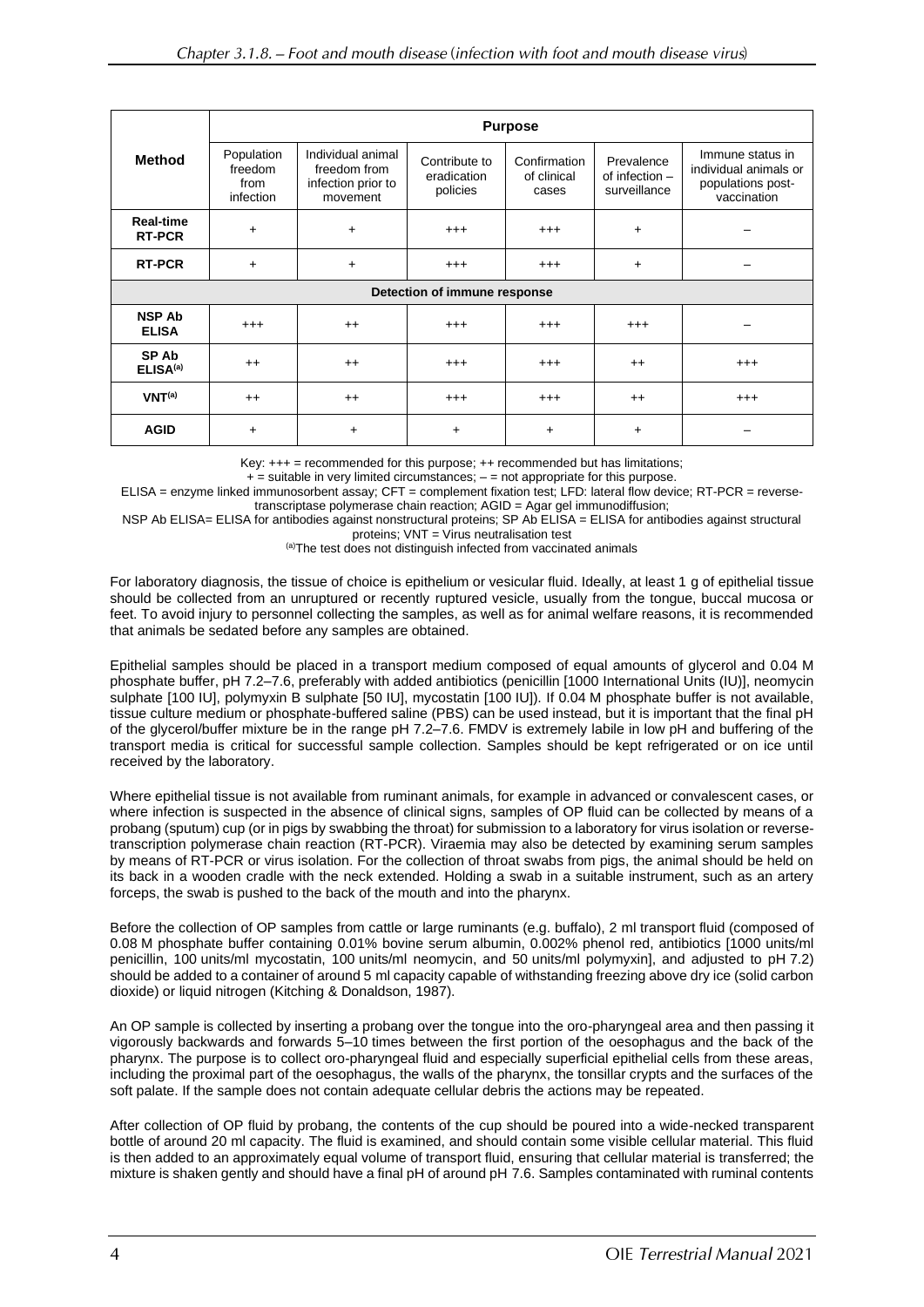may be unsuitable for culture. Samples seen to contain blood are not entirely satisfactory. Repeat sampling can be done after the mouth and throat of the animal have been rinsed with water or PBS. Where several animals are to be sampled, the probang must be cleaned and disinfected between each animal. This is done by washing the probang in tap water, immersing it in a suitable disinfectant (e.g. 0.5% [w/v] citric acid in tap water) and then rinsing off all the disinfectant with water before sampling the next animal.

OP samples from small ruminants are collected by putting 2 ml of transport fluid into a wide-necked bottle of about 20 ml capacity and, after collection, rinsing the probang cup in this transport fluid to discharge the OP sample. This is then transferred to a container of about 5 ml capacity for transport. The small container should be capable of withstanding freezing above dry ice or liquid nitrogen (Kitching & Donaldson, 1987).

Samples of OP fluid should be refrigerated or frozen immediately after collection. If they are to remain in transit for more than a few hours, they should preferably be frozen by being placed either above dry ice or liquid nitrogen. Before freezing, the containers should be carefully sealed using airtight screw caps or silicone. This is particularly important when using dry ice, as introduction of CO*<sup>2</sup>* into the OP sample will lower its pH, inactivating any FMDV that may be in the samples. Glass containers should not be used because there is a risk that they will explode on defrosting in the event of liquid nitrogen leaking into them. Samples should reach the laboratory in a frozen state or, if this is not feasible, maintained under reliable cold chain conditions during transit.

Special precautions are required when sending perishable suspect FMD material both within and between countries. The International Air Transport Association (IATA), Dangerous Goods Regulations (DGR) has explicit requirements for packaging and shipment of diagnostic specimens by all commercial means of transport. These are summarised in Chapter 1.1.2 *Collection, submission and storage off diagnostic specimens* and Chapter 1.1.3 *Transport of biological materials*. Forms and guidance on sample submission and specifications for manufacture of probang cups can be found on the website of the Pirbright OIE Reference Laboratory at [http://www.wrlfmd.org/.](http://www.wrlfmd.org/) Procedures for collection and shipment of field samples for the diagnosis of vesicular diseases and its differential diagnosis can be found at the Pan-American FMD OIE Reference Laboratory at [http://www.panaftosa.org.br](http://www.panaftosa.org.br/)

#### 1. Detection of the agent

A range of sample types, including epithelium, OP samples, milk and serum, may be examined by virus isolation or RT-PCR. By contrast, ELISA CF and the lateral flow device are suited to the examination of epithelial suspensions, vesicular fluids or cell culture supernatants, but are insufficiently sensitive for the direct examination of OP samples or serum.

# 1.1. Virus isolation

The epithelium sample should be taken from the PBS/glycerol, blotted dry on absorbent paper to reduce the glycerol content, which is toxic for cell cultures, and weighed. A suspension should be prepared by grinding the sample in sterile sand in a sterile pestle and mortar with a small volume of tissue culture medium and antibiotics. Further medium should be added until a final volume of nine times that of the epithelial sample has been added, giving a 10% suspension. This is clarified on a bench centrifuge at 2000 *g* for 10 minutes. Once clarified, such suspensions of field samples suspected to contain FMDV are inoculated onto cell cultures. Sensitive cell culture systems include primary bovine (calf) thyroid cells and primary pig, calf or lamb kidney cells. Established cell lines, such as BHK-21 (baby hamster kidney) and IB-RS-2 cells, may also be used but are generally less sensitive than primary cells for detecting low amounts of infectivity. The sensitivity of any cells used should be tested with standard preparations of FMDV. The use of IB-RS-2 cells aids the differentiation of swine vesicular disease virus (SVDV) from FMDV (as SVDV will only grow in cells of porcine origin) and is often essential for the isolation of porcinophilic strains, such as O Cathay. The cell cultures should be examined for cytopathic effect (CPE) for 48 hours. If no CPE is detected, the cells should be frozen and thawed, used to inoculate fresh cultures and examined for CPE for another 48 hours. In the case of OP fluids, pretreatment with an equal volume of chloro-fluoro-carbons may improve the rate of virus detection by releasing virus from immune complexes.

# 1.2. Immunological methods

# 1.2.1. Enzyme-linked immunosorbent assay

The preferred procedure for the detection of FMD viral antigen and identification of viral serotype is the ELISA (Ferris & Donaldson, 1992; Roeder & Le Blanc Smith, 1987). This is an indirect sandwich test in which different rows in multiwell plates are coated with rabbit antisera to each of the seven serotypes of FMDV. These are the 'capture' sera. Test sample suspensions are added to each of the rows, and appropriate controls are also included. Guinea-pig antisera to each of the serotypes of FMDV are added next, followed by rabbit anti-guinea-pig serum conjugated to an enzyme. Extensive washing is carried out between each stage to remove unbound reagents.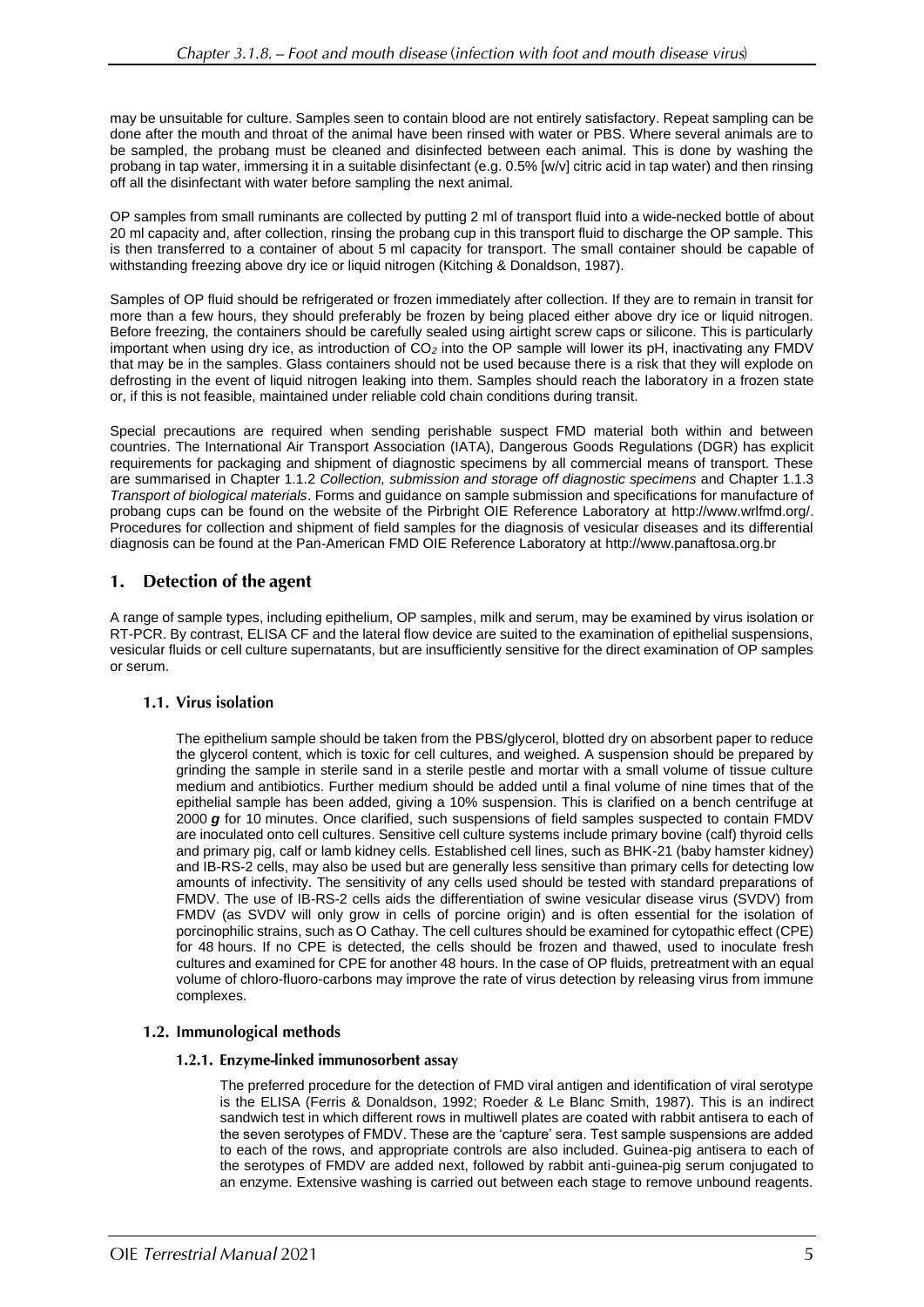A colour reaction on the addition of enzyme substrate and chromogen indicates a positive reaction. With strong positive reactions, this will be evident to the naked eye, but results can also be read spectrophotometrically at an appropriate wavelength. In this case, an absorbance reading greater than 0.1 above background indicates a positive reaction; the serotype of FMDV can also be identified. Values close to 0.1 should be confirmed by retesting or by amplification of the antigen by tissue culture passage and testing the supernatant once a CPE has developed. A suitable protocol is given below. Other protocols are available with slightly different formats and interpretation criteria (Alonso *et al*., 1993).

Depending on the species affected and the geographical origin of samples, it may be appropriate to simultaneously test for SVDV or vesicular stomatitis virus (VSV). Ideally a complete differential diagnosis should be undertaken in all vesicular conditions.

Rabbit antiserum to the 146S antigen of each of the seven serotypes of FMDV (plus SVDV or VSV if required) is used as a trapping antibody at a predetermined optimal concentration in carbonate/bicarbonate buffer, pH 9.6.

Control antigens are prepared from selected strains of each of the seven types of FMDV (plus SVDV or VSV if appropriate) grown on monolayer cultures of BHK-21 cells (IB-RS-2 cells for SVDV or VSV). The unpurified supernatants are used and pretitrated on ELISA plates. The final dilution chosen is that which gives an absorbance at the top of the linear region of the titration curve (optical density approximately 2.0), so that the five-fold dilutions of the control antigens used in the test give two additional lower optical density readings from which the titration curve can be derived. PBS containing 0.05% Tween 20 and phenol red indicator is used as a diluent (PBST).

Guinea-pig antisera prepared by inoculating guinea-pigs with 146S antigen of one of the seven serotypes of FMDV (plus SVDV if required) and preblocked with normal bovine serum (NBS) is used as the detecting antibody. Predetermined optimal concentrations are prepared in PBS containing 0.05% Tween 20, and 5% dried, nonfat skimmed milk (PBSTM).

Rabbit (or sheep) anti-guinea-pig immunoglobulin conjugated to horseradish peroxidase and preblocked with NBS is used at a predetermined optimum concentration in PBSTM. As an alternative to guinea-pig or rabbit antisera, suitable monoclonal antibodies (MAbs) can be used coated to the ELISA plates as capture antibody or peroxidase-conjugated as detecting antibody. A validated ready-to-use kit is available, based on pre-selected monoclonal antibodies, for detection and serotyping of six of the seven FMDV serotypes.

### 1.2.2. Test procedure

- i) ELISA plates are coated with 50 µl/well rabbit antiviral sera in 0.05 M carbonate/bicarbonate buffer, pH 9.6. Rows A to H receive, respectively, antisera to serotypes O, A, C, SAT 1, SAT 2, SAT 3, Asia 1 and SVDV or VSV (optional). In countries from regions where SAT and Asia 1 serotypes have never circulated those serotypes are not routinely included.
- ii) Leave overnight at 4°C in a stationary position or place on an orbital shaker set at 100–120 revolutions per minute in a 37°C incubator for 1 hour.
- iii) Prepare test sample suspension (10% original sample suspension or undiluted clarified cell culture supernatant fluid).
- iv) The ELISA plates are washed five times in PBS.
- v) On each plate, load wells of columns 4, 8 and 12 with 50 µl PBST. Additionally, add 50 µl of PBST to wells 1, 2 and 3 of rows A to H on plate 1. To well 1 of row A of plate 1 add 12.5 µl of control antigen type O, to well 1 of row B add 12.5 µl of control antigen type A; continue in this manner for control antigen of types C, SAT 1, SAT 2, SAT 3, Asia 1 and SVDV or VSV (if appropriate) in order to well 1, rows C to H. Mix diluent in well 1 of rows A to H and transfer 12.5 µl from well 1 to 2 (rows A to H), mix and transfer 12.5 µl from well 2 to 3, mix and discard 12.5 µl from well 3 (rows A to H) (this gives a five-fold dilution series of each control antigen). It is only necessary to change pipette tips on the micropipette between antigens. The remainder of the plate can be loaded with the test sample(s). Add 50 µl of sample one to wells 5, 6 and 7 of rows A to H, the second sample is placed similarly in columns 9, 10 and 11, rows A to H.

If more than two samples are to be tested at the same time, the other ELISA plates should be used as follows: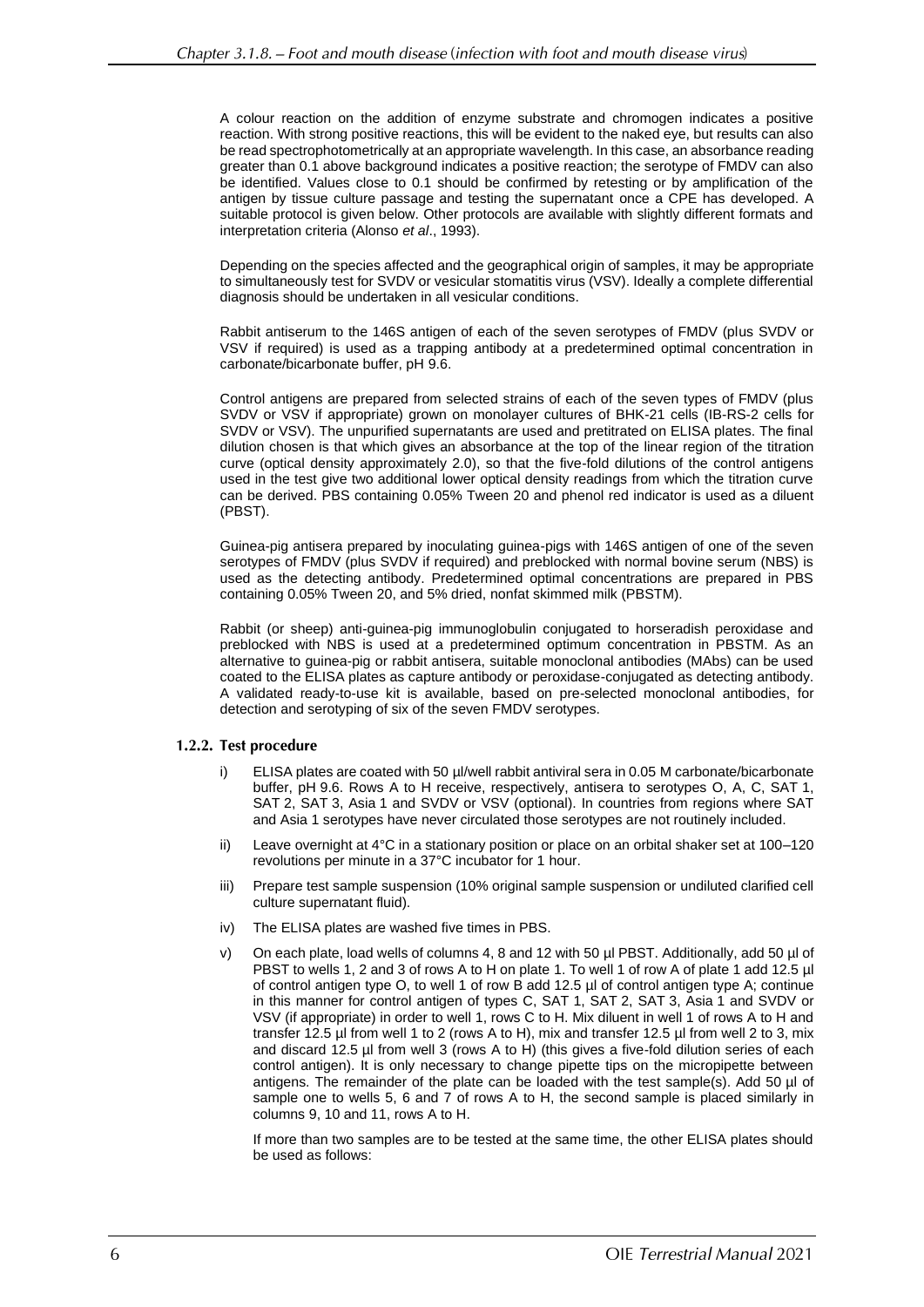Dispense 50 µl of the PBST to the wells (rows A to H) of columns 4, 8 and 12 (buffer control columns). Note that the control antigens are not required on these plates. These test samples may be added in 50 µl volumes in rows A to H to columns 1, 2, 3; 5, 6, 7; 9, 10, 11, respectively.

- vi) Cover with lids and place on an orbital shaker at 37°C for 1 hour.
- vii) Wash the plates by flooding with PBS wash three times as before and empty residual wash fluid. Blot the plates dry.
- viii) Transfer 50 µl volumes of each guinea-pig serum dilution to each plate well in the appropriate order, e.g. rows A to H receive, respectively, antisera to serotypes O, A, C, SAT 1, SAT 2, SAT 3, Asia 1 and SVDV or VSV (optional).
- ix) Cover the plates with lids and replace on the orbital shaker. Incubate at 37°C for 1 hour.
- x) The plates are washed again three times, and 50 µl of rabbit anti-guinea-pig immunoglobulin conjugated to horseradish peroxidase is added to each well. The plates are incubated at 37°C for 1 hour on a rotary shaker.
- xi) The plates are washed again three times, and 50 µl of substrate solution, containing 0.05% % H*2*O*<sup>2</sup>* plus orthophenylene diamine or a suitable alternative chromogen, is added to each well.
- xii) The reaction is stopped after 15 minutes by the addition of 50 µl of 1.25 M sulphuric acid. The plates are read at 492 nm on a spectrophotometer linked to a computer.

#### 1.2.3. Lateral flow device test

There are commercially available lateral flow devices (LFD) for the detection of FMDV antigens (Ferris *et al*., 2009), but the OIE has not yet received a validation dossier for these tests. As soon as a dossier is received, the manufacturer could apply for inclusion on the OIE test register.

#### 1.2.4. Complement fixation test

In general, the ELISA is preferable to the complement fixation test (CFT) because it is more sensitive and it is not affected by pro- or anti-complementary factors (Ferris & Dawson, 1988). If ELISA reagents are not available, or if subtyping is pursued, the CFT may be performed as follows:

The CF50% protocol in tubes used widely in South America for typing, subtyping and for establishing serological relationships (r values) is performed as follows: 0.2 ml antiserum to each FMDV serotype diluted at a predetermined optimal dilution in veronal buffer diluent (VBD) or borate-saline solution (BSS) is placed in separate tubes. To these, 0.2 ml of test sample suspension is added, followed by 0.2 ml of a complement dilution containing 4 units of complement. The test system is incubated at 37°C for 30 minutes prior to the addition of 0.4 ml 2% standardised sheep red blood cells (SRBC) in VBD or BSS sensitised with rabbit anti-SRBC. The reagents are incubated at 37°C for further 30 minutes and the tubes are subsequently centrifuged and read. Samples with less than 50% haemolysis are considered positive.

Other protocols performed in microplates are available and are performed as follows: antisera to each of the seven types of FMDV are diluted in VBD in 1.5-fold dilution steps from an initial 1/16 dilution to leave 25 µl of successive antiserum dilutions in U-shaped wells across a microtitre plate. To these are added 50 µl of 3 units of complement, followed by 25 µl of test sample suspension(s). The test system is incubated at 37°C for 1 hour prior to the addition of 25 µl of 1.4% SRBC in VBD sensitised with 5 units of rabbit anti-SRBC. The reagents are incubated at 37°C for a further 30 minutes and the plates are subsequently centrifuged and read. Appropriate controls for the test suspension(s), antisera, cells and complement are included. CF titres are expressed as the reciprocal of the serum dilution producing 50% haemolysis. A CF titre ≥36 is considered to be a positive reaction. Titre values of 24 should be confirmed by retesting an antigen that has been amplified through tissue culture passage.

## 1.3. Nucleic acid recognition methods

RT-PCR can be used to amplify genome fragments of FMDV in diagnostic materials including epithelium, milk, serum and OP samples. Real-time RT-PCR has a sensitivity comparable to that of virus isolation and automated procedures enhance sample throughput (Reid *et al.,* 2003). Serotyping primers have also been developed (Vangrysperre & De Clercq, 1996). Simplified RT-PCR systems for potential field-use are under development (Callahan *et al.,* 2002).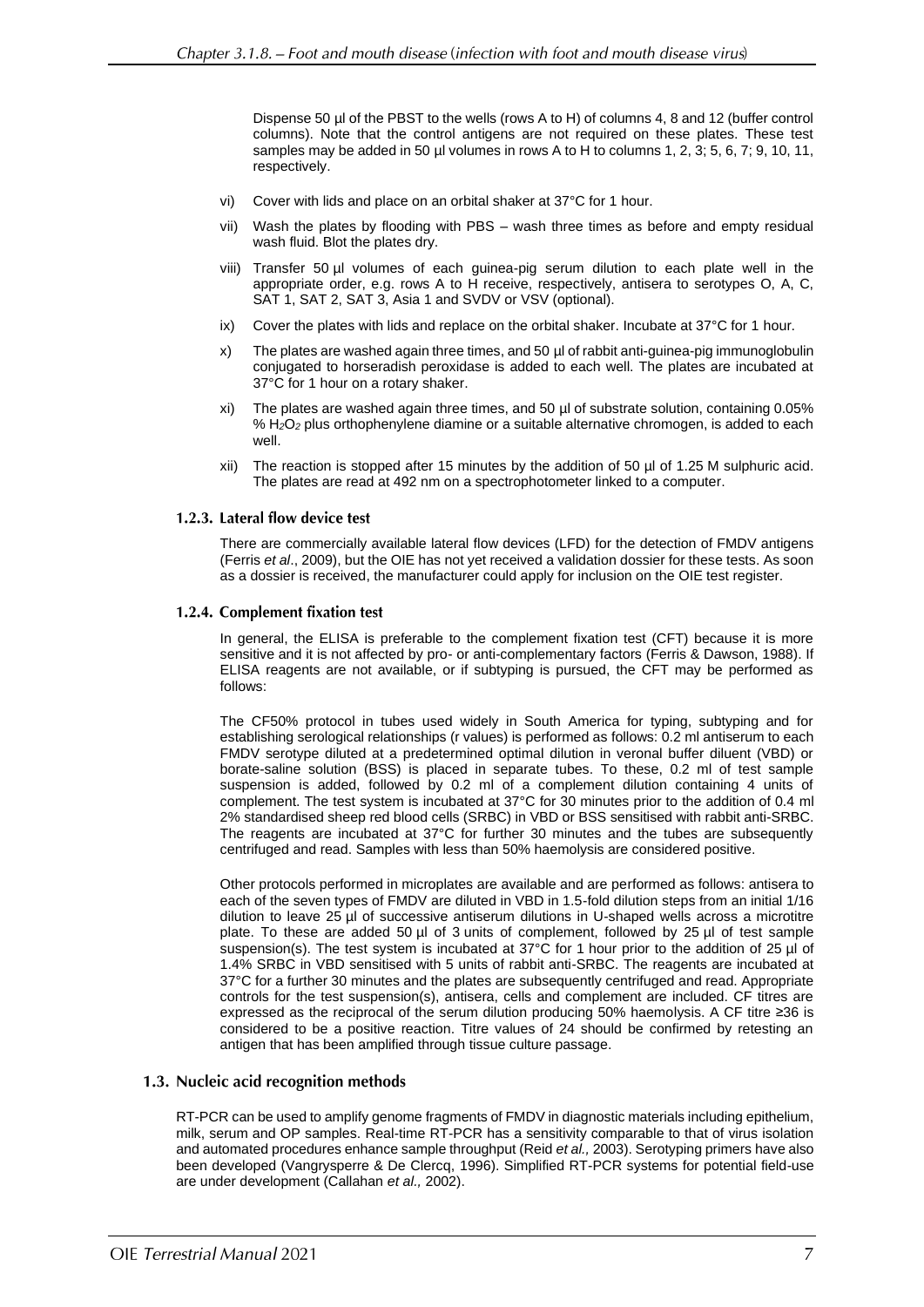### 1.3.1. Agarose gel-based RT-PCR assay

A gel-based RT-PCR procedure is described (Reid *et al.,* 2000). The RT-PCR assay consists of the three successive procedures of (i) extraction of template RNA from the test or control sample followed by (ii) RT of the extracted RNA, (iii) PCR amplification of the RT product and (iv) detection of the PCR products by agarose gel electrophoresis.

### 1.3.2. Test procedure

- i) Add 200 µl of test sample to 1 ml of RNA extraction reagent in a sterile tube. Store at –70°C until required for RNA extraction.
- ii) Transfer 1 ml of the solution from i) into a fresh, sterile tube containing 200 µl of chloroform. Vortex mix for about 10–15 seconds and leave at room temperature for 3 minutes.
- iii) Centrifuge for 15 minutes at 20,000 *g*.
- iv) Transfer 500  $\mu$  of the aqueous phase into a fresh, sterile tube containing 1  $\mu$  of glycogen (20 mg/ml) and add 500 µl of iso-propyl-alcohol (propan-2-ol). Vortex mix for a few seconds.
- v) Leave at room temperature for 10 minutes then centrifuge for 10 minutes at 20,000 *g*.
- vi) Discard the supernatant fluid from each tube and add 1 ml of 70% ethanol. Vortex mix for a few seconds.
- vii) Centrifuge for 10 minutes at 20,000 *g*.
- viii) Carefully remove the supernatant fluid from each tube taking care not to dislodge or lose any pellet at the bottom of the tube.
- ix) Air dry each tube at room temperature for 2–3 minutes.
- x) Resuspend each pellet by adding 20 µl of nuclease-free water to the tube.
- xi) Keep the extracted RNA samples on ice if the RT step is about to be performed. Otherwise store at –70°C.

NOTE: As an alternative to phenol/chloroform, RNA extraction can be performed using commercially available kits based on chaotropic salt lysis and silica RNA affinity.

- xii) For each sample to be assayed, add 2  $\mu$ l of random hexamers (20  $\mu$ g/ml) and 5  $\mu$ l of nuclease-free water into a sterile 0.5 ml microcentrifuge tube. It is recommended to prepare the dilution in bulk for the total number of samples to be assayed but allowing for one extra sample.
- xiii) Add 5 µl of RNA from the extraction procedure described above to give a volume of 12 µl in each tube. Mix by gently pipetting up and down.
- xiv) Incubate at 70°C for 5 minutes.
- xv) Cool at room temperature for 10 minutes.
- xvi) During the 10-minute incubation period, prepare the RT reaction mixture described below for each sample. Prepare the reaction mixture in bulk in a sterile 1.5 ml microcentrifuge tube for the number of samples to be assayed plus one extra sample.

First strand buffer, 5x conc.  $(4 \text{ µ})$ ; bovine serum albumin (acetylated), 1 mg/ml  $(2 \text{ µ})$ ; dNTPs, 10 mM mixture each of dATP, dCTP, dGTP, dTTP (1 µl); DTT, 1 M (0.2 µl); Moloney Murine Reverse Transcriptase, 200 U/µl (1 µl).

- xvii) Add 8 µl reaction mix to the 12 µl of random primer/RNA mix. Mix by gently pipetting.
- xviii) Incubate at 37°C for 45 minutes.
- xix) Keep the RT products on ice if the PCR amplification step is about to be performed, otherwise store at –20°C.
- xx) Prepare the PCR mix described below for each sample. It is recommended to prepare the mix in bulk for the number of samples to be tested plus one extra sample.

Nuclease-free water (35 µl); PCR reaction buffer, 10× conc (5 µl); MgCl*2*, 50 mM (1.5 µl); dNTPs, 10 mM mixture each of dATP, dCTP, dGTP, dTTP (1 µl); primer 1, 10 pmol/µl (1 µl); primer 2, 10 pmol/µl (1 µl); *Taq* Polymerase, 5 units/µl (0.5 µl).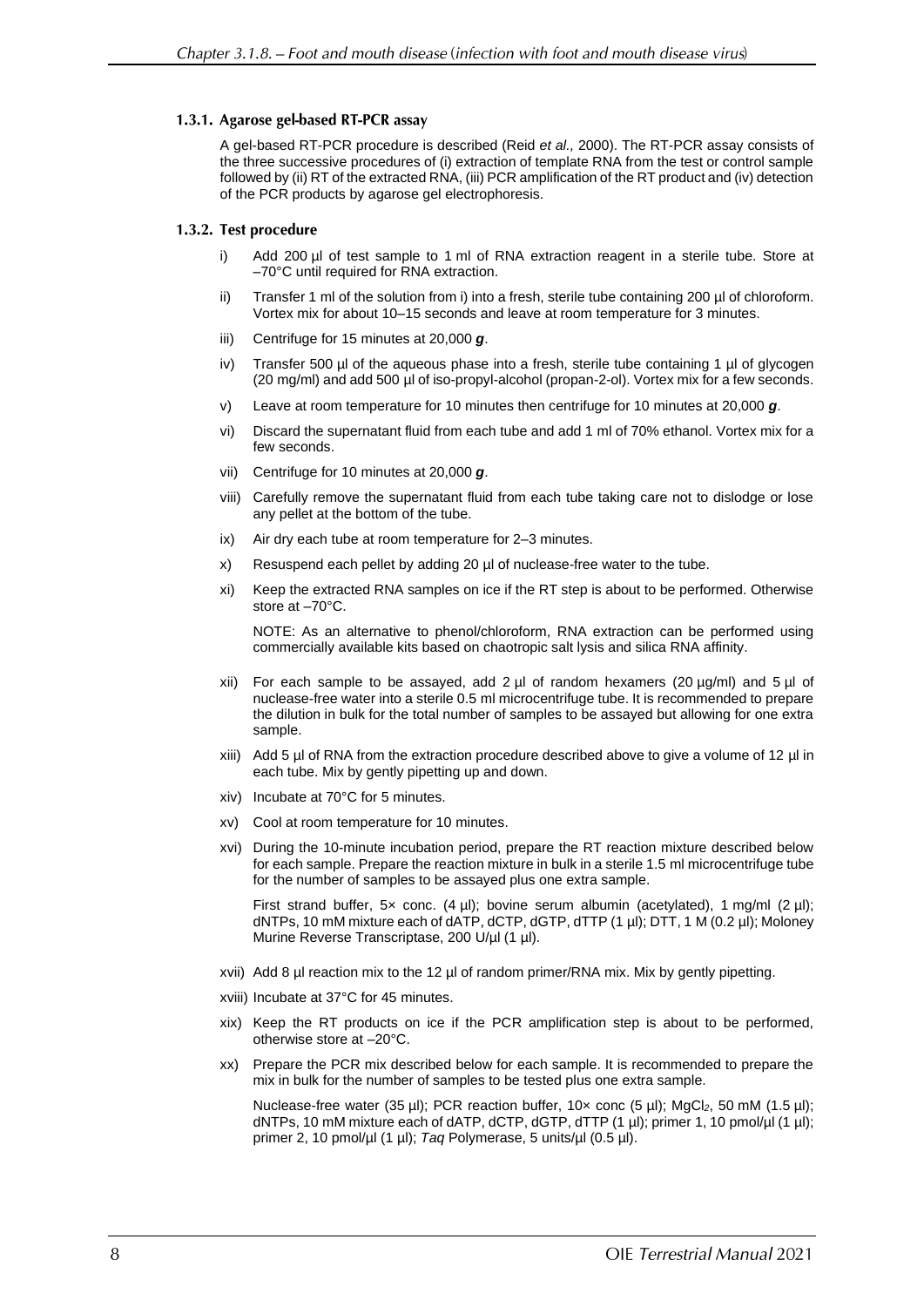- xxi) Add 45 µl of PCR reaction mix to a well of a PCR plate or to a microcentifuge tube for each sample to be assayed followed by 5 µl of the RT product to give a final reaction volume of 50 µl.
- xxii) Spin the plate or tubes for 1 minute in a suitable centrifuge to mix the contents of each well.
- xxiii) Place the plate in a thermal cycler for PCR amplification and run the following programme:

94°C for 5 minutes: 1 cycle; 94°C for 1 minute, 55°C for 1 minute, 72°C for 2 minutes: 30 cycles; 72°C for 7 minutes: 1 cycle.

Times and temperatures may need to be optimised to the particular enzymes, reagents and PCR equipment used in individual laboratories.

xxiv) Mix a 20 µl aliquot of each PCR reaction product with 4 µl of staining solution and load onto a 1.5% agarose gel. After electrophoresis a positive result is indicated by the presence of a 328 bp band corresponding to FMDV sequence in the 5' untranslated region of the genome.

#### 1.3.3. Stock solutions

- Nuclease-free water, RNA extraction reagent, chloroform, glycogen, iso-propyl-alcohol (propan-2-ol), ethanol, random hexanucleotide primers, First strand buffer, BSA (acetylated), dNTPs, DTT, Moloney Murine Reverse Transcriptase, PCR reaction buffer (10×), MgCl*<sup>2</sup>* and *Taq* Polymerase are commercially available.
- ii) Primers at a concentration of 10 pmol/µl: Primer 1 sequence 5'-GCCTG-GTCTT-TCCAG-GTCT-3' (positive strand); Primer 2 sequence 5'-CCAGT-CCCCT-TCTCA-GATC-3' (negative strand).

#### 1.3.4. Real-time RT-PCR assay

The real-time RT-PCR assay can use the same procedures of extraction of total RNA from the test or control sample followed by RT of the extracted RNA as for the conventional agarose gelbased procedure. Automated extraction of total nucleic acid from samples followed by automated pipetting programmes for the RT and PCR steps (Reid *et al.,* 2003) can be used as an alternative to the manual procedures described above. PCR amplification of the RT product is performed by a different procedure. A more simple one-step method for combining the RT and PCR steps has also been described (Shaw *et al.,* 2007) and is widely used by laboratories. Detection of the PCR products in agarose gels is not required following real-time amplification.

- i) Take the RT products from step xix (see above).
- ii) Prepare the PCR mix described below for each sample. Again it is recommended to prepare the mix in bulk for the number of samples to be tested plus one extra sample: nuclease-free water (6 µl); PCR reaction master mix, 2x conc. (12.5 µl); real-time PCR forward primer, 10 pmol/µl (2.25 µl); real-time PCR reverse primer, 10 pmol/µl (2.25 µl); labelled probe, 5 pmol/ $\mu$ l (1  $\mu$ l).
- iii) Add 24 µl PCR reaction mix to a well of a real-time PCR plate for each sample to be assayed followed by 1 µl of the RT product to give a final reaction volume of 25 µl.
- iv) Spin the plate for 1 minute in a suitable centrifuge to mix the contents of each well.
- v) Place the plate in a real-time PCR machine for PCR amplification and run the following programme:

50°C for 2 minutes: 1 cycle; 95°C for 10 minutes: 1 cycle; 95°C for 15 seconds, 60°C for 1 minute: 50 cycles.

Times and temperatures may need to be optimised to the particular enzymes, reagents and PCR equipment used in individual laboratories.

vi) *Reading the results:* Assign a threshold cycle (CT) value to each PCR reaction from the amplification plots (a plot of the fluorescence signal versus cycle number; different cut-off values may be appropriate for different sample types; Parida *et al.,* 2007). The CT values used to assign samples as either FMDV positive or negative should be defined by individual laboratories using appropriate reference material. For example at the OIE Reference Laboratory at Pirbright, negative test samples and negative controls should have a CT value at >50.0. Positive test samples and positive control samples should have a CT value <40.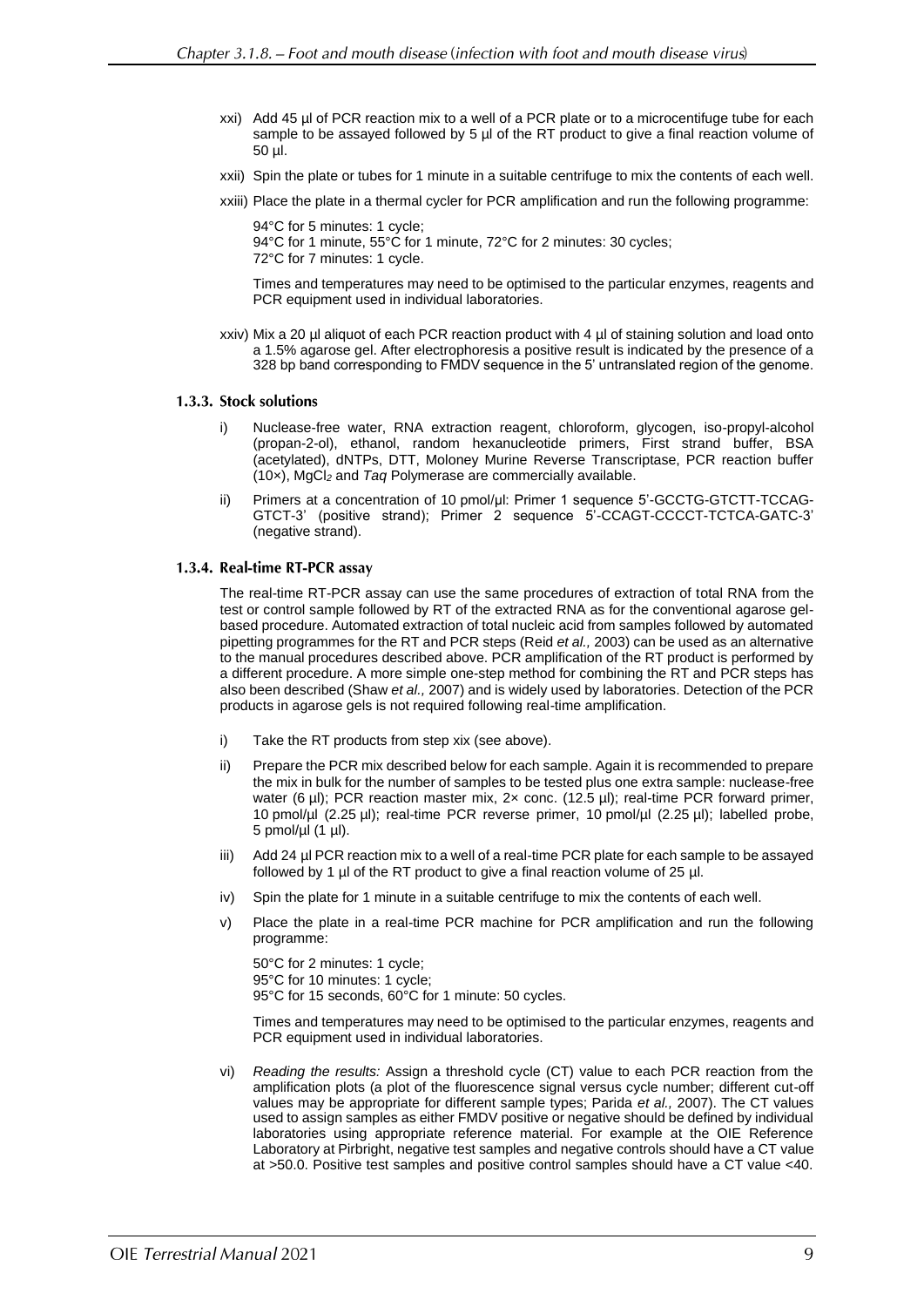Samples with CT values falling within the range 40–50 are designated "borderline" and can be retested. Strong positive FMD samples have a CT value below 20.0 (Reid *et al.,* 2001).

### 1.3.5. Stock solutions for real-time PCR assay

- Nuclease-free water and real-time PCR reaction master mixes are available from commercial suppliers.
- ii) Either of the two following primers and probe sets can be used for real-time PCR of FMDV:

5'UTR (Reid *et al.,* 2001) Forward primer: CACYT-YAAGR-TGACA-YTGRT-ACTGG-TAC; Reverse primer: CAGAT-YCCRA-GTGWC-ICITG-TTA and labelled probe: CCTCG-GGGTA-CCTGA-AGGGC-ATCC.

3D (Callahan *et al.,* 2002) Forward primer: ACTGG-GTTTT-ACAAA-CCTGT-GA; Reverse primer: GCGAG-TCCTG-CCACG-GA and labelled probe: TCCTT-TGCAC-GCCGT-GGGAC.

### 1.3.6. Molecular epidemiology

The molecular epidemiology of FMD is based on the comparison of genetic differences between viruses. Dendrograms showing the genomic relationship between vaccine and field strains for all seven serotypes based on sequences derived from the 1D gene (encoding the VP1 viral protein) have been published (Knowles & Samuel, 2003; see also http://www.wrlfmd.org/). Comparison of whole genome sequences can provide further discrimination between closely related viruses and help to recreate the transmission pathways between farms within outbreaks (Cottam *et al.,* 2008). RT-PCR amplification of FMDV RNA, followed by nucleotide sequencing, is the current preferred option for generating the sequence data to perform these comparisons. Many laboratories have developed techniques for performing these studies, and reference laboratories hold databases containing over 6000 partial sequences.

The recommended method for VP1 analysis is to:

- i) Extract FMDV RNA directly from epithelial suspensions or from a low cell culture passage.
- ii) Perform an RT-PCR of the complete 1D gene (or if only part of the 1D gene, then the 3' end of the gene is more useful).
- iii) Determine the nucleotide sequence of the PCR product (or at least 170 nucleotides [preferably 420 for the SAT types] at the 3' end of the gene).

A protocol complete with primer sequences, is available (Knowles *et al*., 2016) or can be downloaded from the following World Wide Web URLs:

<http://www.wrlfmd.org/>

<http://bvs.panaftosa.org.br/>

#### $2.$ **Serological tests**

Serological tests for FMD are performed in support of four main purposes namely: 1) to certify individual animals prior to import or export (i.e. for trade); 2) to confirm suspected cases of FMD; 3) to substantiate absence of infection; 4) to demonstrate the efficacy of vaccination. For substantiating freedom from infection, different approaches are required according to whether the population has been vaccinated or not and if vaccination has been used, whether this has been applied as an emergency application or as part of an ongoing programme of vaccination. Different tests and different interpretations of test results will be appropriate according to the above-mentioned purposes and the validation of the selected procedure must take account of the purpose. For example, test cut-offs may be set at a different threshold for herd-based serosurveillance than is appropriate for certifying freedom from infection for individual animals for the purposes of international trade.

Serological tests for FMD are of two types; those that detect antibodies to viral structural proteins (SP) and those that detect antibodies to viral nonstructural proteins (NSPs).

The SP tests are relatively serotype-specific and detect antibodies elicited by vaccination and infection; examples are the virus neutralisation test (VNT) (Golding *et al*., 1976), the solid-phase competition ELISA (SPCE; Brocchi *et al*., 1990; Chenard *et al*., 2003; Mackay *et al*., 2001; Paiba *et al*., 2004) and the liquid-phase blocking ELISA (LPBE; Hamblin *et al*., 1986; 1987). These tests are highly sensitive, providing that the virus or antigen used in the test is closely matched to the strain circulating in the field. They are the tests used to certify animals prior to movement,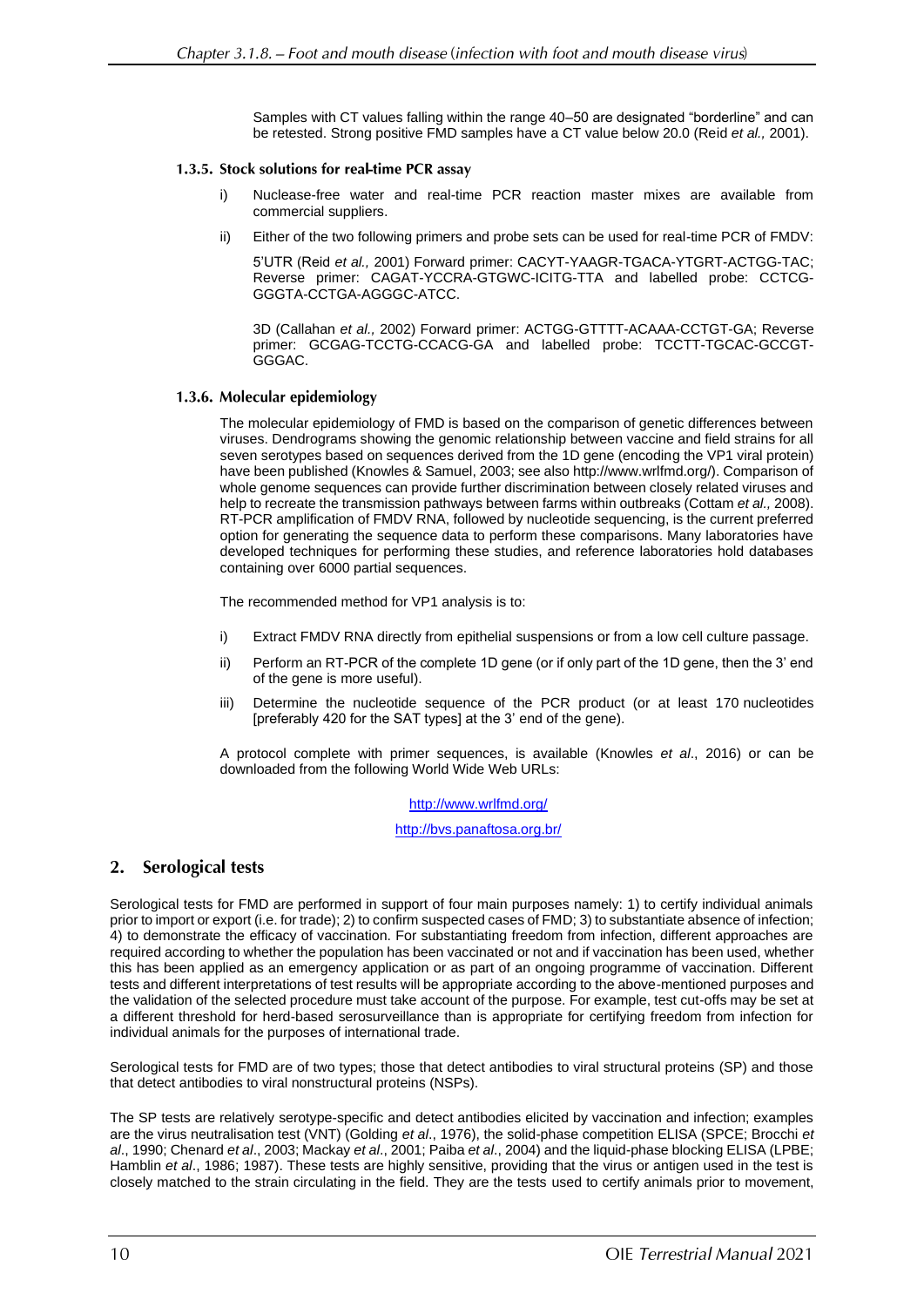including for international trade purposes and are appropriate for confirming previous or ongoing infection in nonvaccinated animals as well as for monitoring the immunity conferred by vaccination in the field. The VNT requires cell culture facilities, the use of live virus and takes 2–3 days to provide results. The ELISAs are blockingor competition-based assays that use serotype-specific polyclonal antibodies (PAbs) or MAbs, are quicker to perform and are not dependent on tissue culture systems and the use of live viruses. Low titre false-positive reactions can be expected in a small proportion of the sera in either ELISA formats. An approach combining screening by ELISA and confirming the positives by the VNT minimises the occurrence of false-positive results. Reference sera to standardise FMD SP serological tests for some serotypes and subtypes are available from the OIE Reference Laboratory at Pirbright.

The detection of antibody to the NSPs of FMDV can be used to identify past or present infection with any of the seven serotypes of the virus, whether or not the animal has also been vaccinated. Therefore the tests can be used to confirm suspected cases of FMD and to evaluate prevalence of infection or to substantiate freedom from infection on a population basis. For certifying animals for trade, the tests have the advantage over SP methods that the serotype of virus does not have to be known. However, there is experimental evidence that some cattle, vaccinated and subsequently challenged with live virus and confirmed persistently infected, may not be detected in some anti-NSP tests, causing false-negative results (Brocchi *et al*., 2006). These assays measure antibody to NSPs using antigens produced by recombinant techniques in a variety of *in-vitro* expression systems. Antibody to the polyproteins 3AB or 3ABC are generally considered to be the most reliable indicators of infection (Mackay *et al*., 1997). In animals seropositive for antibody to 3AB or 3ABC, antibody to one or more of the other NSPs can aid in the final interpretation of the test (Bergmann *et al*., 2000; Mackay *et al*., 1997). However, lack of vaccine purity may affect diagnostic specificity as the presence of NSPs in some vaccine preparations may result in misclassification in animals that have been repeatedly vaccinated. Procedures for evaluating vaccine purity are covered in Section D of this chapter.

International standard sera for testing of cattle have been developed and are available from the OIE Reference Laboratories in Brazil and UK (Campos *et al*., 2008). In the future, standard sera will also be made available for sheep and pigs. Bovine serum panels have also been established to compare the sensitivity of NSP tests (Parida *et al*., 2007).

### 2.1. Virus neutralisation test

The quantitative VN microtest for FMDV antibody is performed with IB-RS-2, BHK-21, lamb or pig kidney cells in flat-bottomed tissue-culture grade microtitre plates.

Stock virus is grown in cell monolayers and stored at –20°C after the addition of 50% glycerol. (Virus has been found to be stable under these conditions for at least 1 year.) The sera are inactivated at 56°C for 30 minutes before testing. The control standard serum is 21-day convalescent or post-vaccination serum. A suitable medium is Eagle's complete medium/LYH (Hank's balanced salt solution with yeast lactalbumin hydrolysate) with HEPES buffer and antibiotics.

The test is an equal volume test in 50 µl amounts.

### 2.1.1. Test procedure

- i) Starting from a 1/4 dilution, sera are diluted in a twofold, dilution series across the plate, using at least two rows of wells per serum, preferably four rows, and a volume of 50 µl.
- ii) Previously titrated virus is added; each 50 µl unit volume of virus suspension should contain about 100 TCID $_{50}$  (50% tissue culture infective dose) within an accepted range (e.g. 32– 320 TCID50).
- iii) Controls include a standard antiserum of known titre, a cell control, a medium control, and a virus titration used to calculate the actual virus titre used in the test.
- iv) Incubate at 37°C for 1 hour with the plates covered.
- v) A cell suspension at  $10^6$  cells/ml is made up in medium containing  $10\%$  bovine serum (specific antibody negative) for cell growth. A volume of 50 µl of cell suspension is added to each well.
- vi) Plates are sealed with pressure-sensitive tape and incubated at 37°C for 2–3 days. Alternatively, the plates may be covered with loosely fitting lids and incubated in an atmosphere of 3–5% carbon dioxide at 37°C for 2–3 days.
- vii) Microscope readings may be feasible after 48 hours. The plates are finally fixed and stained routinely on the third day. Fixation is effected with 10% formol/saline for 30 minutes. For staining, the plates are immersed in 0.05% methylene blue in 10% formalin for 30 minutes.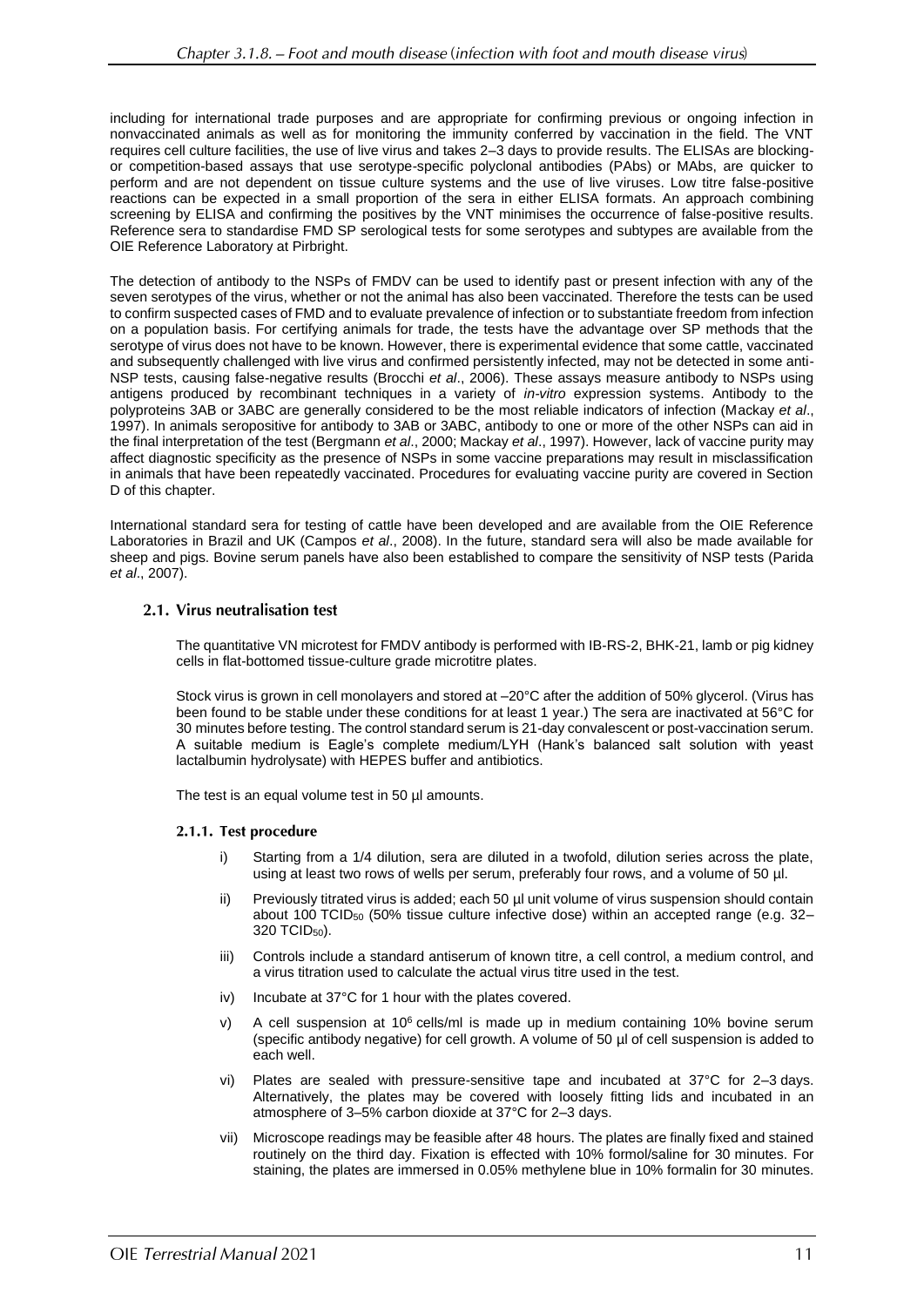An alternative fixative/stain solution is naphthalene blue black solution (0.4% [w/v] naphthalene blue black, 8% [w/v] citric acid in saline). The plates are rinsed in tap water.

- viii) Positive wells (where the virus has been neutralised and the cells remain intact) are seen to contain blue-stained cells sheets; the negative wells (where virus has not been neutralised) are empty. Titres are expressed as the final dilution of serum present in the serum/virus mixture where 50% of wells are protected (Kärber, 1931). The test is considered to be valid when the amount of virus used per well is in the range  $log_{10} 1.5-2.5$  TCID<sub>50</sub>, and the positive standard serum is within twofold of its expected titre.
- ix) Interpretation of tests can vary between laboratories in regard to the negative/positive cutoff threshold. Laboratories should establish their own criteria by reference to standard reagents that can be obtained from the OIE Reference Laboratory at Pirbright. In general, a titre of 1/45 or more of the final serum dilution in the serum/virus mixture is regarded as positive. A titre of less than 1/16 is considered to be negative. For certification of individual animals for the purposes of international trade, titres of 1/16 to 1/32 are considered to be doubtful, and further serum samples may be requested for testing; results are considered to be positive if the second sample has a titre of 1/16 or greater. For the purposes of herdbased serosurveillance as part of a statistically valid serological survey, a cut-off of 1/45 may be appropriate. Cut-off titres for evaluating immunological protection afforded by vaccination have to be established from experience of potency test results with the relevant vaccine and target species.

### 2.2. Solid-phase competition enzyme-linked immunosorbent assay

The method described (Paiba *et al.,* 2004) can be used for the detection of antibodies against each of the seven serotypes of FMDV. As an alternative to guinea-pig or rabbit antisera, suitable MAbs can be used coated to the ELISA plates as capture antibody or peroxidase-conjugated as detecting antibody (Brocchi *et al.,* 1990). Commercial kits based on monoclonal antibodies are available for serotype O (Chenard *et al.,* 2003), serotype A, serotype Asia 1 and serotype SAT 2 with a different format but similar performance characteristics.

Rabbit antiserum to the 146S antigen of one of the seven types of FMDV is used as the trapping antibody at a predetermined optimal concentration in carbonate/bicarbonate buffer, pH 9.6.

Antigens are prepared by inactivating viruses propagated in cell culture with ethyleneimine using the procedures described for vaccine manufacture. The final dilution chosen is that which, after addition of an equal volume of diluent, gives an absorbance on the upper part of the linear region of the titration curve (optical density approximately 1.5). PBS containing 0.05% Tween 20, 10% NBS and 5% normal rabbit serum and phenol red indicator is used as a diluent (blocking buffer).

Guinea-pig antisera, prepared by inoculating guinea-pigs with 146S antigen of one of the seven serotypes and preblocking with NBS, is used as the detecting antibody. Predetermined optimal concentrations are prepared in blocking buffer PBS containing 0.05% Tween 20, and 5% dried, nonfat skimmed milk (PBSTM).

Rabbit (or sheep) anti-guinea-pig immunoglobulin conjugated to horseradish peroxidase and preblocked with NBS is used as conjugate at a predetermined optimum concentration in PBSTM blocking buffer.

Test sera are diluted in PBST blocking buffer.

The solid-phase competitive ELISA is more specific but as sensitive as the liquid-phase blocking ELISA (Mackay *et al.,* 2001; Paiba *et al.,* 2004). Methods have been described for the development of secondary and working standard sera (Goris & De Clercq, 2005a) and for charting assay performance (Goris & De Clercq, 2005b).

### 2.2.1. Test procedure

- ELISA plates are coated with 50 µl/well rabbit antiserum homologous to the antigen being used, diluted in carbonate/bicarbonate buffer, pH 9.6, and left overnight in a humid chamber at 4°C.
- ii) The ELISA plates are washed three times with PBS.
- iii) Then 50 µl of the FMDV antigen diluted in blocking buffer is added to each well of the ELISA plates. (Blocking buffer: 0.05% [w/v] Tween 20, 10% [v/v] NBS, 5% [v/v] normal rabbit serum.) The plates are covered and placed on an orbital shaker at 37°C for 1 hour, with continuous shaking.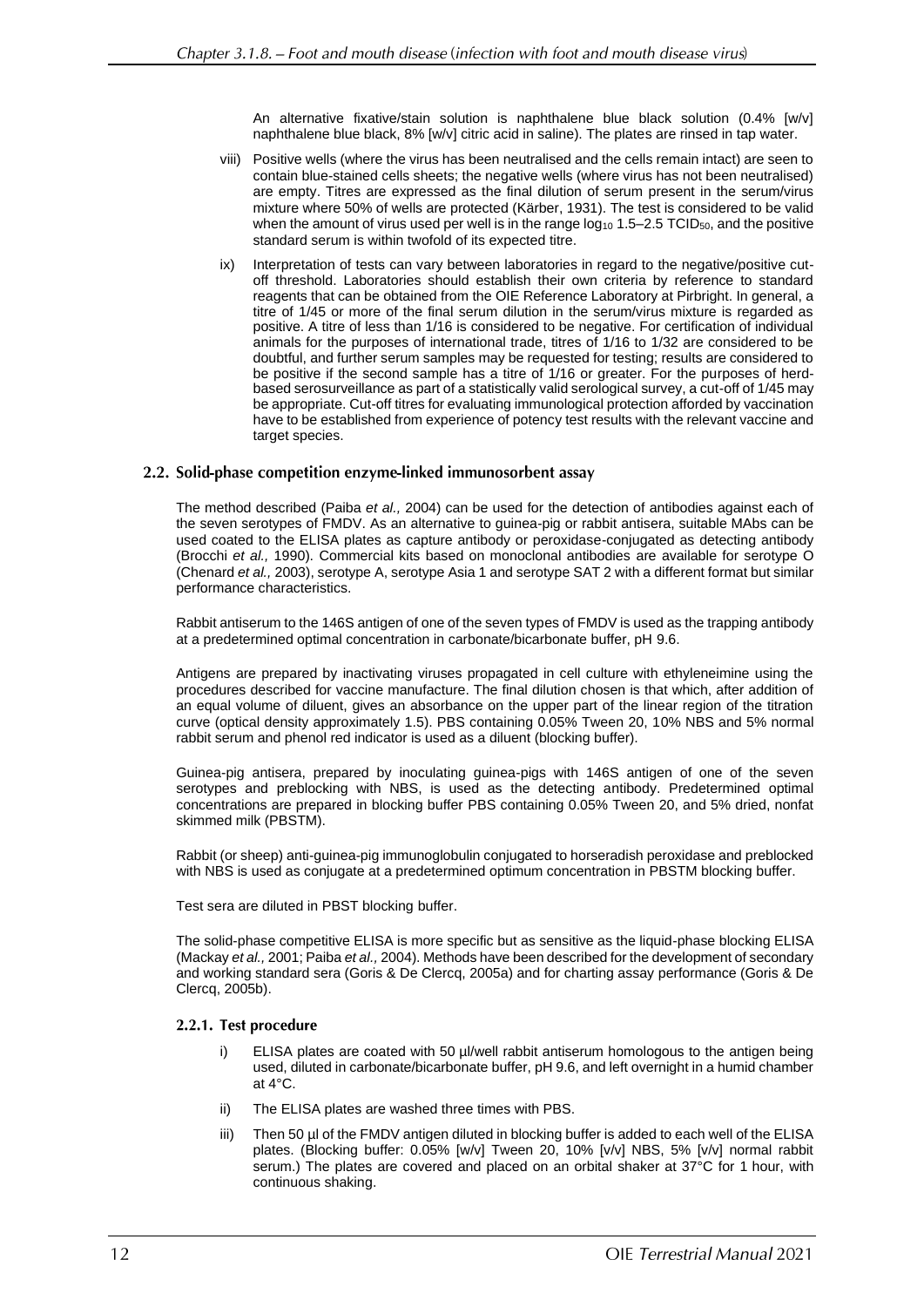- iv) After washing three times with PBS, 40 µl of blocking buffer is added to each well, followed by 10 µl of test sera (or control sera), giving an initial serum dilution of 1/5.
- v) Immediately 50 µl of guinea-pig anti-FMDV antiserum diluted in blocking buffer is added, giving a final serum dilution of 1/10.
- vi) The plates are covered and incubated on an orbital shaker at 37°C for 1 hour.
- vii) After washing three times with PBS, 50 µl of anti-guinea-pig Immunoglobulin conjugate (preblocked by incubation for 1 hour at room temperature with an equal volume of NBS) diluted in blocking buffer is added. The plates are covered and incubated for 1 hour at 37°C on an orbital shaker.
- viii) After washing three times with PBS, 50  $\mu$ l of substrate solution, containing 0.05% H<sub>2</sub>O<sub>2</sub> plus orthophenylene diamine or a suitable alternative chromogen, is added to each well.
- ix) The reaction is stopped after 10 minutes by the addition of 50  $\mu$  of 1 M sulphuric acid. The plates are read at 492 nm on a spectrophotometer linked to a computer.
- x) *Controls:* On each plate two wells are used for conjugate control (no guinea-pig serum), four wells each for strong and weak positive sera, two wells for negative sera, and four wells for 0% competition (no test sera).
- xi) *Interpretation of the results:* A percentage of inhibition is calculated for each well, either manually or using a suitable computer programme (100 – [optical density of each test or control value/mean optical density of the 0% competition]  $\times$  100%), representing the competition between the test sera and the guinea-pig anti-FMDV antisera for the FMDV antigen on the ELISA plate. Laboratories should validate the assay in terms of the cut-off value above which sera should be considered positive in relation to (i) the particular serotypes and strains of virus under investigation (ii) the purpose of testing (iii) the population under test, using the methods described in Chapter 1.1.6 *Principles and methods of validation of diagnostic assays for infectious diseases*. At the OIE Reference Laboratory at Pirbright, for serotype O, for all species, for the purposes of demonstrating freedom from infection in a naïve population, greater than 60% inhibition is considered positive (Paiba *et al.,* 2004). For maximum sensitivity, for example when certifying individual animals for international trade, an inconclusive range may be set between 40 and 60%.

## 2.3. Liquid-phase blocking enzyme-linked immunosorbent assay

Antigens are prepared from selected strains of FMDV grown on monolayers of BHK-21 cells. The unpurified supernatants are used and pretitrated in a twofold dilution series but without serum. The final dilution chosen is that which, after addition of an equal volume of diluent (see below), gives an absorbance on the upper part of the linear region of the titration curve (optical density approximately 1.5). PBS containing 0.05% Tween 20 and phenol red indicator is used as a diluent (PBST). The other reagents used in the test are the same as those in the solid-phase blocking ELISA. An example of the test procedure is described below. Temperature and incubation times can vary depending on the protocol.

### 2.3.1. Test procedure

- i) ELISA plates are coated with 50 µl/well rabbit antiserum homologous to the antigen being used and left overnight in a humid chamber at room temperature.
- ii) The ELISA plates are washed three times with PBS.
- iii) In U-bottomed multiwell plates (carrier plates) 50 µl of a duplicate, twofold series of each test serum is prepared, starting at 1/8. To each well, 50 µl of a constant dose of viral antigen that is homologous to the rabbit antisera used to coat the plates is added and the mixtures are left overnight at 4°C, or incubated at 37°C for 1 hour. The addition of the antigen increases the final serum dilution to 1/16.
- iv) Then 50 µl of serum/antigen mixtures is transferred from the carrier plates to the rabbitserum coated ELISA plates and the plates are incubated at 37°C for 1 hour on a rotary shaker.
- After washing, 50 µl of guinea-pig antiserum homologous to the viral antigen used in the previous step (iv) (preblocked with NBS and diluted in PBST containing 5% skimmed milk powder) is added to each well. The plates are then incubated at 37°C for 1 hour on a rotary shaker.
- vi) The plates are washed and 50 µl of rabbit anti-guinea-pig immunoglobulin conjugated to horseradish peroxidase (preblocked with NBS and diluted in PBST containing 5% skimmed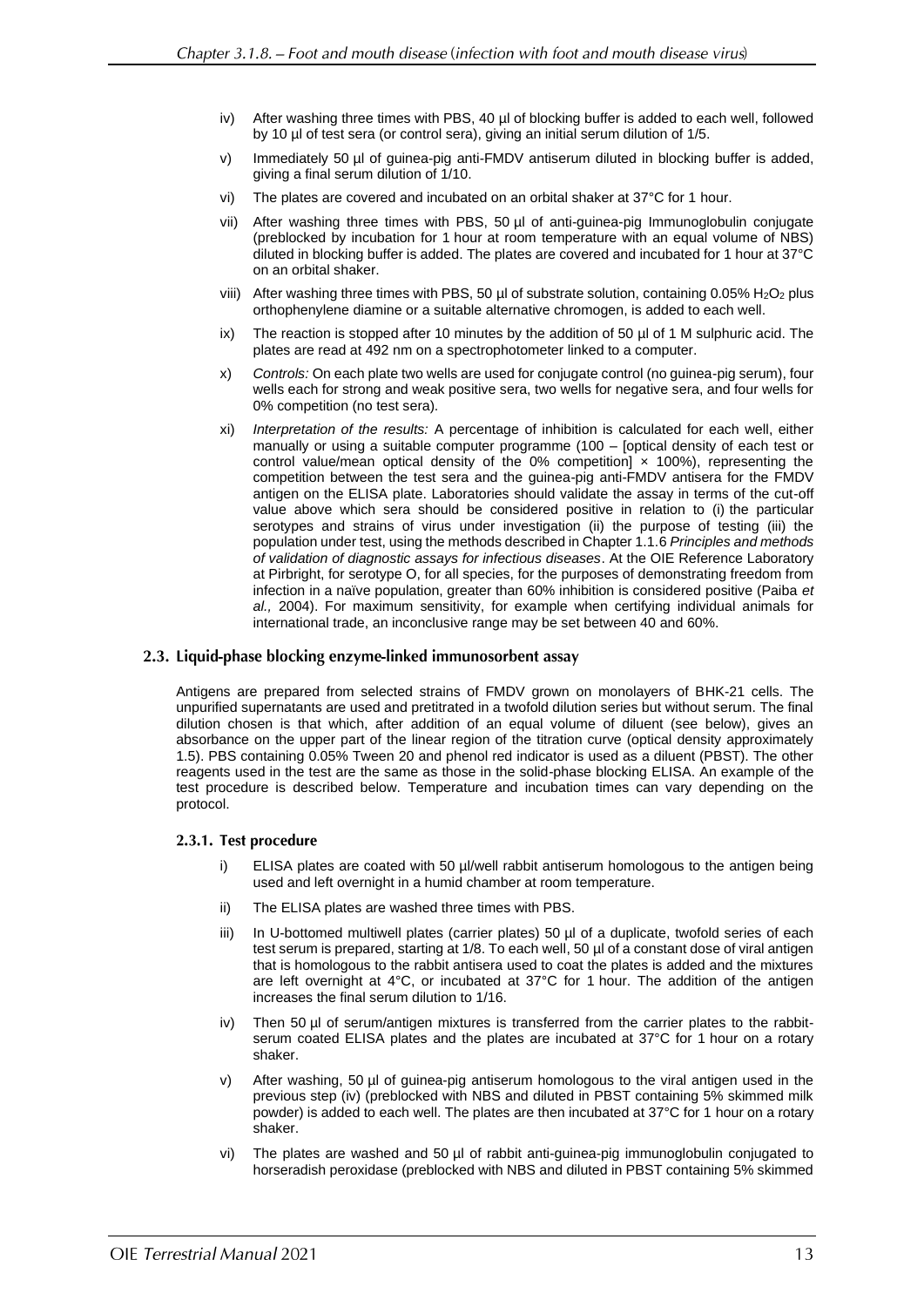milk powder) is added to each well. The plates are incubated at 37°C for 1 hour on a rotary shaker.

- vii) The plates are washed again three times and 50 µl of substrate solution, containing 0.05% H2O<sup>2</sup> plus orthophenylene diamine or a suitable alternative chromogen, is added to each well.
- viii) The reaction is stopped after 15 minutes by the addition of 50 µl of 1 M sulphuric acid. The plates are read at 492 nm on a spectrophotometer linked to a computer.
- ix) Controls: A minimum of four wells each of strong positive, weak positive and negative bovine reference sera at a final dilution of 1/32 should be included on each plate together with an equivalent number of reaction (antigen) control wells containing antigen in diluent alone without serum. For end-point titration tests, duplicate twofold dilution series of positive and negative homologous bovine reference sera should be included on at least one plate of every run.
- x) *Interpretation of the results:* Antibody titres are expressed as the 50% end-point titre, i.e. the dilution at which the reaction of the test sera results in an optical density equal to 50% inhibition of the median optical density of the reaction (antigen) control wells (Kärber, 1931). The median is calculated as the mean of two mid-values of the reaction control wells, eliminating from the calculation the highest and lowest values (alternatively, the mean value can be used after setting suitable tolerance limits to control for inter-well variation). In general sera with titres greater than or equal to 1/90 are considered to be positive. A titre of less than 1/40 is considered to be negative. For certification of individual animals for the purposes of international trade, titres of greater than 1/40, but less than 1/90 are considered to be doubtful, and further serum samples may be requested for testing; results are considered to be positive if the second sample has a titre of 1/40 or greater. For the purposes of herd-based serosurveillance as part of a statistically valid serological survey, a cut-off of 1/90 may be appropriate. Cut-off titres for evaluating immunological protection afforded by vaccination have to be established from experience of potency test results with the relevant vaccine and target species.

### 2.4. Nonstructural protein (NSP) antibody tests

Antibody to expressed recombinant FMDV NSPs (e.g. 3A, 3B, 2B, 2C, 3ABC) can be measured by different ELISA formats or immunoblotting. These ELISAs either use purified antigens absorbed directly to microplates or use PAbs or MAbs to trap specific antigens from semi-purified preparations (Bergmann *et al*., 2000; De Diego *et al*., 1997; Mackay *et al*., 1997; Sorensen *et al*., 1998). The screening method used in Panaftosa is described in detail below. Other indirect and competitive ELISAs detecting bovine antibodies to 3ABC have been shown to have equivalent diagnostic performance characteristics (Brocchi *et al*., 2006). This same study corroborates preliminary data from Panaftosa that suggests that the diagnostic performance characteristics of these tests are similar in cattle, sheep and pigs. Commercial kits validated for identification of antibodies against FMDV NSPs in cattle and other species are also available.

### 2.4.1. Indirect enzyme-linked immunosorbent assay

#### **Preparation of recombinant antigens** a)

See Section B.2.4.2. *Enzyme-linked immunoelectrotransfer blot assay.*

#### $\mathbf{b}$ **Test procedure**

- i) Microplates are coated overnight at  $4^{\circ}$ C with 1  $\mu$ g/ml of the fusion antigen 3ABC in carbonate/ bicarbonate buffer, pH 9.6 (100 µl per well). Antigen 3ABC was expressed and purified as indicated for the EITB (enzyme-linked immunoelectrotransfer blot) tests (Neizert *et al.,* 1991).
- ii) The plates are washed six times with PBS, pH 7.2, supplemented with 0.05% Tween 20 (PBST).
- iii) Test sera (100 µl per well) are added in a 1/20 dilution in blocking buffer consisting of PBS, 0.05% Tween 20, 5% nonfat dry milk, 10% equine sera and 0.1% *Escherichia coli* lysate. Each plate includes a set of strong and weak positive and negative controls calibrated against the International Standard Sera described below.
- iv) The plates are incubated for 30 minutes at 37°C and washed six times in PBST.
- v) Horseradish-peroxidase-conjugated rabbit anti-species IgG is diluted optimally in the blocking buffer, added at 100 µl per well and the plates are incubated for 30 minutes at 37°C.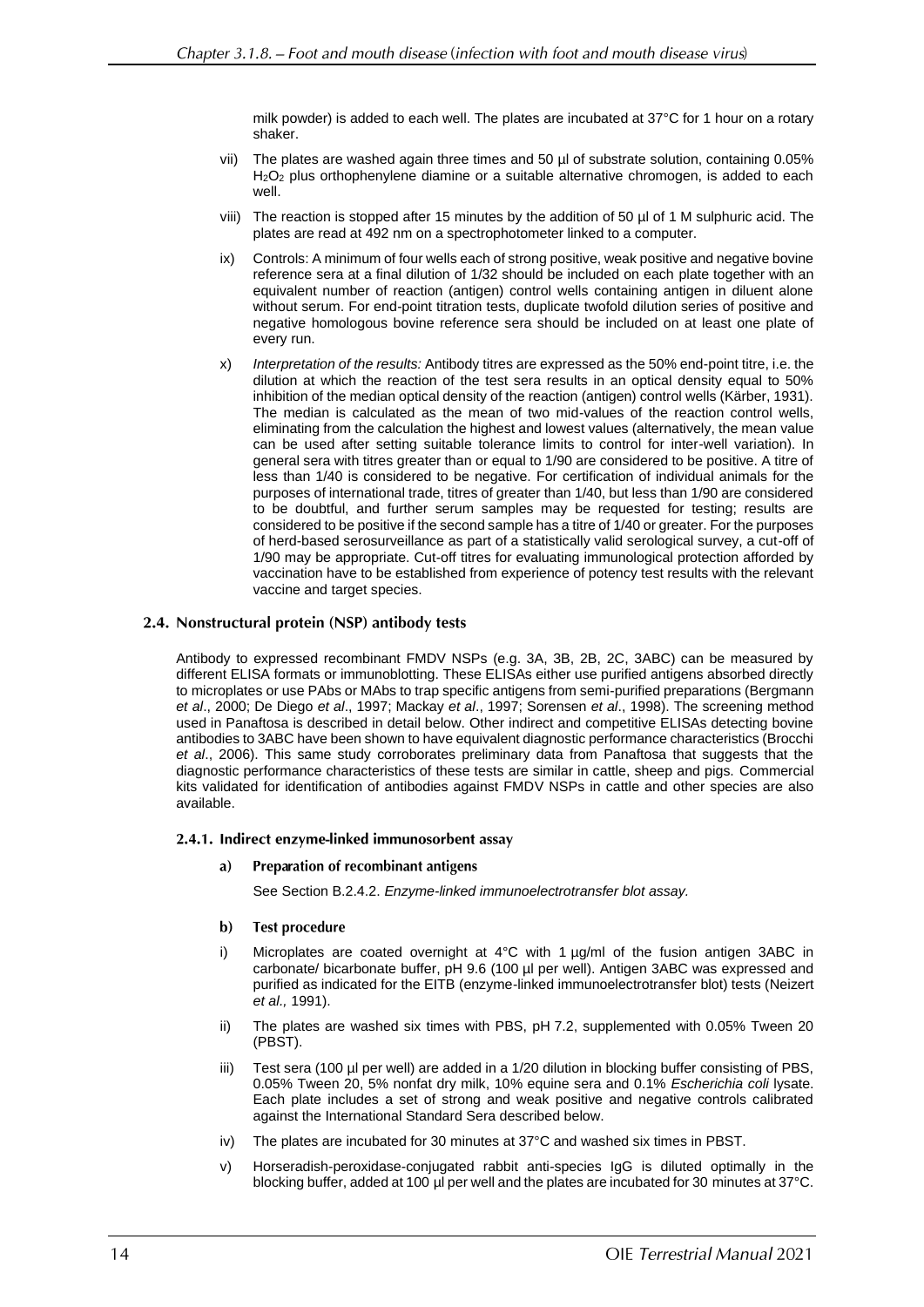- vi) After six washings, each well is filled with 100 µl of 3'3', 5'5'-tetramethylbenzidine plus 0.004% (w/v) H<sub>2</sub>O<sub>2</sub> in phosphate/citrate buffer, pH 5.5.
- vii) The reaction is stopped after 15 minutes of incubation at room temperature by adding 100 µl of 0.5 M H2SO4. Absorbance is read at 450 nm and at 620 nm for background correction.
- viii) *Interpreting the results:* Test results are expressed as per cent positivity relative to the strong positive control [(optical density of test or control wells/optical density of strong positive control)  $\times$  100] or alternatively as a test to control ( $T/C$ ) index relative to a cut-off (i.e. threshold positive) control. Profiling the NSP antibody reactivity levels in herds along with age/vaccination stratification aids interpretation of herd infection status in vaccinated populations (Bergmann *et al.,* 2003). Test cut-off values, with or without suspicious zones, need to be determined with consideration to the purpose of testing and the intended target population. Inconclusive results may be followed up using confirmatory tests, retesting with EITB or a second NSP ELISA (taking account of the conditional dependence of the two tests). The overall test system sensitivity and specificity must be taken into account when designing the serosurveillance programme. Although not a suitable test for certifying animals prior to movement, NSP ELISAs may be a valuable adjunct in circumstances where the serotype or subtype of virus in the originating country is not known.

#### 2.4.2. Enzyme-linked immunoelectrotransfer blot assay (EITB)

The EITB assay has been widely applied in South America as a confirmatory test for the abovedescribed screening method. Further information is available from the OIE Reference Laboratory, Panaftosa, PAHO/WHO.

- a) Preparation of test strips containing the recombinant antigens
- i) The five bioengineered FMDV NSPs 3A, 3B, 2C, 3D and 3ABC are expressed in *E. coli* C600 by thermo-induction. The 3D polypeptide is expressed in its complete form (McCullough *et al.,* 1992) whereas the rest of the proteins are obtained as fusions to the Nterminal part of the MS-2 polymerase gene (Strebel *et al.,* 1986).
- ii) The expressed polymerase is purified over phosphocellulose, followed by poly(U) Sepharose columns. The fused proteins 3A, 3B, 2C and 3ABC are purified by sequential extraction of the bacterial extracts with increasing concentrations of urea. The 7M fraction containing the fusion proteins is further purified on a preparative 10% SDS-PAGE (sodium dodecyl sulphate-polyacrylamide gel electrophoresis). The fusion protein band is excised from the gel and electroeluted (McCullough *et al.,* 1992).
- iii) A mixture containing 20 ng/ml of each one of the purified recombinant polypeptides is separated on 12.5% SDS-PAGE and electrophoretically transferred to nitrocellulose (McCullough *et al.,* 1992).
- $\mathbf{b}$ **Test procedure**
- i) The required amount of test strips should be assessed, taking into account that for each nitrocellulose sheet, which defines one transferred gel, a positive, a weakly positive, a cutoff and a negative control serum should be assayed. In general, 24 nitrocellulose strips, each 3 mm wide, should result from a gel.
- ii) A volume of 0.8 ml of saturation buffer (50 mM Tris/HCl, pH 7.5; 150 mM NaCl; 0.2% Tween 20; 5% nonfat dry milk; and 0.05% bacterial *E. coli* lysate) is added to each well. The antigen-coated strips are blocked by placing the trays on a rocker and agitating for 30 minutes at room temperature (20–22°C).
- iii) A dilution of 1/200 of test sera and of each of the controls is added to the appropriate trough. The strips must be completely submerged and facing upwards, and maintained in that position during the whole process.
- iv) Strips are incubated for 60 minutes on a rocker at room temperature.
- v) Liquid is removed from the trays, and each test strip is washed three times with washing solution (50 mM Tris/HCl, pH 7.5; 150 mM NaCl; and 0.2% Tween 20) by agitation for 5 minutes.
- vi) The alkaline-phosphatase-conjugated rabbit anti-bovine solution is added to each test well, and the strips are incubated with shaking for 60 minutes at room temperature.
- vii) The liquid is removed from the trays and each test strip is washed three times with washing solution as above.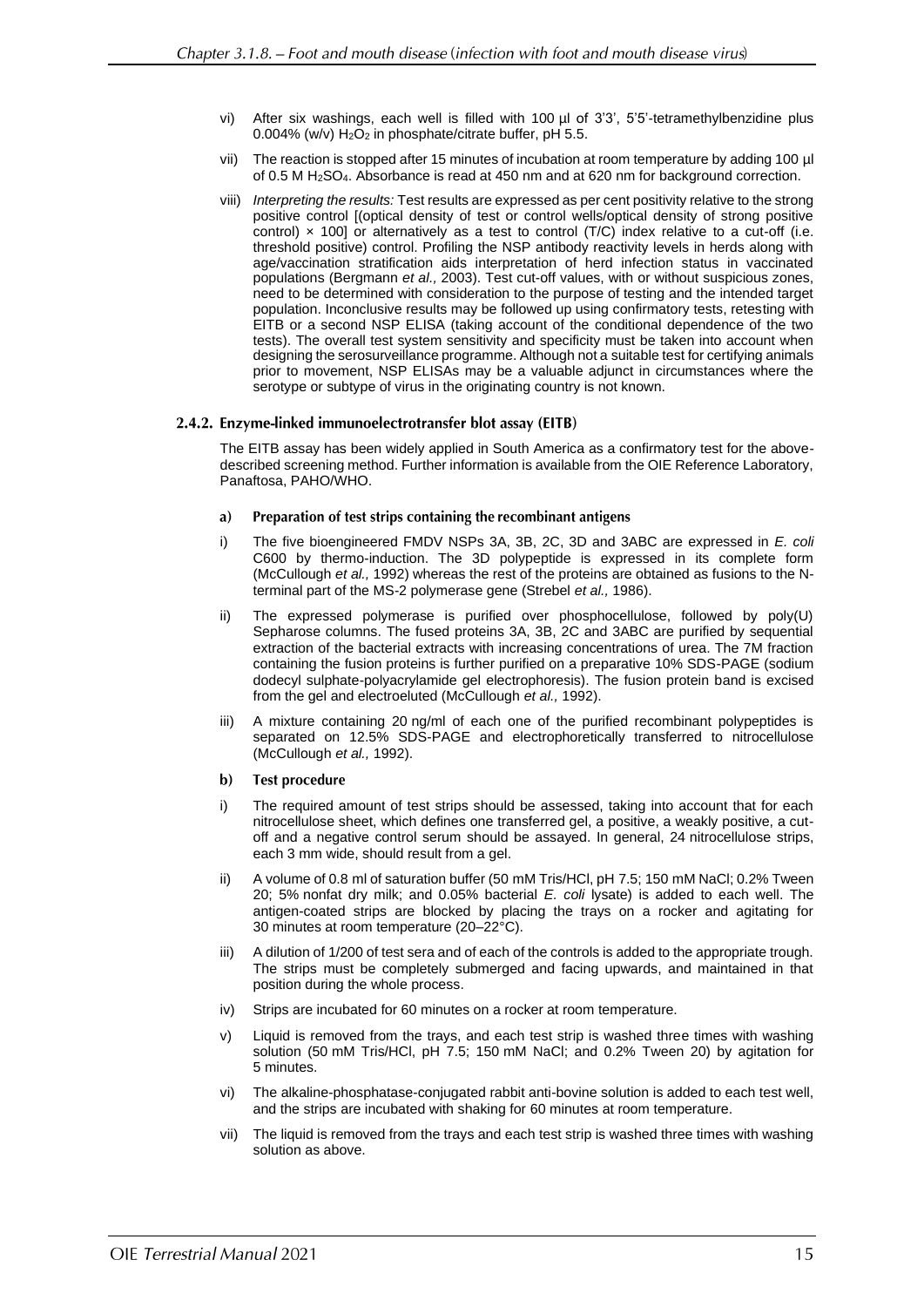- viii) Substrate solution (0.015% bromochloroindolylphosphate/0.03% nitroblue tetrazolium) is prepared in substrate buffer (100 mM NaCl; 5 mM MgCl2; and 100 mM Tris/HCl, pH 9.3), and is added to each test well.
- ix) Strips are incubated by placing the test tray on the orbital mixer and agitating until the cutoff control shows five distinct, discernible bands. Strips are washed with running deionised water and air-dried.
- x) *Interpreting the results:* The EITB may be scanned with a densitometer but visual reading, although more subjective, is considered suitable as well. Individual control sera are tested that exhibit minimal but consistent staining for each of the five antigens. A test sample is considered positive if antigens 3ABC, 3A, 3B and 3D (±2C) demonstrate staining densities equal to or higher than that of their appropriate controls. A sample is considered negative if two or more antigens demonstrate densities below their control sera. Test samples not fitting either profile are considered indeterminate.

# **C. REQUIREMENTS FOR VACCINES**

The control of FMD is a national and regional responsibility and, in many countries, the vaccine may be used only under the control of the Veterinary Authority.

Guidelines for the production of veterinary vaccines are given in Chapter 1.1.8 *Principles of veterinary vaccine production*. The guidelines given here and in chapter 1.1.8 are intended to be general in nature and may be supplemented by national and regional requirements. Varying requirements relating to quality, safety and efficacy apply in particular countries or regions in order for manufacturers to obtain an authorisation or licence for a veterinary vaccine. Where possible, manufacturers should seek to obtain such a license or authorisation for their FMD vaccines as independent verification of the quality of their product.

FMD vaccine production facilities should operate under appropriate biosecurity and containment procedures and practices as outlined in Chapter 1.1.4 *Biosafety and biosecurity: Standard for managing biological risk in the veterinary laboratory and animal facilities.*

Routine vaccination against FMD is used in many countries or zones recognised as free from foot and mouth disease with vaccination and in countries where the disease is endemic. In contrast, a number of disease-free countries have never vaccinated their livestock but have preferred the use of strict movement controls and culling of infected and contact animals when outbreaks have occurred. Nevertheless, many disease-free countries maintain the option to vaccinate and have their own strategic reserves of highly concentrated inactivated virus preparations. Such antigen reserves offer the potential of supplying formulated vaccine in an 'emergency' at short notice. (See also Chapter 1.1.10 *Vaccine banks*.)

Traditional FMD vaccines may be defined as a fixed formulation containing defined amounts (limits) of one or more chemically inactivated cell-culture-derived preparations of a seed virus strain blended with a suitable adjuvant/s and excipients. See chapter 1.1.8 for biotechnology-derived vaccines such as recombinant or peptide vaccines.

Antigen banks may be defined as stockpiles of antigen components, registered or licensed according to the finished vaccine, and which can be stored under ultra-low temperatures for a long time for subsequent formulation into vaccine as and when required.

The vaccines are formulated for their specific purpose and in the case of vaccines destined for use in cattle, both aluminium hydroxide saponin adjuvanted and oil adjuvanted vaccines may be used. For use in swine, double oil emulsions are preferred due to their efficacy.

FMD vaccines may be classified as either 'standard' or 'higher' potency vaccines. Standard potency vaccines are formulated to contain sufficient antigen and appropriate adjuvant to ensure that they meet the minimum potency level required (recommended 3 PD<sub>50</sub> [50% protective dose]; 75% EPP (expected percentage of protection) or 12 protected out of 16 vaccinated and challenged in PGP [protection against generalised foot infection] test) for the duration of the shelf life claimed by the manufacturer. This kind of vaccine is usually suitable for use in routine vaccination campaigns. For vaccination in naïve populations to control FMD outbreaks, higher potency vaccines (e.g.> 6 PD<sup>50</sup> for the duration of the shelf life claimed by the manufacturer) are recommended for their wider spectrum of immunity as well as their rapid onset of protection.

Because of the presence of multiple serotypes of the virus, it is common practice to prepare vaccines from two or more different virus serotypes. In certain areas, it may be advisable to include more than one virus strain per serotype to ensure broad antigenic coverage against prevailing viruses.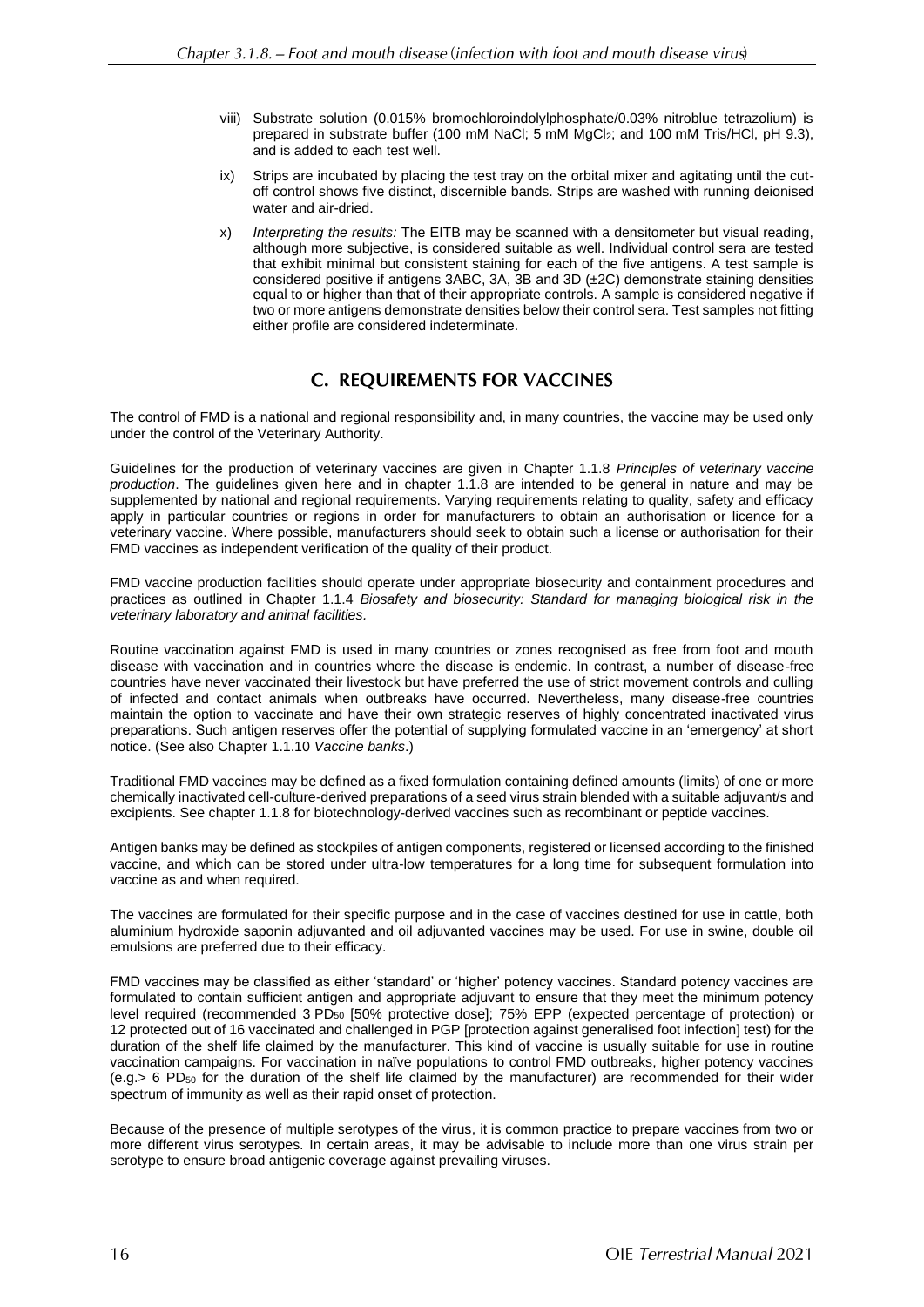# 1. Seed virus management

# 1.1. Characteristics of the seed virus

Selection of master seed viruses (MSVs) should ideally be based on their ease of growth in cell culture, virus yield, antigenic stability at industrial level and broad antigenic spectrum. Isolates to prepare MSVs should be characterised and distributed, preferably by the OIE FMD Reference laboratories; they should be selected in accordance with the regional epidemiological importance of each strain.

The exact source of the isolate should be recorded and should include details such as the location, species and the type of material from which the virus was derived. Unique nomenclature should be used to identify the FMDV strain. The *in-vitro* passage history of the virus and details of the ingredients should be recorded in accordance with chapter 1.1.8*.* The passage level of the seed virus should be kept to a minimum to avoid antigenic or genetic changes.

# 1.2. Method of culture

Methods of culture shall comply with the chapter 1.1.8. Where no suitable established vaccine strain exists, new vaccine strains are derived through the establishment of MSVs from local field isolates by adapting them to growth in suspension or monolayer cells by serial passages. In order to remove the risk of contaminating lipid-enveloped viruses, it is recommended that putative MSVs undergo a validated organic solvent treatment prior to, or during, adaptation.

# 1.3. Validation as a vaccine strain

MSVs must be, antigenic and genetically well characterised and proven to be pure and free from extraneous agents in accordance with Chapter 1.1.9 *Tests for sterility and freedom from contamination of biological materials intended for veterinary use* and those listed by the appropriate licensing authorities. Homology should be established with the original candidate isolates and effectiveness against the circulating strains from which they were developed should be proven. This often encompasses a number of methods, the most reliable being *in-vivo* protection assays. Alternatively, *invitro* tests (preferably virus neutralisation) can also be used, which require the availability of postvaccination sera against these master seeds (see Section D of this chapter).

Seed viruses may be stored at low temperature (e.g. –70°C) or freeze-dried. Working seed viruses may be expanded in one or a few more passages from the master seed stock and used to infect the final cell culture.

Consideration should also be given to minimising the risk of transmission of transmissible spongiform encephalopathy agents (TSEs) by ensuring that TSE risk materials are not used as the source of the virus or in any of the media used in virus propagation.

### 1.4. Emergency procedures for provisional acceptance of new MSV, and subsequent release of formulated vaccines

In the case of incursion in a region of a new strain to which protection is not elicited by existing vaccine strains, it may be necessary to develop a new vaccine strain from a representative field isolate. Before the new MSV can be accepted, full compliance should be demonstrated with the relevant guidelines to demonstrate freedom from all extraneous agents listed by the appropriate licensing authorities using both general and specific tests, and to establish homology to the original candidate isolates. The time taken to raise the specific antisera necessary to neutralise the new strain for use in the general tests for detection of extraneous agents and to conduct other specific tests that require specialised techniques may be lengthy. Therefore, in emergency situations where there is insufficient time to complete full testing of the MSV, provisional acceptance of the new strain should be based on a risk analysis of the possibility of contamination of the antigen produced from the new MSV with extraneous agents. This risk assessment should take into account that the virus is inactivated using a chemical inactivant with first order kinetics. Further assurance is provided by the requirement for the kinetics of inactivation to be monitored and recorded for each production batch.

#### **Method of manufacture**  $2.$

The recommended method of virus propagation for antigen production is the growth of FMDV in large-scale suspension cultures or monolayers using cell lines under sterile conditions.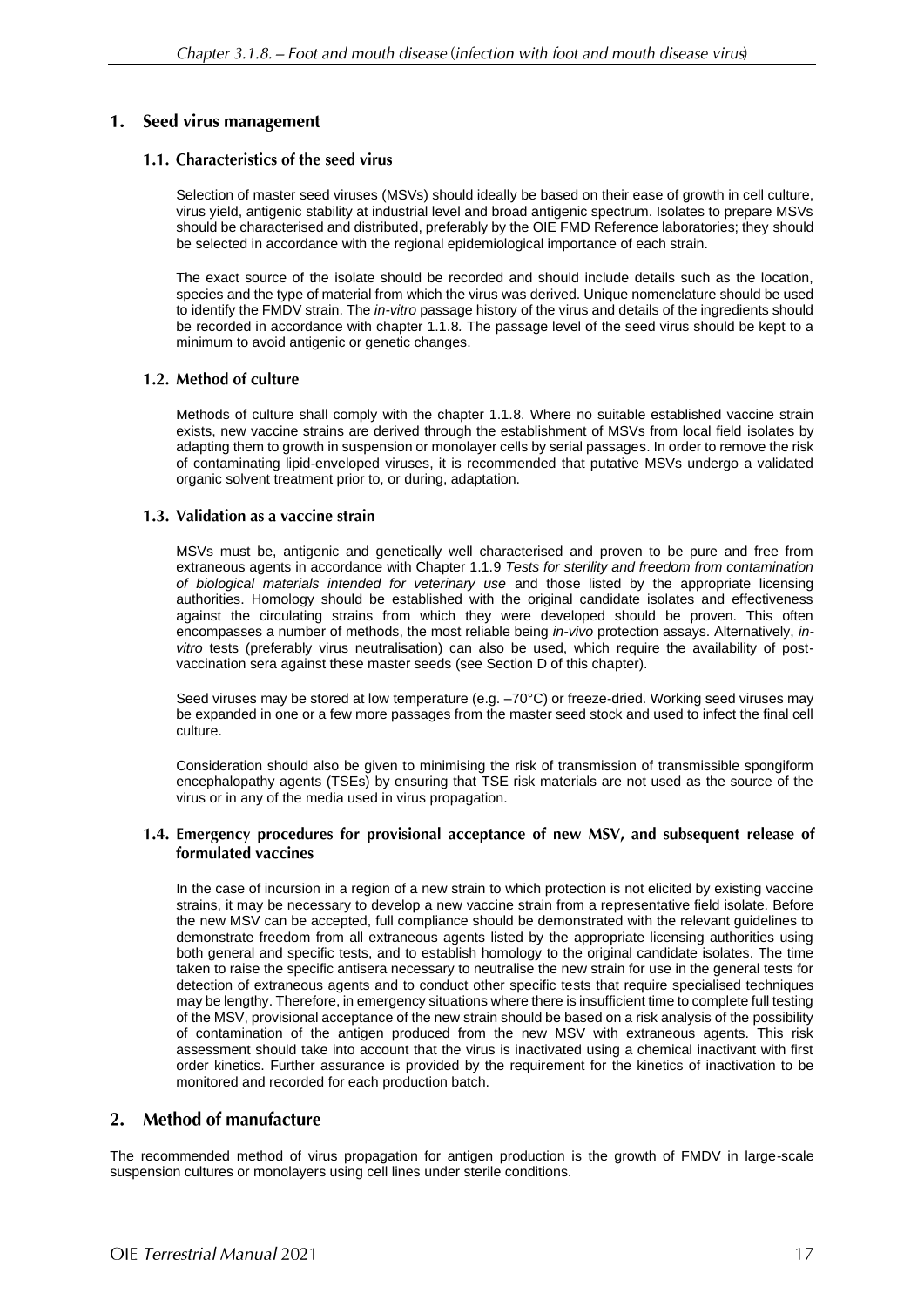A suitable strain of the virus is used to infect a suspension or monolayers of an established cell line, such as BHK-21. Such cell cultures should be proven to be free from contaminating microorganisms.

When the virus is expected to have reached its maximum yield, the culture is clarified, often by centrifugation and/or filtration. The virus is subsequently inactivated by addition of an inactivant of first order, usually ethyleneimine (EI) in the form of binary ethyleneimine (BEI) (Bahnemann, 1990). It is important that the necessary safety precautions for working with BEI/EI are fully observed. The BEI is added to a virus suspension, to give a predetermined final concentration. Inactivation must be duly validated and documented to show the inactivation kinetic and the results of the inactivation controls. The time period for BEI treatment and temperature used for inactivation must be validated for the actual conditions and equipment used. To decrease the likelihood of live virus failing to contact the inactivant, e.g. BEI/EI, it is essential to transfer the vessel contents immediately to a second sterile vessel where inactivation is allowed to go to completion according to the validated inactivation kinetic and taking into account possible regulatory requirements for additional waiting times.

During inactivation, the virus titre is monitored by a sensitive and reproducible technique. After inactivation any residual BEI/EI in the harvest should be neutralised, for example by adding excess sodium thiosulphate solution to a final concentration of 2%.

The inactivated virus is concentrated by ultrafiltration. Concentrated inactivated virus may be purified further by procedures such as chromatography. These concentrated and purified antigens can be formulated into vaccines or stored at low temperatures for many years, and made into vaccine when required by dilution in a suitable buffer and addition of adjuvants (Doel & Pullen, 1990).

Conventional FMD vaccines are usually formulated as oil adjuvanted or aqueous. Oil-adjuvanted vaccines are usually formulated as water-in-oil emulsion using mineral oils. The mineral oil is usually premixed with an emulsifying agent before the addition of a proportion, or all, of the aqueous phase of the vaccine, and emulsified by use of a colloid mill or continuous mechanical or flow ultrasonic emulsifier. More complex double emulsions (water/oil/water) may be produced by emulsifying once more in an aqueous phase containing a small amount of detergent such as Tween 80. Ready-to-use oil adjuvants are now available commercially for different types of emulsion.

Aqueous vaccine is prepared by adsorbing the virus on to aluminium hydroxide gel, one of the adjuvant constituents of the final vaccine blend. The final blend of the vaccine may include other components, such as antifoam, lactalbumin hydrolysate, tryptose phosphate broth, amino acids, vitamins, buffer salts and other substances. An adjuvant such as saponin is also usually incorporated, as well as preservatives.

When using novel components, including adjuvants or preservatives, in any vaccine it is important to take into account that its status, with regard to residues in products derived from food-producing species, must be assessed to ensure that adequate assurance can be giving to licensing authorities in relation to safety for consumers. This requirement limits considerably the choice of adjuvants and preservatives for use in food-producing species.

#### In-process control 3.

In general, virus titres reach optimum levels between 18 and 24 hours of the cell culture being infected, depending on the serotype. The time chosen to harvest the culture may be based on a number of assays; for instance cell death. Virus concentration may be assessed by an infectivity test, sucrose or CsCl density gradient or serological techniques. It is preferable to use more than one method as they may complement one another.

# 3.1. Inactivation kinetics

During inactivation of the virus, timed samples should be taken at regular intervals for the purpose of monitoring the rate and linearity of the inactivation process. Virus titres in the samples are determined by inoculation of cell cultures proven to be highly susceptible to FMDV, e.g. BHK. Such cultures permit the testing of statistically meaningful samples under reproducible conditions. The  $log_{10}$  infectivity of the timed samples are plotted against time, and the inactivation procedure is not considered to be satisfactory unless at least the latter part of the slope of the line is linear and extrapolation indicates that there would be less than one infectious particle per 10<sup>4</sup> litres of liquid preparation at the end of the inactivation period.

# 3.2. Inactivation control

The test for innocuity is an in-process test that should be carried out for every batch of antigen. Cells used to test for absence of residual live virus should undergo a sensitivity test to prove that they are suitable for virus replication. Following inactivation, a sample of each batch of inactivated antigen representing at least 200 doses of vaccine antigen should be tested for freedom from infectious virus by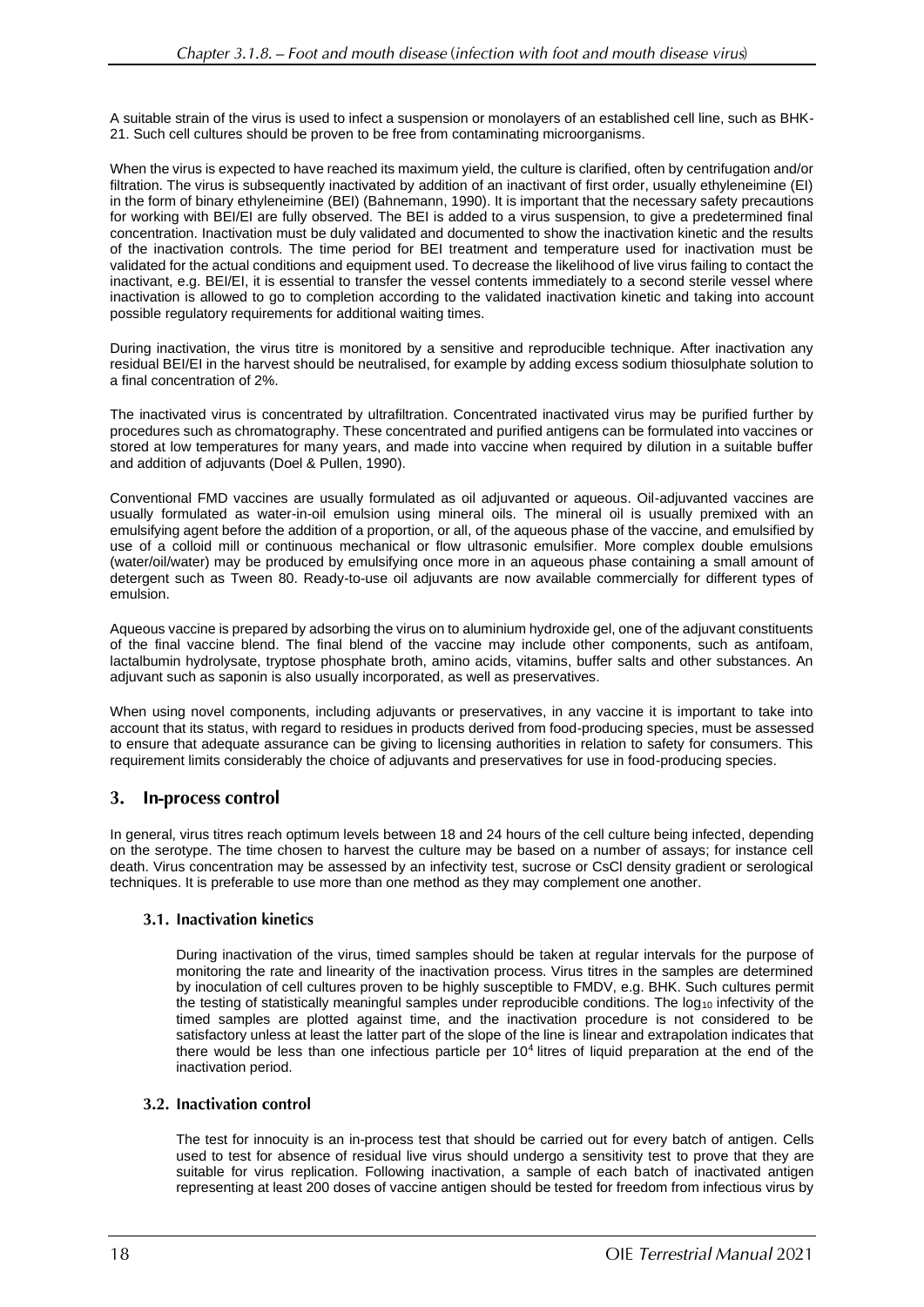inoculation of sensitive monolayer cell cultures, preferably of the same origin as those used for the production of antigen. It may be necessary to concentrate the antigen to do this, in which case it must be shown that the concentrated material does not interfere with the sensitivity or reading of the assay. The cell sheets are examined daily over a period of 2–3 days, after which the spent medium is transferred to fresh monolayers and the original monolayers are replenished with fresh medium. Using this method, traces of live virus can be amplified by the passage procedure and detected on the basis of CPE observed. Three passages of the original virus preparation are commonly used. A variant on this method is to freeze–thaw the old monolayers to release intracellular virus, which can be detected by further passage.

#### 4. **Final product batch tests**

### 4.1. Innocuity testing

The bulk inactivated antigen and the final formulated product should undergo innocuity test to prove absence of infectious virus. In the final product, antigen must be extracted from adjuvant following an appropriate validated method. A sample representing at least 200 doses of vaccine (including all product presentations) must be used for testing for freedom of infectious virus by inoculation of sensitive cell culture monolayers. After elution, antigen may be concentrated for inoculation in cell monolayers. Test procedure is as described in Section C.3.2 *Inactivation control*.

### 4.2. Sterility testing

The bulk inactivated antigen, concentrated antigen and the final formulated product should undergo sterility testing. Guidelines on techniques and culture media, which allow the detection of a wide range of organisms, are described in Chapter 1.1.9.

### 4.3. Identity testing

The bulk inactivated antigen, concentrated antigen and the final formulated product should undergo identity testing to demonstrate that the relevant strains are present. No other FMD virus serotype registered on the manufacturing site should be present in the vaccine, to be assured by appropriate tests such as serotype-specific RT-PCR.

### 4.4. Purity testing

Purity relates to the level of FMD NSPs in the final product, which should not induce antibodies that would interfere with serological tests used for sero-surveillance of virus circulation in vaccinated populations. Products claiming to be purified from NSPs have to demonstrate their level of purification. Lack of reactivity has to be demonstrated in the final product (see Section C.5. *Requirements for registration of vaccine*). In cases where consistency of purification is demonstrated and approved in the registration dossier, and the production process is approved for consistency in accordance with the standard requirements referred to in chapter 1.1.8*,* the Veterinary Authority may agree to omit the test in the final product.

Confirmation of vaccine purity may be shown by testing sera from animals vaccinated at least twice with the batch for absence of antibodies to NSPs.

### 4.5. Safety testing

The safety of the final product should be proven batch to batch. The safety testing is conducted to detect any abnormal local or systemic adverse reactions. In cases where consistent safety of the product is demonstrated and approved in the registration dossier and the production process is approved for consistency in accordance with the standard requirements referred to in chapter 1.1.8, Veterinary Authority may agree to omit the test in the final product.

Safety could be checked in animals used for the potency test. Animals are inoculated by the recommended route of administration with the recommended dose of vaccine. When potency is assessed by PGP or EPP, all animals are observed for local and systemic reactions to vaccination for the 30 days duration of the potency test. When  $PD_{50}$  test is used, at least two healthy sero-negative target animals inoculated as above are observed for local and systemic reactions to vaccination for no fewer than 14 days. Any undue reaction attributable to the vaccine should be assessed and may prevent acceptance of the batch.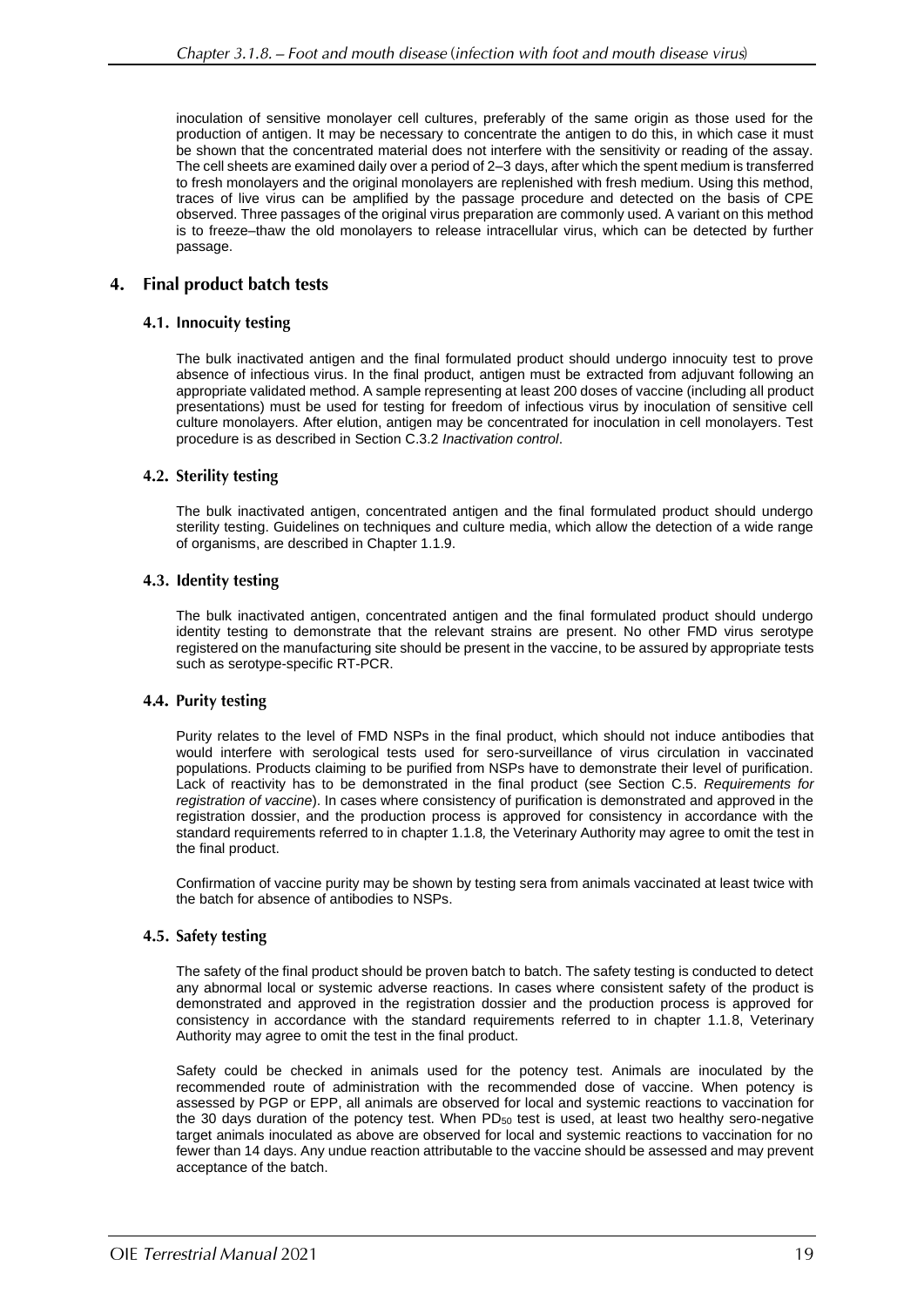# 4.6. Potency testing

Potency is examined on the final formulated product, or alternatively for antigen banks on a representative batch of vaccine prepared from the same bulk inactivated antigen.

The potency testing standard is the vaccination challenge test. However, indirect tests can also be used for practicability and animal welfare considerations, as long as correlation has been validated to expectancy of protection in the target animal. Frequently indirect potency tests include antibody titration after vaccination of target species. Alternative methods could be used if suitably validated.

Ideally, indirect tests are carried out for each strain for one species and each formulation of vaccine to establish correlation between the indirect test results and the vaccine efficacy.

### 4.6.1. Expected percentage of protection (EPP) (Maradei et al., 2008; Periolo et al., 1993)

The EPP estimates the likelihood that cattle would be protected against a challenge of 10,000 bovine infective doses after a single vaccination.

- i) Individual sera collected 30–60 days post-vaccination using a full dose of the vaccine are required from a group of either 16 or 30 18–24 month-old cattle.
- ii) This panel of sera and sera of two control cattle are tested for antibody titres to the homologous FMD vaccine strain in a LPB-ELISA or VN test (see Sections B.2.1 *Virus neutralisation* and B.2.3 *Liquid-phase blocking enzyme-linked immunosorbent assay*).
- iii) The antigens used in the ELISA may be inactivated using BEI.
- iv) The EPP is determined by reference to predetermined tables of correlation between serological titres and clinical protection<sup>2</sup> (Maradei *et al.,* 2008; Periolo *et al.,* 1993).
- v) Batches with at least 75% EPP (with 16 vaccinated cattle) or at least 70% EPP (with 30 vaccinated cattle) are satisfactory for potency.

The presence of more than one serotype in a vaccine does not diminish the induction of antibodies against another serotype or the correlation of antibody titre with protection.

### 4.6.2. Other methods for evaluating protection

Other tests were published using different ELISA methods and VNT methods to indirectly evaluate the protection given by vaccines. Their results could be accepted only if a valid correlation with protection in relation to the vaccine strain being tested and the serological method being used has been scientifically demonstrated.

#### Requirements for registration of vaccine  $5.$

# 5.1. Manufacturing process

For registration of vaccine, all relevant details concerning manufacture of the vaccine and quality control testing (see Sections C.1–4) should be submitted to the National Veterinary Authority. This information shall be provided from three consecutive vaccine batches with a volume not less than 1/3 of the minimum allowed industrial batch volume from the country of origin.

# 5.2. Safety

For the purposes of gaining regulatory approval, a trial batch of vaccine should be tested for local and systemic toxicity by each recommended route of administration in an *in-vivo* test in at least eight animals of each target species. Double dose (e.g. two injections) and repeat single dose (after 14 days) tests using vaccines formulated to contain the maximum permitted payload and number of antigens are recommended to be conducted. In total animals receive three injections. The animals are observed for local and systemic reactions to vaccination for no fewer than 14 days after each injection. Any undue reaction attributable to the vaccine should be assessed and may prevent acceptance of the vaccine by the National Veterinary Authority.

<sup>2</sup> The OIE Reference Laboratory in Brazil can provide tables upon request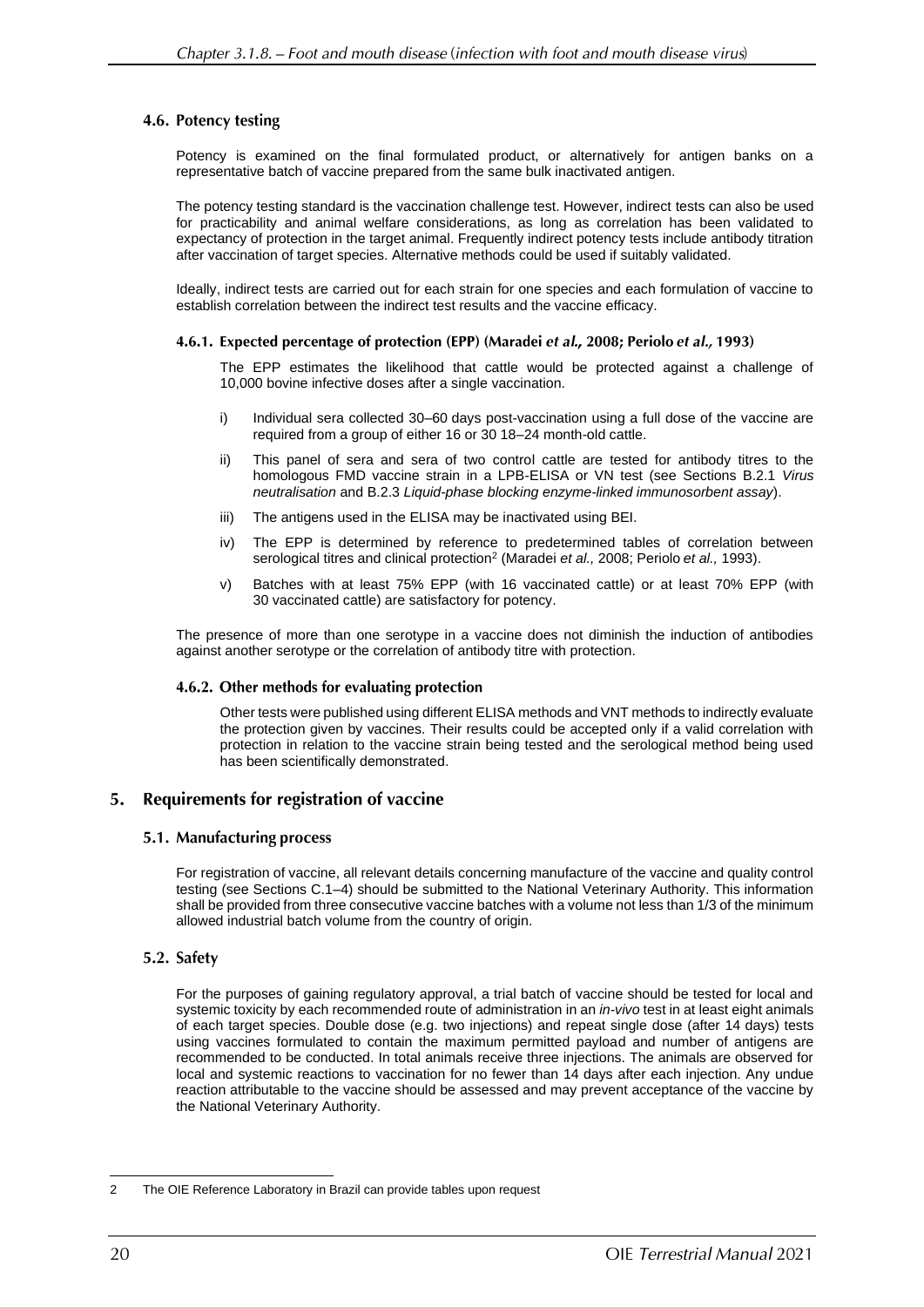# 5.3. Efficacy

Vaccine efficacy is estimated in vaccinated animals directly, by evaluating their resistance to live virus challenge or indirectly through *in-vitro* testing using well established correlations. The uncertainty of measurement in tests should be taken into account when interpreting its significance (Goris *et al.,* 2008). Vaccine efficacy should be established for every strain to be authorised for use in the vaccine.

Live reference FMD viruses corresponding to the main vaccine virus strains used in the region are available under certain conditions from OIE Reference Laboratories for FMD in the region and from the National Veterinary Authority. These reference viruses are stored at ultralow temperatures and are sent, in strict accordance with shipping regulations.

The stock of challenge virus to be aliquoted is prepared from lesions collected from at least two cattle above 6 months of age that have been recognised as free from FMDV antibodies. These animals are tranquillised, then inoculated intradermally in the tongue with the suspension in about 20 sites of 0.1 ml each. The vesiculated tongue tissue or other body parts and vesicular fluid is harvested at the peak of the lesions, approximately 2 days later.

Harvested tissue is macerated and a 2% suspension is prepared, filtered through a 0.2 µm filter, aliquoted and quickly frozen in the gas phase of liquid nitrogen; this constitutes the challenge virus stock. The infective titres of this stock are determined both in cell culture ( $TCID<sub>50</sub>$ ) and in two cattle ( $BID<sub>50</sub>$ ) (50% bovine infectious dose). Two tranquilised cattle are injected intradermally in the tongue with tenfold dilutions (1/10 through 1/10,000), using four sites per dilution. The cattle titrations are read 2 days later. Titres are usually above 10<sup>6</sup> TCID<sub>50</sub> for 0.1 ml and above 10<sup>5</sup> BID<sub>50</sub> for 0.1 ml, calculated using the Spearman–Kärber method. The dilution for use in the cattle challenge test is 10 000 BID $_{50}$  in a total volume of  $2 \times 0.1$  ml and is injected intradermally in the upper surface of the tongue both for the PD<sub>50</sub> test and PGP test.

### 5.3.1. PD<sub>50</sub> test

The number of protective doses in a vaccine is estimated from the resistance to infectious virus challenge of animal groups receiving different amounts of vaccine. Cattle of at least 6 months of age, obtained from areas free from FMD that have not previously been vaccinated against FMD and are free from antibodies to FMDV should be used. Three groups of no fewer than five cattle per group should be vaccinated by the route recommended by the manufacturer. The vaccine should be administered at different doses per group by injecting different volumes of the vaccine. For example, if the label states that the injection of 2 ml corresponds to the administration of 1 dose of vaccine, a 1/4 dose of vaccine would be obtained by injecting 0.5 ml, and a 1/10 dose would be obtained by injecting 0.2 ml. These animals and a control group of two unvaccinated animals are challenged either 3 weeks (aqueous) or up to 4 weeks (oil) after vaccination with a suspension of bovine virus that is fully virulent and appropriate to the virus types in the vaccine. The challenge test is done by inoculating the equivalent of a total of  $10,000$  BID<sub>50</sub> intradermally into two sites on the upper surface of the tongue (0.1 ml per site). Animals are observed for at least 8 days. Unprotected animals will show lesions at sites other than the tongue. Control animals must develop lesions on at least three feet. From the number of animals protected in each group, the PD $_{50}$  content of the vaccine is calculated. There are a variety of methods for calculating PD $_{50}$ but procedures based on the Kärber (1931) method are generally preferred when interpreting PD<sub>50</sub> estimates calculated in this way. The vaccine should contain at least 3 PD<sub>50</sub> per dose for cattle.

### 5.3.2. PGP test (protection against generalised foot infection)

For this method, a group of 16 FMD-seronegative cattle of 18–24 months of age, with the same characteristics described for the PD<sub>50</sub> test, are vaccinated with a full bovine dose by the route and in the volume recommended by the manufacturer. These animals and a control group of two unvaccinated animals are challenged 4 weeks or more after vaccination with a suspension of bovine virus that is fully virulent and appropriate to the virus types in the vaccine. The challenge test is performed by inoculating the equivalent of a total of  $10,000$  BID<sub>50</sub> intradermally into two sites on the upper surface of the tongue (0.1 ml per site). Animals are observed for 7–8 days. Unprotected animals will show lesions on the feet within 7 days after inoculation. Control animals must develop lesions on at least three feet. For routine prophylactic use, the vaccine should protect at least 12 animals out of 16 vaccinated. This test does not provide an estimate of how many protective doses are in a single vaccine dose but comparison between tests suggested that 12 protected out of 16 vaccinated and challenged animals correlates with 3 PD<sub>50</sub> (Vianna Filho *et al.,* 1993).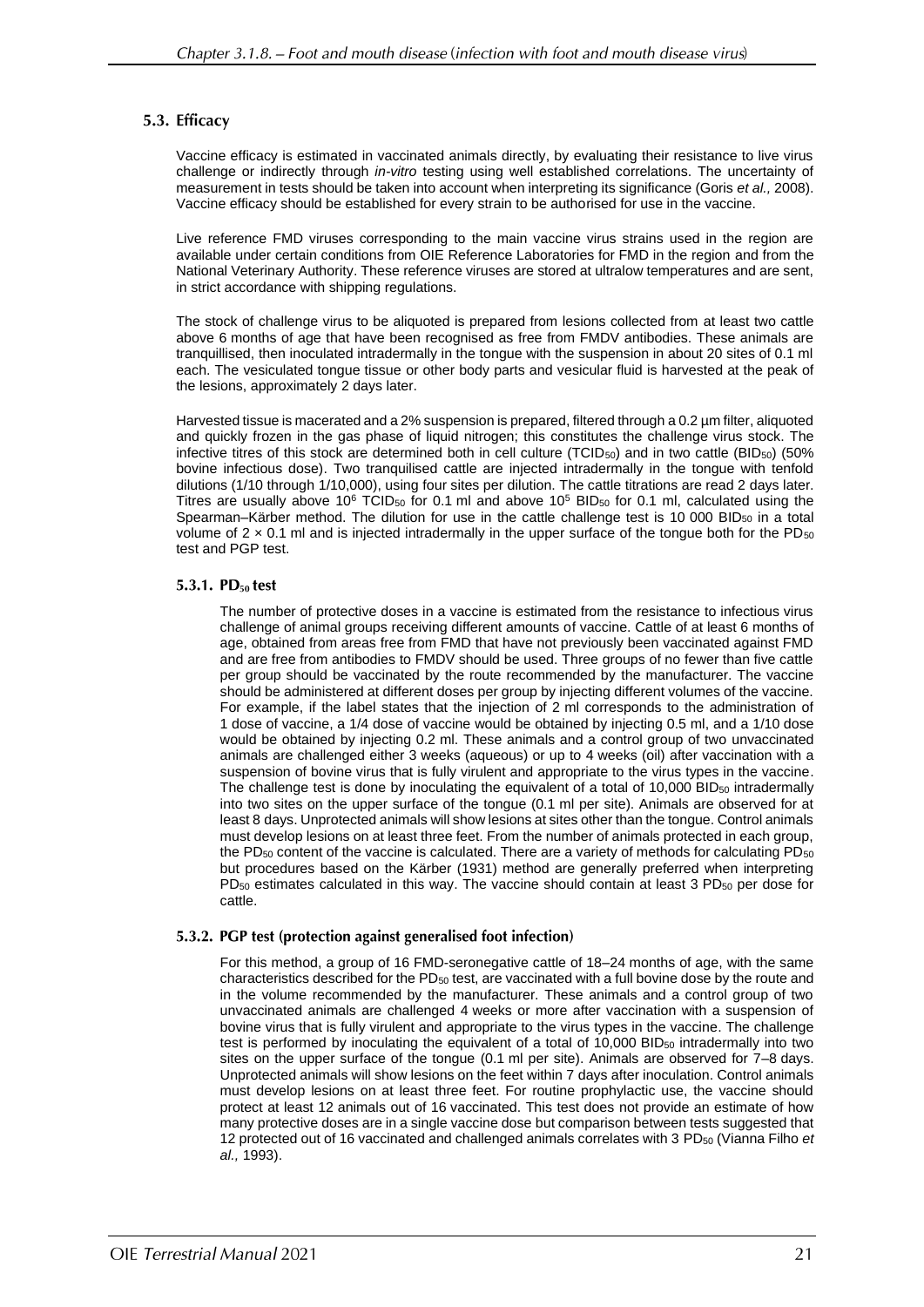### 5.3.3. Efficacy estimated by indirect tests

When direct challenge test are not available to estimates efficacy, National Veterinary Authority may decide to use indirect tests (such as VN or LPB-ELISA), provided there is a correlation determined between antibody level and protection against challenge with 10,000 BID50.

### 5.3.4. Efficacy in other species

Efficacy tests in other target species, such as sheep, goats, pigs or buffalo are either different or not yet standardised. In general, a successful test in cattle is considered to be sufficient evidence of the quality of a vaccine to endorse its use in other species. Under circumstances where a vaccine is produced for use primarily in a species other than cattle, it may be more appropriate to potency test the vaccine in that same species. With respect to sheep, goats and African (*Syncerus caffer*) or Asiatic buffalo (*Bubalus bubalis*), due to the often inapparent nature of the disease in these species, potency results from a cattle test may be a more reliable indicator of vaccine quality than attempting a potency test reliant on the detection of clinical signs in these other species.

### 5.4. Purity: testing for antibody against NSP

Viral circulation within a defined population can be assessed by testing for presence of antibodies against NSPs. Furthermore the OIE *Terrestrial Animal Health Code* stipulates that a criterion for regaining FMD free status following an outbreak, if vaccine is used, is to test the vaccinated animals for antibodies against NSP. Likewise, countries wishing to be recognised as FMD free with vaccination must demonstrate the absence of virus circulation by showing that vaccinated animals are free from antibody to NSPs arising as a result of infection. Consequently, FMD antigens used to formulate vaccines that may be used in these circumstances should be purified to reduce the NSP content. In addition to providing supporting documentation on the processes involved in such purification, manufacturers should demonstrate lack of immunogenicity against NSPs as part of the licensing procedure in order to make such a claim on their product literature. When purity tests include the use of full vaccine doses, at least 8 cattle should be booster vaccinated at 28–30 days after first vaccination and tested for purity 28– 30 days later. Up to one reactive animal at 28–30 days post-booster vaccination could be accepted. If more than two animals are reactive at 28–30 days post-booster vaccination, the batch should be rejected. If two animals are reactive, the manufacturers have the option to ask for a batch retest. A recommended test method that can be used is to vaccinate not less than 8 naïve cattle with a full dose of the vaccine containing the maximum number of strains and amounts of antigen permitted on the authorisation. Cattle should be vaccinated at least twice at 21- to 30-day intervals and then tested before each revaccination and 30–60 days after the last vaccination for the presence of antibody to NSPs using the tests described in Section B.2.4 *Nonstructural protein* (*NSP*) *antibody tests*. Negative results in NSP assays may support claims that the vaccine does not induce antibody to NSPs for the number of injections tested. These cattle may be the same as those used for the safety test described in Section C.5.2 *Safety*.

### 5.5. Duration of immunity

The duration of immunity (D.O.I) of an FMD vaccine will depend on the efficacy (formulation and antigen payload). As part of the authorisation procedure, the manufacturer should be required to demonstrate the D.O.I. of a given vaccine by either challenge or the use of a validated alternative test, such as serology using the same test and animals described in Section C.5.3 *Efficacy* tested at the end of the claimed period of protection, in compliance with Section C.5.3. D.O.I. studies should be conducted in each species for which the vaccine is indicated or the manufacturer should indicate that the D.O.I. for that species is not known. Likewise, the manufacturer should demonstrate the effectiveness of the recommended booster regime in line with these guidelines, usually by measuring the magnitude and kinetics of the serological response observed.

### 5.6. Stability

The stability of all vaccines, including oil emulsion vaccines, should be demonstrated as part of the shelflife determination studies for authorisation.

The shelf life of conventional FMD vaccines is usually 1–2 years at 2–8°C. Vaccines should never be frozen or stored above the target temperature.

Stability should be tested using the same methods described in Section C.5.3 *Efficacy*, but vaccinating the animals at the end of the shelf life of the product.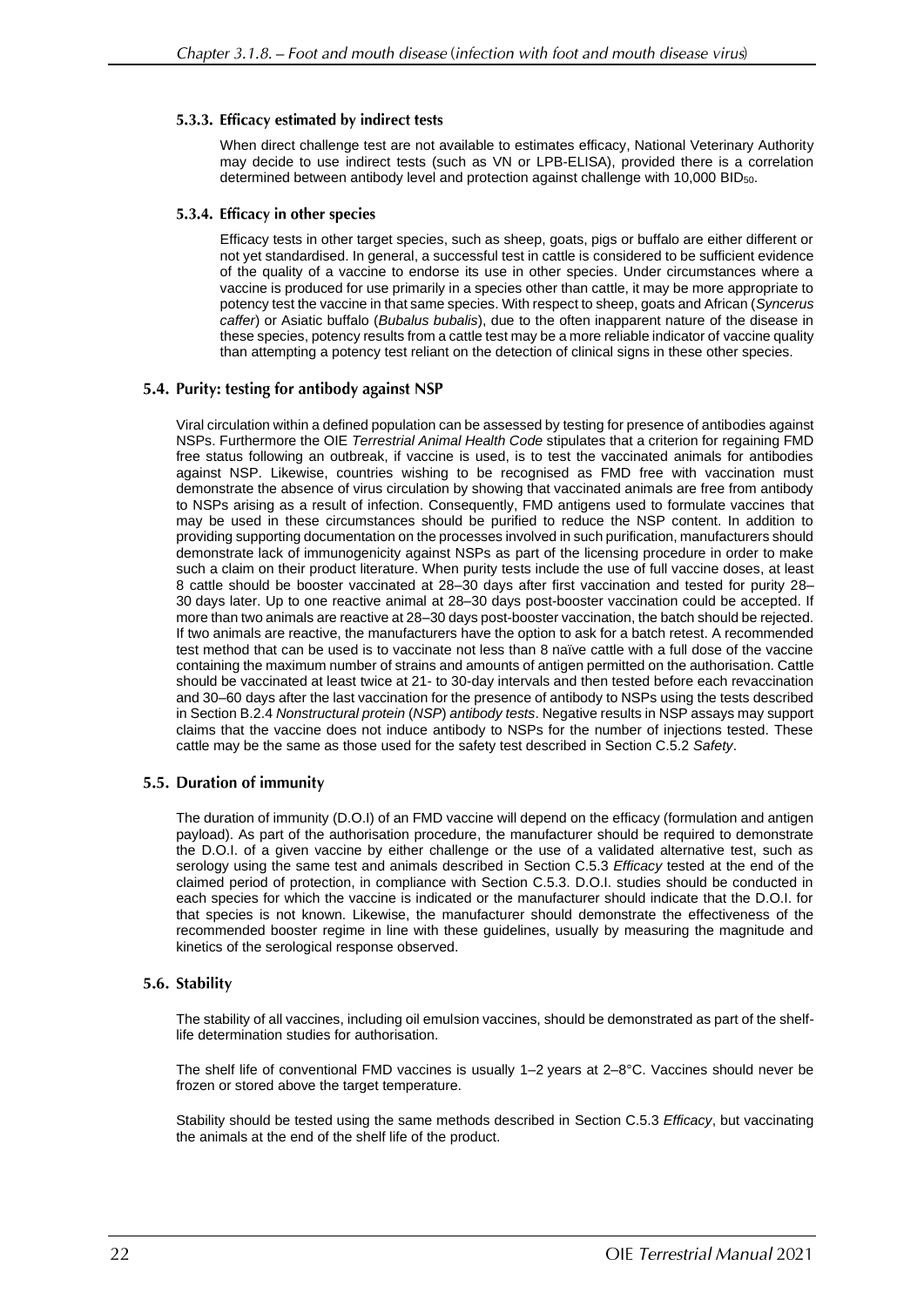# 5.7. Precautions (hazards)

Current FMD vaccines are innocuous and present no toxic hazard to the vaccinators. Manufacturers should provide adequate warnings that medical advice should be sought in case of self-injection of a vaccine.

#### Storage and monitoring of concentrated antigens 6.

Chapter 1.1.10 provides international standards for vaccine banks.

The process of storing concentrated antigens at ultra-low temperature for later formulation into FMD vaccine as described in Section C.2, is a well established procedure for building stocks of immunogenic material ready to be formulated into vaccines in case of need. It not only forms the basis for the storage of antigens in a strategic reserve for emergency purposes, but allows the manufacturer immediate access to many different antigen strains that can be rapidly formulated and dispatched to the customer (Lombard & Fussel, 2007). Such stockpiling minimises delays subsequent to an order, particularly where a multivalent vaccine is requested. Another advantage of this procedure is that much of the quality testing can be completed well in advance of shipment. It is necessary to state that the concentrated antigens have to be controlled using standards indicated in Sections C.1–4.

### 6.1. Storage conditions

### 6.1.1. Facilities

It is important that all aspects of the storage of concentrated antigens conform fully to internationally accepted requirements such as those referred to in chapter 1.1.8*.* Housing, facilities and procedures should ensure the security of the stored antigen and prevent tampering, contamination or damage.

### 6.1.2. Containment of stored antigens

The dose numbers or volumes stored are an important consideration, particularly where a reserve is shared between OIE Members Countries and there is variation in number of doses perceived to be needed by each Member in an emergency. Where the requirement is for a large stockpile of a particular vaccine strain that can only be produced from several separate production runs, vaccine bank managers must consider the need to either formulate each lot into a representative final blend for testing purposes or mixing the individual batches, at some convenient point, for ease of formulating and/or testing.

The type of container used to hold antigen concentrate is important. Under ultra-low temperature conditions it is important to use containers made from materials that do not become brittle or fragile at a temperature range allowing for heat sterilisation and cold storage.

### 6.1.3. Labelling of stored antigens

The concentrated antigens do not need to be labelled according to final or finished vaccine requirements and may be labelled as "in process" materials. Under ultra-low temperature conditions, the method of labelling must be of a durable nature. From experience, wire tagging bottles is the most preferred option using a metal/plastic tag sizeable enough to allow the necessary detail. Such detail should include the antigen/vaccine strain, batch number, date received and should also include an individual container or stock number. This information should be clear to read and marked on the tag using an indelible marker pen. Storage records and positions of containers should be carefully maintained.

### 6.2. Monitoring of stored concentrated antigens

It is vitally important that antigen concentrates are optimally maintained and routinely monitored in order to have some assurance that they will be efficacious when needed. Therefore arrangements should be made to monitor these antigen concentrates on a routine basis and to include where necessary, and at appropriate time intervals, a testing regime to ensure integrity of the antigen component or acceptable potency of the final product.

146S quantification, vaccination serology or vaccination challenge studies can be used for monitoring FMD antigen banks. It is recommended to carry out these tests on receipt (year 0) and every 5 years thereafter.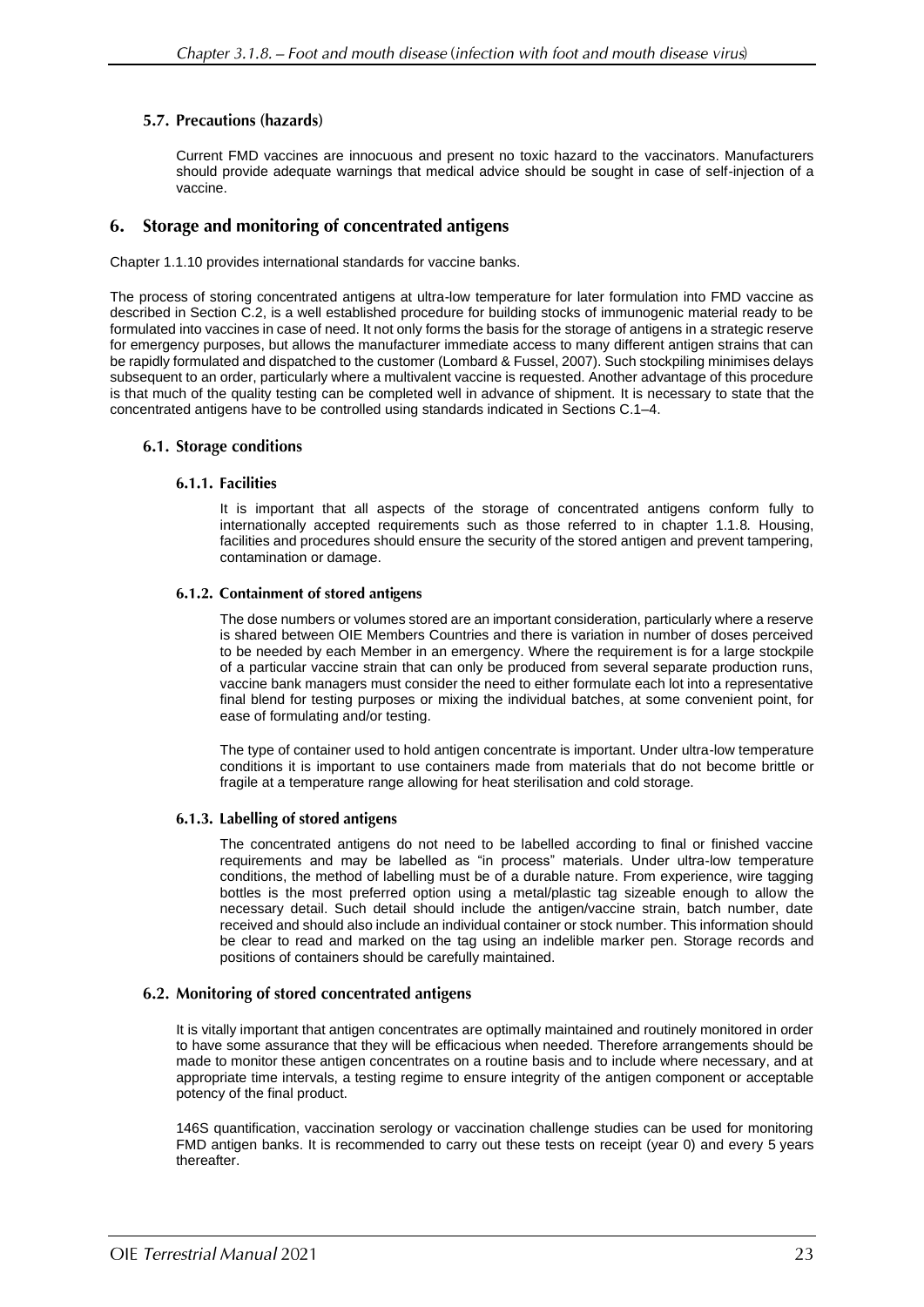To support these testing requirements for depositories of antigen, concentrates should include a number of small samples that are representative of the larger stock. Small aliquots/stocks of FMD antigen have usually consisted of a volume representing approximately one milligram of antigen. These aliquots should be stored side by side with the bulk antigen,

#### $7.$ Emergency release of vaccines prepared from concentrated antigens

In situations of extreme urgency and subject to agreement by the National Veterinary Authority, a batch of vaccine may be released before completion of the tests and the determination of potency if a test for sterility has been carried out on the bulk inactivated antigen and all other components of the vaccine and if the test for safety and the determination of potency have been carried out on a representative batch of vaccine prepared from the same bulk inactivated antigen. In this context, a batch is not considered to be representative unless it has been prepared with not more than the amount of antigen or antigens and with the same formulation as the batch to be released.

# **D. VACCINE MATCHING TESTS**

#### $\mathbf{1}$ . **Introduction**

Appropriate vaccine strain selection is an important element in the control of FMD and is necessary for the application of vaccination programmes in FMD-affected regions as well as for the establishment and maintenance of vaccine antigen reserves to be used in the event of new FMD incursions. The decision to change or include new strains in vaccine formulations is a multifaceted process and, among other issues, experimental, epidemiological and field observations should be considered.

Vaccination against one serotype of FMDV does not cross-protect against other serotypes and may also fail to protect fully or at all against other strains of the same serotype. The most direct and reliable method to measure cross-protection is to vaccinate relevant target species and then to challenge them by exposure to the virus isolate against which protection is required. This will take account of both potency and cross-reactivity.

However, such an approach requires the use of live FMDV and appropriate biosecurity procedures and practices must be used. The facility should meet the appropriate level of biocontainment, determined by risk analysis as outlined in Chapter 1.1.4 *Biosafety and biosecurity: Standard for managing biological risk in the veterinary laboratory and animal facilities.* In addition to the safety concerns, this procedure is slow and expensive and requires specific expertise that is best available in OIE Reference laboratories. The use of animals for such studies should be avoided where possible by the use of *in-vitro* alternatives.

A variety of *in vitro* serological methods can be used to quantify antigenic differences between FMDV strains and thereby estimate the likely cross-protection between a vaccine strain and a field isolate. Genetic characterisation and antigenic profiling together with epidemiological observations can also reveal the emergence of new strains for which vaccine matching may be required and, conversely, may indicate that an isolate is similar to one for which vaccine matching information is already available. Such tests should be carried out in laboratories that work according to the standard specified in chapter 1.1.4 and Chapter 1.1.5 *Quality management in veterinary testing laboratories*, preferably OIE Reference Laboratories for FMD.

Shipping of samples should be in accordance with Chapter 1.1.3 *Transport of biological materials*.

Vaccine potency and booster doses may contribute to the range of antigenic cover provided by a vaccine. A highly potent vaccine that stimulates a strong immune response may give protection to heterologous viruses. Furthermore, booster doses of vaccine can increase efficacy and the subsequent breadth of antigenic cover provided by a given vaccine, although the onset of full protection may be delayed (Pay, 1984).

#### Selection of field viruses for vaccine matching  $2.$

For vaccine matching, preferably, more than one representative isolate should be evaluated from any outbreak.

Viruses should be selected based on epidemiological information, for instance isolation at different stages of an outbreak, from different geographical locations, or from different hosts (Alonso *et al.,* 1987). Field evidence for a suspected lack of vaccine quality as shown by reduced apparent protection, is an important criterion for vaccine matching, but other reasons for apparent vaccine failure (inadequate coverage, inadequate cold chain, insufficient boosting, lack of complementary control measures, etc.) should be also thoroughly explored.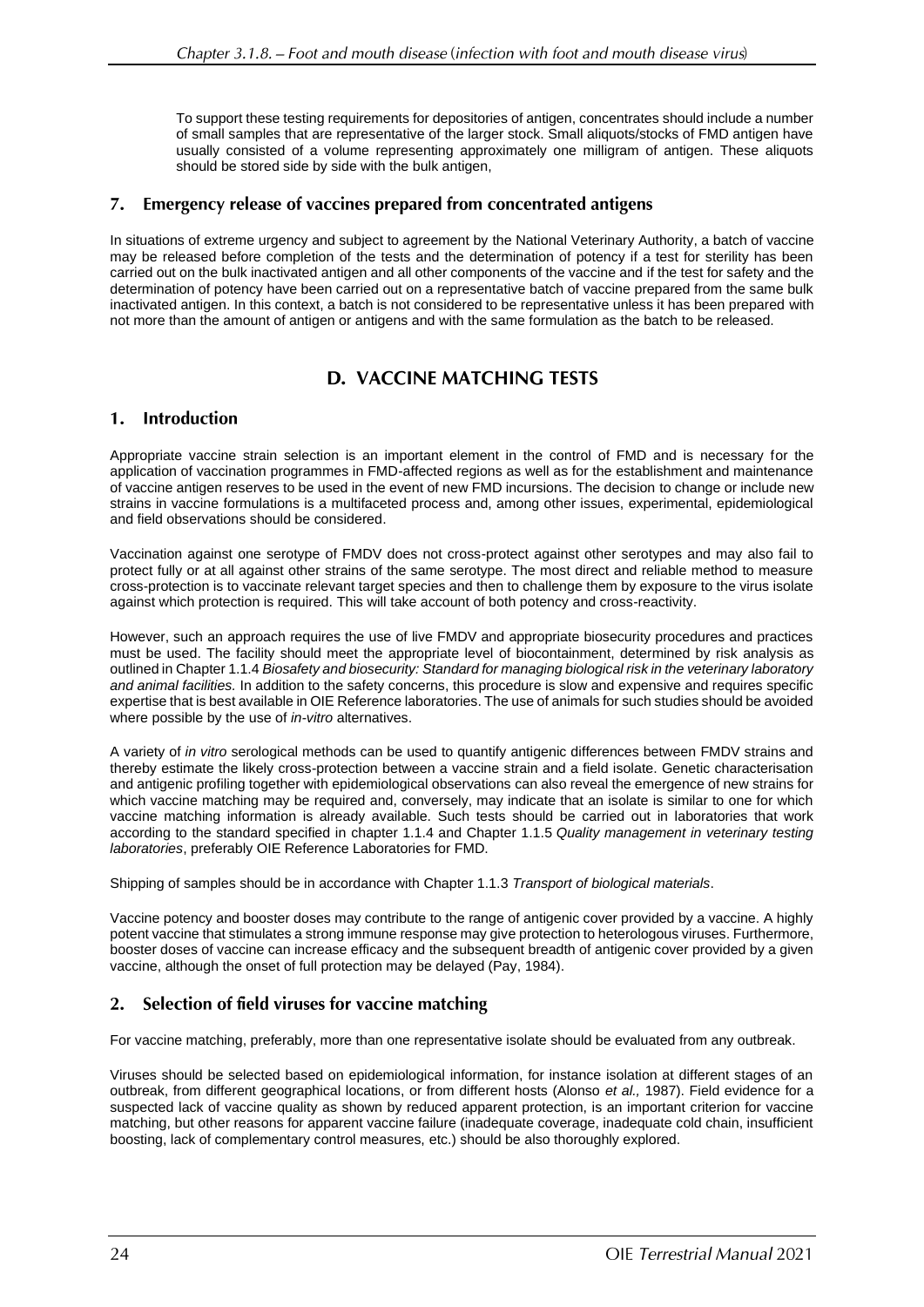The serotype of the field isolate is usually determined by ELISA or CFT using type-specific serological reagents, although methods based on MAbs or genetic typing may also be used. If the number of viruses exceeds the capacity of the laboratory to carry out methods described in Section D.4 *Vaccine matching tests*, a pre-selection of isolates should be done.

In order to minimise the risk of missing a relevant sample, the pre-selection should be carried out using all the isolates received by the laboratory. The recommended approach is to engage in serological validated antigenic profiling methods using MAb ELISA or CFT. VP1 sequencing should be used to verify the genetic homogeneity of the virus isolate population and its genetic distance with respect to the available vaccine strains.

The emergence of a new virus strain may be characterised by rapid dissemination with many outbreaks, and isolates from such epidemics are a priority for vaccine matching. Furthermore, isolates showing prevalence within the outbreak are the best candidates for vaccine matching tests. Isolates showing important differences with vaccine strains and not prevalent within the outbreak should be monitored closely through active surveillance in the field.

#### Selection of vaccine strains to be matched 3.

The serotype of the virus, the region of origin and any information on the characteristics of the field isolate and, as appropriate, the vaccine strain used in the region of origin, may give indications as to the vaccine strains to be selected for vaccine matching tests. The availability of reagents for matching to particular vaccine strains may limit the extent of testing that is possible. To avoid this problem it is expected that vaccine manufactures should provide, upon request of the vaccine purchaser and OIE Reference Laboratories, post-vaccination sera produced during final product batch potency testing. It is also recommended that OIE Reference Laboratories guarantee the availability of reference post-vaccination sera produced with relevant vaccine strains. Vaccine matching approaches have two purposes: first, to guide the selection of the most effective vaccine strain for use in a particular field circumstance, either routine prophylactic vaccination or emergency use, for which matching requirements are not necessarily the same; and second, to monitor, on an ongoing basis, the suitability of vaccine strains maintained in strategic antigen reserves.

#### 4. **Vaccine matching tests**

The serological relationship between a field isolate and a vaccine virus ('r' value) can be determined by VNT, ELISA or CFT. One way testing is recommended  $(r_1)$  with a vaccine antiserum, rather than two way testing  $(r_2)$ , which also requires an antiserum against the field isolate to be matched. *In-vitro* neutralisation may be more relevant to predict *in-vivo* protection by the vaccine than other measures of virus-antibody interaction. VNT using the chequer-board titration method or other layout can be undertaken based in the laboratory experience. ELISA depends on the availability of trapping and detector antibodies suitable to the field strains, but it is more reproducible than VNT and can be carried out with inactivated virus. CFT can be used as a screening method to select strains to be tested by VNT or ELISA. The reproducibility of VNT results can be improved by incorporating multiple virus dilutions into the test so that the virus titre can be determined accurately by logistical regression.

For either VNT or ELISA, post-vaccination sera should be derived from at least five cattle 21–30 days after primary vaccination and/or 21–30 days after booster vaccination. The titre of antibody to the vaccine strain is established for each serum. Sera are used individually or pooled, after excluding low responders (Mattion *et al.,* 2009).

# 4.1. Relationship between the field isolate and the vaccine strain

The recommended standard test is the VNT. The ELISA can also be used if suitable reagents are available or as a screening test. The CFT is suitable as a screening test to select strains to be analysed by VNT or ELISA.

# 4.1.1. Vaccine matching by two-dimensional (chequerboard) neutralisation test

This test uses antiserum raised against a vaccine strain. The titres of this serum against 100 TCID50% of the homologous vaccine strain and the same dose of a field isolate are compared to estimate the immunological coverage of the vaccine strain in relation to the field virus. For the test each 100 µl of virus/serum mixture contains 100 TCID<sub>50</sub> of test virus.

#### **Test procedure** a)

The procedure is similar to that of the VNT (see Section B.2.1 *Virus neutralisation*).

Additional biological reagents are: monovalent 21–30 day post-vaccination bovine sera (inactivated at 56°C for 45–60 minutes), the homologous vaccine strain; and the test virus, a field isolate of the same serotype as the vaccine strain.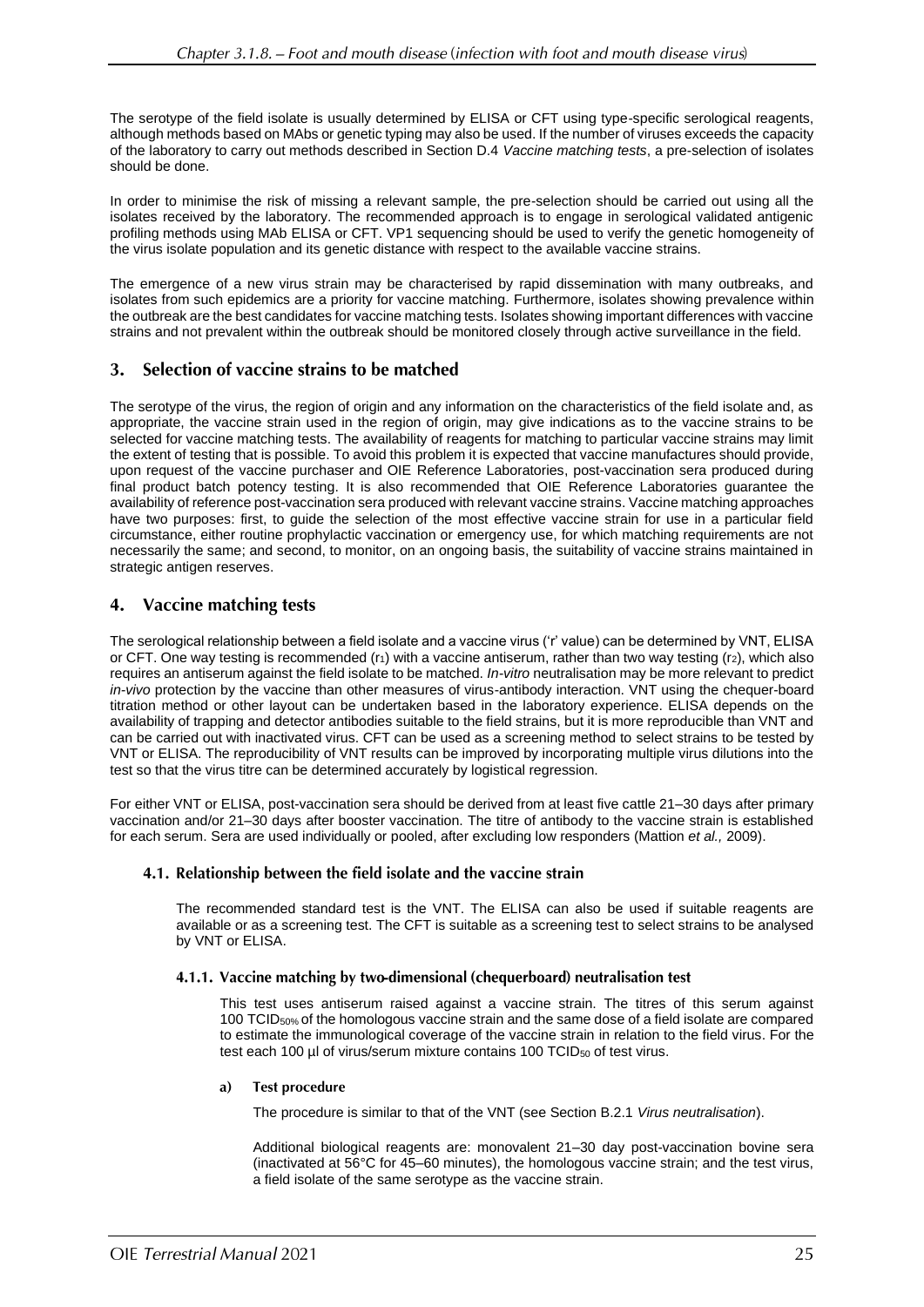- i) Field isolates are passaged on cell cultures until adapted to give 100% CPE in 24 hours. Passages should be kept to a minimum. When adapted, determine the virus titre (log<sub>10</sub> TCID<sub>50</sub>/ml) by end-point titration.
- ii) For each test and vaccine virus a chequerboard titration is performed of virus against vaccine serum along with a back-titration of virus. Cells are added and incubated at 37°C for 48–72 hours after which time CPE is assessed.
- iii) Antibody titres of the vaccine serum against the vaccine strain and field isolate for each virus dose used are calculated using the Spearman–Kärber method. The titre of the vaccine serum against 100 TCID<sub>50</sub> of each virus can then be estimated by regression. The relationship between the field isolate and the vaccine strain is then expressed as an 'r' value as:

 $r_1$  = reciprocal arithmetic titre of reference serum against field virus reciprocal arithmetic titre of reference serum against vaccine virus

#### $\mathbf{b}$ Interpretation

*Interpretation of the results of cross-reactivity tests:* It has been generally accepted that in the case of neutralisation,  $r_1$  values greater than 0.3 indicate that the field isolate is sufficiently similar to the vaccine strain so that use of a vaccine based on this strain is likely to confer protection against challenge with the field isolate. However, protection depends on both the cross-reactivity of antibodies elicited by the vaccine and the strength of the antibody response. The latter will be influenced by the potency of the vaccine and the number of doses given.

When deciding whether or not to use vaccines for which  $r_1$  values lower than 0.3 are observed, factors to be considered include the availability of better matching vaccine strains, the potency of the vaccine and the potential for this to be increased to provide heterologous responses, the possibility of using additional booster doses, and the extent to which control of disease will be complemented by other zoosanitary measures or will be dependent on vaccination. The combined impact of potency and match can be estimated from the serological titre of the vaccine antiserum against the field virus, although correlating this precisely to protection requires a cross-protection test.

Alternatively, a suitable field isolate could be adapted to become a new vaccine strain.

Tests should always be repeated more than once. The confidence with which 'r' values can be taken to indicate differences between strains is related to the number of times that the examination is repeated. In practice, a minimum of at least three repetitions is advised.

### 4.1.2. Vaccine matching by expectancy of protection (EPP) determined by one-dimensional neutralisation test

Vaccine matching based on EPP values is widely used in South America where correlation tables are available for the vaccine strains used in the Region. This test uses antiserum raised against a vaccine strain (primo and booster vaccination). The titres of sera against 100 TCID<sub>50</sub>/100 µl of sera/virus mixtures of the homologous vaccine strain and the same dose of a field isolate are compared to estimate the immunological coverage of the vaccine strain in relation to the field virus.

#### **Test procedure**  $a)$

The procedure is similar to that of the VNT (see Section B.2.1 *Virus neutralisation*).

Additional biological reagents are: monovalent 21–30 day post-vaccination, and/or 21– 30 day post-booster vaccination bovine sera (inactivated at 56°C for 45–60 minutes); the homologous vaccine strain; and the test virus, a field isolate of the same serotype as the vaccine strain. For regions where multivalent vaccines are used, it is advisable to use sera panels raised against the vaccine commonly used in the vaccination programme.

- i) Field isolates are passaged on cell cultures until adapted to give 100% CPE in 24 hours. Passages should be kept to a minimum. When adapted, determine the virus titre (log<sub>10</sub> TCID<sub>50</sub>/ml) by end-point titration.
- ii) For each test and vaccine virus, a titration of antibodies is performed against a fixed amount of virus (100 TCID<sub>50</sub> of virus/100 µl of mixture sera/virus), along with a backtitration of working virus. Sera/virus mixtures and virus back titration are incubated at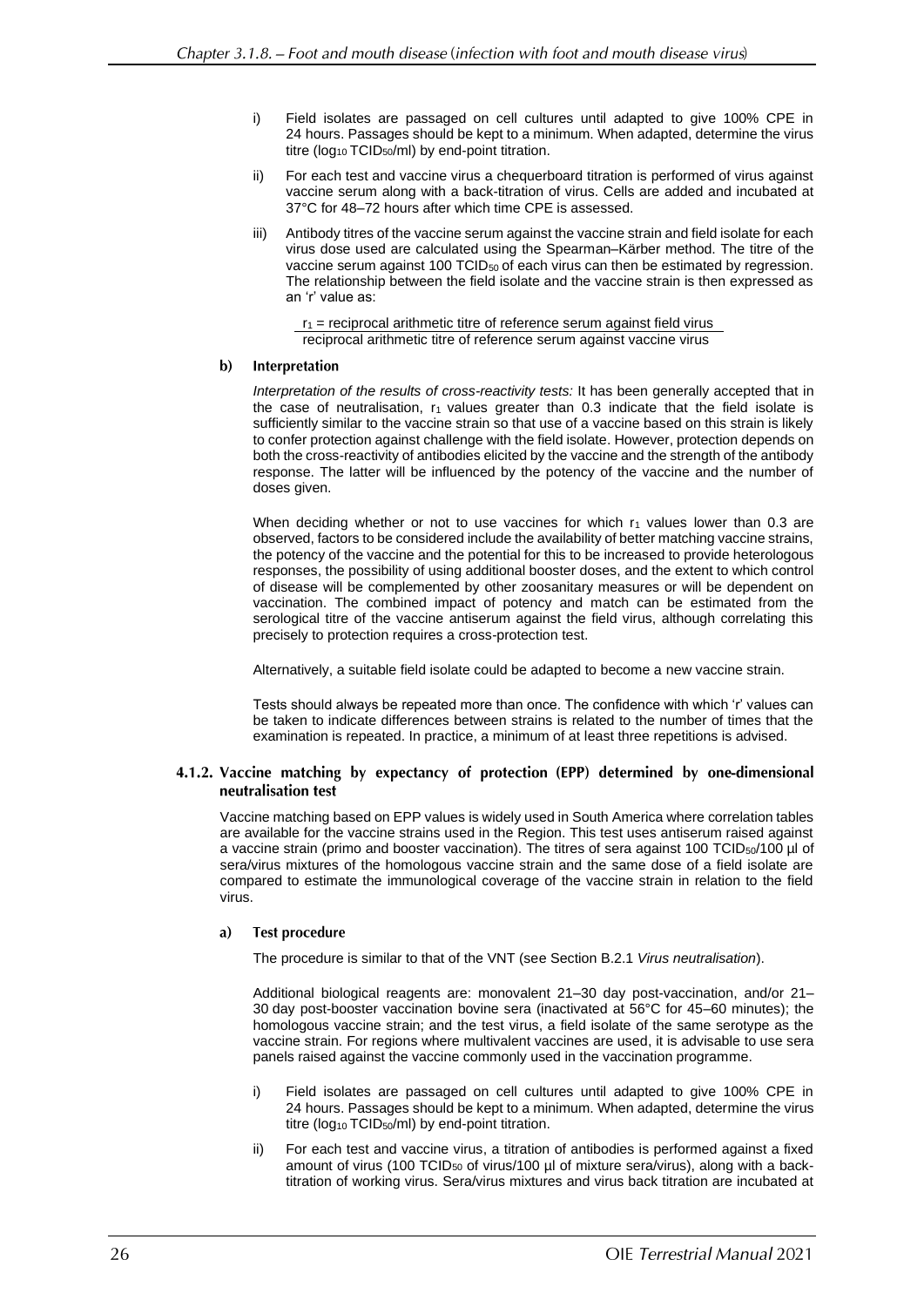37°C for 60 minutes and then inoculated on to microplates with preformed cell monolayers. Each serum dilution is inoculated in four wells and at least six sera dilutions are used. Microplates are incubated at 37°C for 48 hours under CO<sup>2</sup> atmosphere after which time CPE is assessed.

iii) Antibody titres of the vaccine serum against the vaccine strain and field isolate are calculated using the Spearman–Kärber method. The titre of the vaccine serum against 100 TCID<sup>50</sup> of each virus can then be estimated and expressed per ml. Individual EPP values are determined for each individual neutralisation titre using predefined correlation tables, and then the mean of the EPP is calculated for each group of sera (vaccinated and booster vaccinated). The immunological coverage of the vaccine strain is expressed by the EPP value.

#### $\mathbf{b}$ Interpretation

Interpretation of the results

To interpret the results it is necessary to have a correlation defined between *in-vitro* titres and *in-vivo* challenge protection against 10,000 BID<sub>50</sub> of vaccine virus. In the PANAFTOSA experience with FMDV control and eradication programmes in South America, a mean EPP value of 75% in booster vaccinated animals indicates that the vaccine strain is suitable to be used together with appropriate field measures to control outbreaks with the field strain under test (correlation tables for O1, A24 and C3 are available upon request to PANAFTOSA).

### 4.1.3. Vaccine matching by ELISA

Similarly, the liquid-phase blocking ELISA described in Section B.2.3 is recommended for vaccine matching calculating the  $r_1$  or EPP value.

#### $a)$ **Test procedure**

The procedure is similar to that of the LPBE (see Section B.2.3 *Liquid-phase blocking enzyme-linked immunosorbent assay*).

Additional biological reagents are: monovalent 21–30 day post-vaccination and/or 21– 30 day post-booster vaccination bovine sera (inactivated at 56°C for 45–60 minutes); the homologous vaccine strain; and the test virus, a field isolate of the same serotype as the vaccine strain. For regions where multivalent vaccines are used, it is advisable to use sera panels raised against the vaccine commonly used in the vaccination programme.

#### b) Interpretation

i) Interpretation of r1 results

It has been proposed that in the case of LPBE,  $r_1$  values greater than 0.4 indicate that the field isolate is sufficiently similar to the vaccine strain so that use of a vaccine based on this strain is likely to confer protection against challenge with the field isolate. However, protection depends on both the cross-reactivity of antibodies elicited by the vaccine and the strength of the antibody response. The latter will be influenced by the potency of the vaccine and the number of doses given. When deciding whether or not to use vaccines for which  $r_1$  values lower than 0.4 are observed, factors to be considered include the availability of better matching vaccine strains, the potency of the vaccine and the potential for heterologous responses to be increased, the possibility of using additional booster doses, and the extent to which control of disease will be complemented by other zoo sanitary measures or will be dependent on vaccination.

ii) Interpretation of EPP results

To interpret the results it is necessary to have a correlation defined between *in-vitro* titres and *in-vivo* challenge protection against 10,000 BID<sub>50</sub> of vaccine virus. In the PANAFTOSA experience with FMDV control and eradication programmes in South America, a mean EPP value of 75% in booster vaccinated animals indicates that the vaccine strain is suitable to be used together with appropriate field measures to control outbreaks with the field strain under test (correlation tables for O1, A24 and C3 are available upon request to PANAFTOSA).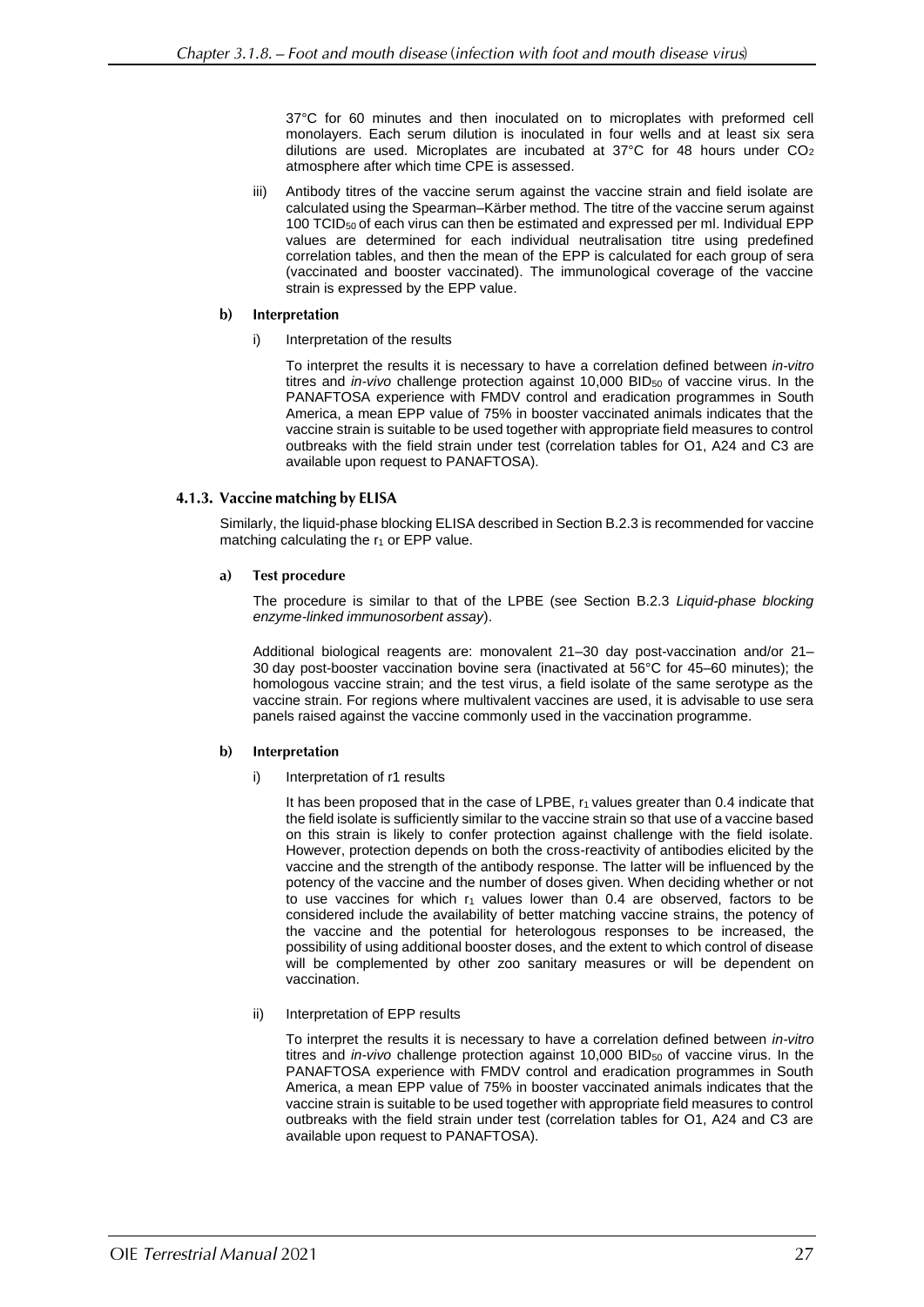## 4.1.4. Vaccine matching by CFT

The CFT preferably performed in a tube, can be used as a screening test to select those strains to be tested by VN or ELISA. The test is performed as described in Section B.1.2.4. Additional biological reagents are guinea-pig hyper-immune sera against vaccine strains. Sera antibody titre is determined against homologous virus and field strains. The r<sub>1</sub> value is calculated as previously described:

> $r_1$  = reciprocal arithmetic titre of reference serum against field virus reciprocal arithmetic titre of reference serum against vaccine virus

*Interpretation of the results:* it is generally accepted that  $r_1$  values equal or greater to 0.25 indicate that the field isolate is sufficiently similar to the vaccine strain. Studies by VNT or ELISA need to be performed with selected strains to confirm suggested CFT classification.

# 4.2. Testing the fitness for purpose of a vaccine

The "r" value should not be used in isolation to select the most appropriate vaccine strain to be used in the field. Particularly when it suggests an insufficient match of a certain vaccine strain, the suitability of a vaccine based on such a vaccine strain could be demonstrated by a heterologous cross-protection challenge test carried out as described in Section C.4.3 *Identity testing* in animals vaccinated with a known vaccine and challenged with the (heterologous) field virus. Vaccinate at least seven cattle without FMD antibodies, with a commercial dose of the current vaccine to be used in the region. Between 28 and 30 days later, boost all these animals with a second commercial dose in the same conditions and vaccinate a second group of at least seven animals with the same vaccine dosage and same route. Challenge the two groups and two control animals (not vaccinated) 30 days later with the equivalent of a total of 10,000 BID 50% of the new field strain duly titrated. The results are valid if each of the two control animal shows podal lesions on at least three feet. Final results are reported either as the number of protected animals (without podal lesion) over the total number of animal per group, or by percentage of protection where 100% is the total number of animals used per group. If results in the group of once vaccinated cattle indicate a protection level under 50%, and in the group of twice vaccinated cattle, protection under 75%, the change for a more appropriate vaccine strain is recommended.

The use of the EPP method is possible when correlation studies have been performed for the vaccine strain. The EPP method proved to be useful in some regions of the world applied together with epidemiological observations and active surveillance in the field. This method measures the reactivity of a panel of post-vaccination antisera using either VNT or ELISA and relates the serological titres to the probability of protection, established through correlation tables associating antibody titres with protection against challenge of 10000 BID<sup>50</sup> of the homologous vaccine strain.

# **REFERENCES**

AHL R., HAAS B., LORENZ R.J. & WITTMANN G. (1990). Alternative potency test of FMD vaccines and results of comparative antibody assays in different cell systems and ELISA. Report of the European Commission for the Control of Foot-and-Mouth Disease (Session of the Research Group of the Standing Technical Committee) Lindholm, Denmark (AGA: EUFMD/RG/90); FAO, Rome, Italy, pp 51–60.

ALONSO F.A., CASAS OLASCOAGA R.C., ASTUDILLO V.M., SONDAHL M.S., GOMES I. & VIANNA FILHO Y.L. (1987). Updating of foot-and-mouth disease virus strains of epidemiological importance in South America. *Bol. Centr. Panam. Fiebre Aftosa*, **53**, 11–18.

ALONSO A., GOMES M.D., RAMALHO A.K., ALLENDE R., BARAHONA H., SONDHAL M. & OSÓRIO F. (1993). Characterization of foot-and-mouth disease vírus by monoclonal antibodies. *Viral Immunol.,* **6**, 219–228.

AUGE DE MELLO P., GOMES I. & BAHNEMANN H.G. (1989). The vaccination of young cattle with an oil adjuvant footand-mouth disease vaccine. *Bol. Centr. Panam. Fiebre. Aftosa*, **55**, 3–14.

BAHNEMANN H.G. (1990). Inactivation of viral antigens for vaccine preparation with particular reference to the application of binary ethylenimine. *Vaccine*, **8**, 299–303.

BERGMANN I.E., MALIRAT V., NEITZERT E., PANIZUTTI N., SANCHEZ C. & FALCZUK A. (2000). Improvement of serodiagnostic strategy for foot and mouth disease virus surveillance in cattle under systematic vaccination: a combined system of an indirect ELISA-3ABC with an enzyme-linked immunoelectrotransfer blot. *Arch. Virol.,* **145**, 473–489.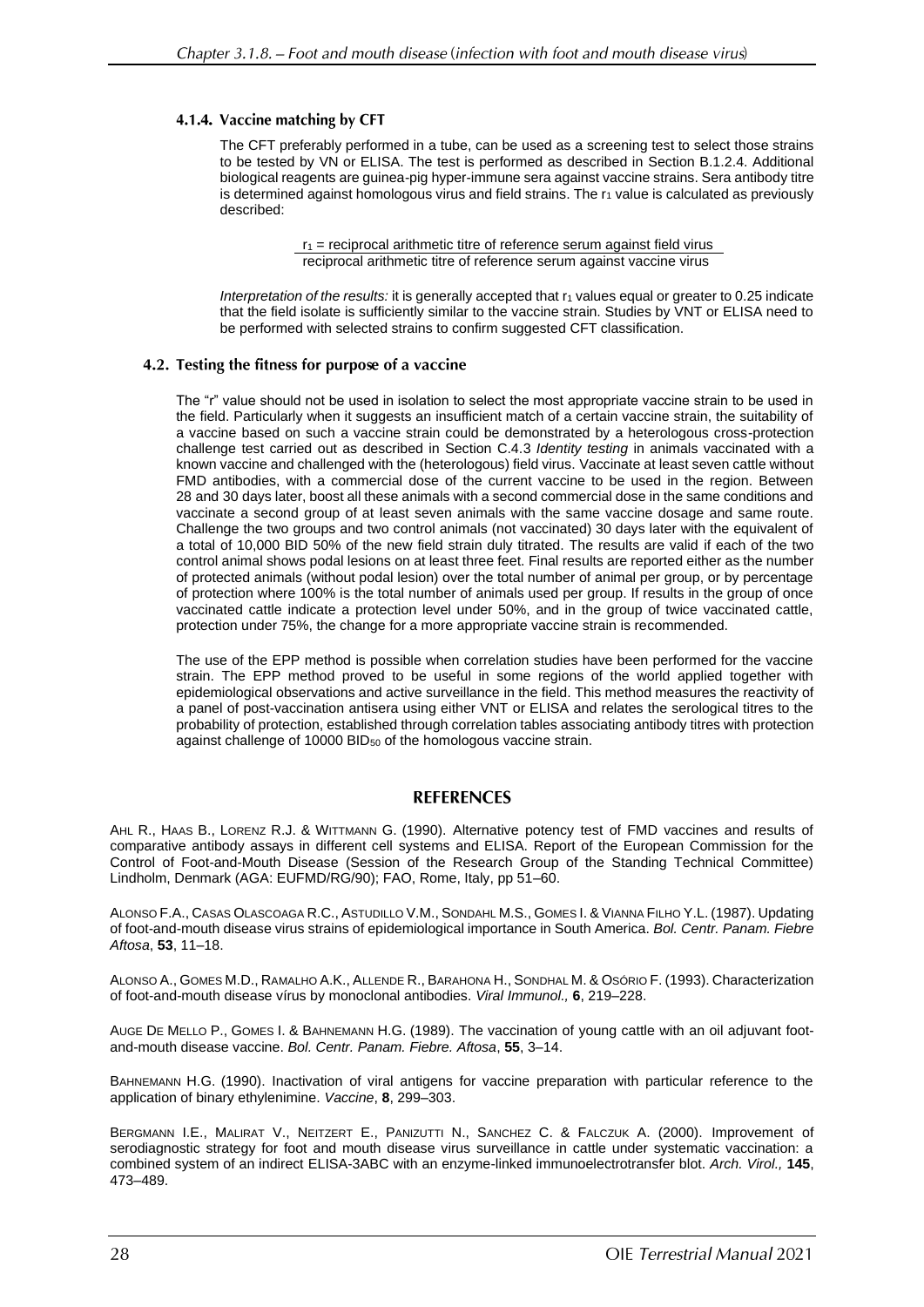BERGMANN I.E., NEITZERT E., MALIRAT V., ORTIZ S., COLLING A., SANCHEZ C. & CORREA MELO E. (2003). Rapid serological profiling by enzyme-linked immunosorbent assay and its use as an epidemiological indicator of footand-mouth disease viral activity. *Arch. Virol.,* **148**, 891–901.

BROCCHI E., BERGMANN I.E., DEKKER A., PATON D.J., SAMMIN D.J., GREINER M., GRAZIOLI S., DE SIMONE F., YADIN H., HAAS B., BULUT N., MALIRAT V., NEITZERT E., GORIS N., PARIDA S., SORENSEN K. & DE CLERCQ K. (2006). Comparative evaluation of six ELISAs for the detection of antibodies to the non-structural proteins of foot-and-mouth disease virus. *Vaccine,* **24**, 6966–6979.

BROCCHI E., DE SIMONE F., BUGNETTI M., GAMBA D. & CAPUCCI L. (1990). Application of a monoclonal antibody-based competition ELISA to the measurement of anti-FMDV antibodies in animal sera. Report of the European Commission for the Control of Foot-and-Mouth Disease (Session of the Research Group of the Standing Technical Committee) Lindholm, Denmark, Appendix 14; FAO, Rome, Italy.

CALLAHAN J.D., BROWN F., CSORIO F.A., SUR J.H., KRAMER E., LONG G.W., LUBROTH J., ELLIS S.J., SHOULARS K.S., GAFFNEY K.L., ROCK D.L. & NELSON W.M. (2002). Use of a portable real-time reverse transcriptase-polymerase chain reaction assay for rapid detection of foot-and-mouth disease virus. *J. Am. Vet. Med. Assoc*., **220**, 1636–1642.

CAMPOS R.M., MALIRAT V., NEITZERT E., GRAZIOLI S., BROCCHI E., SANCHEZ C., FALCZUK A.J., ORTIZ S., REBELLO M.A. & BERGMANN I.E. (2008). Development and characterization of a bovine serum evaluation panel as a standard for immunoassays based on detection of antibodies against foot-and-mouth disease viral non-capsid proteins. *J. Virol. Methods*, **151**, 15–23.

CHENARD G., MIEDEMA K., MOONEN P., SCHRIJVER R.S. & DEKKER A. (2003). A solid-phase blocking ELISA for detection of type O foot-and-mouth disease virus antibodies suitable for mass serology. *J. Virol. Methods*, **107**, 89– 98.

COTTAM E.M., WADSWORTH J., SHAW A.E., ROWLANDS R.J., GOATLEY L., MAAN S., MAAN N.S., MERTENS P.P.C., EBERT K., LI Y., RYAN E.D., JULEFF N., FERRIS N.P., WILESMITH J.W., HAYDON D.T., KING D.P., PATON D.J. & KNOWLES N.J. (2008). Transmission pathways of foot-and-mouth disease virus in the United Kingdom in 2007*. PLoS Pathog*., **4** (4), e1000050.

DE DIEGO M., BROCCHI E., MACKAY D. & DE SIMONE F. (1997). The use of the non-structural polyprotein 3ABC of FMD virus as a diagnostic antigen in ELISA to differentiate infected from vaccinated cattle. *Arch. Virol*., **142**, 2021–2033.

DOEL T.R. & PULLEN L. (1990). International bank for foot-and-mouth disease vaccines: stability studies with virus concentrates and vaccines prepared from them. *Vaccine*, **8**, 473–478.

FERRIS N.P. & DAWSON M. (1988). Routine application of enzyme-linked immunosorbent assay in comparison with complement fixation for the diagnosis of foot-and-mouth and swine vesicular disease. *Vet. Microbiol*., **16**, 201–209.

FERRIS N.P. & DONALDSON A.I. (1992). The World Reference Laboratory for Foot and Mouth Disease: a review of thirty-three years of activity (1958–1991). *Rev. sci. tech. Off. int. epiz*., **11**, 657–684.

FERRIS N.P., NORDENGRAHN A., HUTCHINGS G.H., REID S.M., KING D.P., EBERT K., PATON D.J., KRISTERSSON T., BROCCHI E., GRAZIOLI S. & MERZA M. (2009). Development and laboratory validation of a lateral flow device for the detection of foot-and-mouth disease virus in clinical samples. *J. Virol. Methods*, **155**, 10–17.

FOOD AND AGRICULTURAL ORGANIZATION OF THE UNITED NATIONS (FAO) (1984). Emerging Diseases of Livestock. Vol. 1. The Diseases and their Diagnosis, Geering W.A., ed. FAO, Rome, Italy, 43–51.

FOOD AND AGRICULTURAL ORGANIZATION OF THE UNITED NATIONS (FAO) (1997). Potency assessment of inactivated viral vaccines. *In:* FAO Animal Production and Health Series No 35. Vaccine Manual. The Production and Quality Control of Veterinary Vaccines for use in Developing Countries, Mowat N. & Rweyemamu M., eds. FAO, Rome, Italy, 395–409.

GOLDING S.M., HEDGER R.S., TALBOT P. & WATSON J. (1976). Radial immunodiffusions and serum neutralisation techniques for the assay of antibodies to swine vesicular disease. *Res. Vet. Sci.,* **20**, 142–147.

GORIS N. & DE CLERCQ K. (2005a). Quality assurance/quality control of foot and mouth disease solid phase competition enzyme-linked immunosorbent assay – Part I. Quality assurance: development of secondary and working standards. *Rev. sci. tech. Off. int. Epiz*., **24**, 995–1004.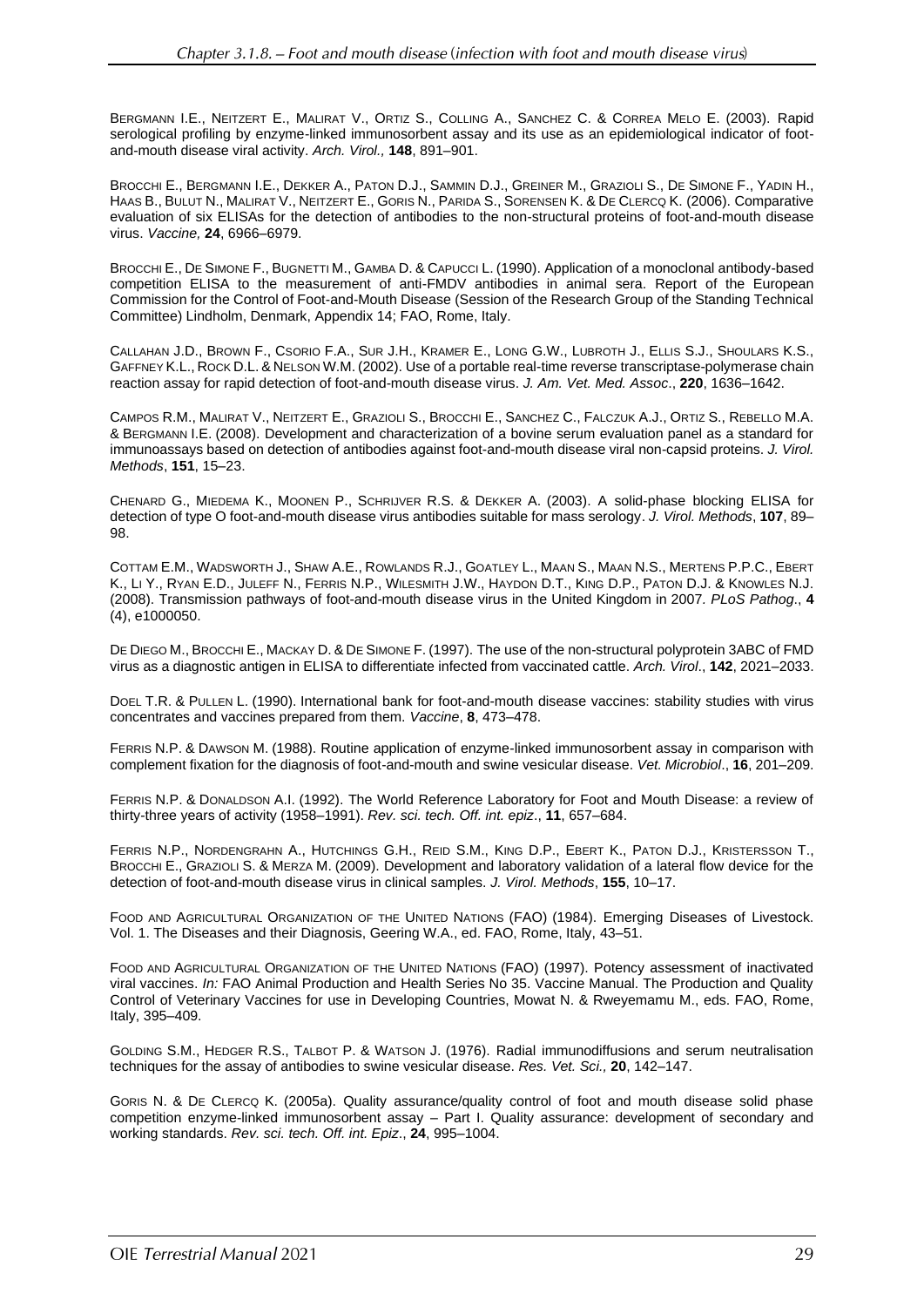GORIS N. & DE CLERCQ K. (2005b). Quality assurance/quality control of foot and mouth disease solid phase competition enzyme-linked immunosorbent assay – Part II. Quality control: comparison of two charting methods to monitor assay performance. *Rev. sci. tech. Off. int. Epiz*., **24**, 1005–1016.

GORIS N., MARADEI E., D'ALOIA R., FONDEVILA N., MATTION N., PEREZ A., SMITSAART E., NAUWYNCK H.J., LA TORRE J., PALMA E. & DE CLERCQ K. (2008). Foot-and-mouth disease vaccine potency testing in cattle using homologous and heterologous challenge strains: precision of the "Protection against Podal Generalisation" test. *Vaccine*, **26**, 3432– 3437.

HAMBLIN C., BARNETT I.T.R. & HEDGER R.S. (1986). A new enzyme-linked immunosorbent assay (ELISA) for the detection of antibodies against foot-and-mouth disease virus. I. Development and method of ELISA. *J. Immunol. Methods*, **93**, 115–121.

HAMBLIN C., KITCHING R.P., DONALDSON A.I., CROWTHER J.R. & BARNETT I.T.R. (1987). Enzyme-linked immunosorbent assay (ELISA) for the detection of antibodies against foot-and-mouth disease virus. 3. Evaluation of antibodies after infection and vaccination. *Epidemiol. Infect*., **99**, 733–744.

JULEFF N., WINDSOR M., REID E., SEAGO J., ZHANG Z., MONAGHAN P., MORRISON I.W. & CHARLESTON B. (2008). Footand-mouth disease virus persists in the light zone of germinal centres. *PLoS One,* **3** (10), e3434.

KÄRBER G. (1931). Beitrag zur kollektiven behandlung pharmakologischer reihenversuche. *Archive für Experimentelle Pathologie Pharmakologie*, **162**, 480–483.

KITCHING R.P. & DONALDSON A.I. (1987). Collection and transportation of specimens for vesicular virus investigation. *Rev. sci. tech. Off. int. Epiz.,* **6**, 263–272.

KNOWLES N.J. & SAMUEL A.R. (2003). Molecular epidemiology of foot-and-mouth disease virus. *Virus Res*., **91**, 65– 80.

KNOWLES N.J., WADSWORTH J., BACHANEK-BANKOWSKA K. & KING D.P (2016). VP1 sequencing protocol for foot and mouth disease virus molecular epidemiology. *Rev. sci. tech. Off.int. Epiz*., **35**, 741–755.

LARSKA M., WERNERY U., KINNE J., SCHUSTER R., ALEXANDERSEN G. & ALEXANDERSEN S. (2009). Differences in the susceptibility of dromedary and Bactrian camels to foot-and-mouth disease virus. *Epidemiol. Infect*., **137**, 549–554.

LOMBARD M.& FUESSEL A.E.(2007). Antigen and vaccine banks: technical requirements and the role of the European antigen bank in emergency foot and mouth disease vaccination. *Rev. sci. tech. Off.int. Epiz*., **26**, 117–134.

MACKAY D.K., BULUT A.N., RENDLE T., DAVIDSON F. & FERRIS N.P. (2001). A solid-phase competition ELISA for measuring antibody to foot-and-mouth disease virus. *J. Virol. Methods*, **97**, 33–48.

MACKAY D.K.J, FORSYTH M.A., DAVIES P.R.,BERLINZANI,A.,BELSHAM G.J., FLINT M.& RYAN M.D.(1997). Differentiating infection from vaccination in foot-and-mouth disease using a panel of recombinant, non-structural proteins in ELISA. *Vaccine*, **16**, 446–459.

MARADEI E., LA TORRE J., ROBIOLO B., ESTEVES J., SEKI C., PEDEMONTE A., IGLESIAS M, D'ALOIA R. & MATTION N. (2008). Updating of the correlation between lpELISA titers and protection from virus challenge for the assessment of the potency of polyvalent aphtovirus vaccines in Argentina. *Vaccine*, **26**, 6577–6586.

MATTION N., GORIS N., WILLEMS T., ROBIOLO B., MARADEI E., BEASCOECHEA C.P., PEREZ A., SMITSAART E., FONDEVILA N., PALMA E., DE CLERCQ K. & LA TORRE J. (2009). Some guidelines for determining foot-and-mouth disease vaccine strain matching by serology. *Vaccine*, **27**, 741–747.

MCCULLOUGH K.C., DE SIMONE F., BROCCHI E., CAPUCCI L., CROWTHER J.R. & KIHM U. (1992). Protective immune response against foot-and-mouth disease. *J. Virol*., **66**, 1835–1840.

MINISTRY OF AGRICULTURE, FISHERIES AND FOOD (1986). Foot-and-mouth disease. Ageing of lesions. Her Majesty's Stationery Office, London, UK.

NEIZERT E., BECK E., AUGE DE MELLO P., GOMES I. & BERGMANN I.E. (1991). Expression of the aphthovirus RNA polymerase gene in Escherichia coli and its use together with other bioengineered non-structural antigens in detection of lager persistent infections. *Virology*, **184**, 799–804.